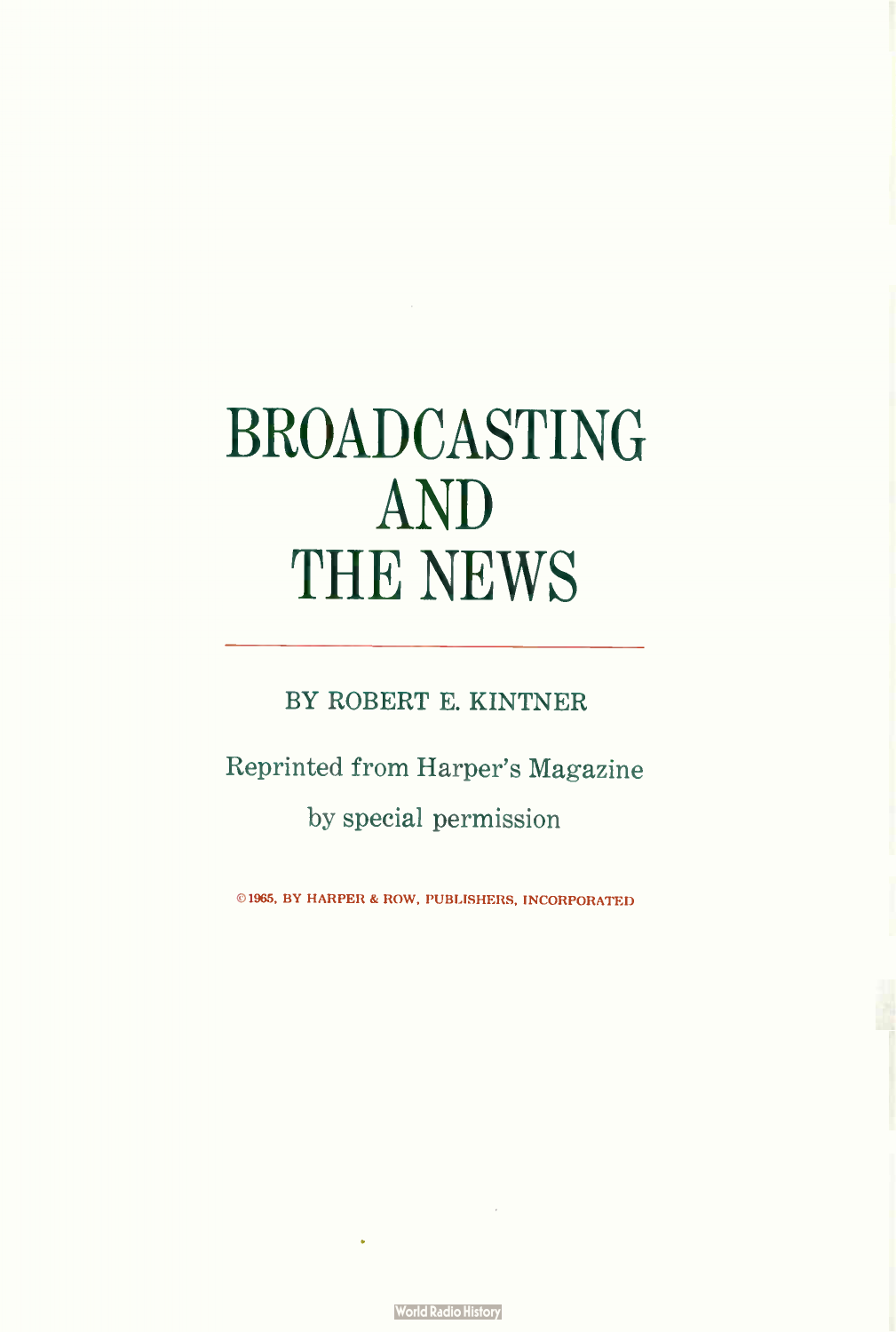**World Radio History** 

**Contractor** 

 $\sim 100$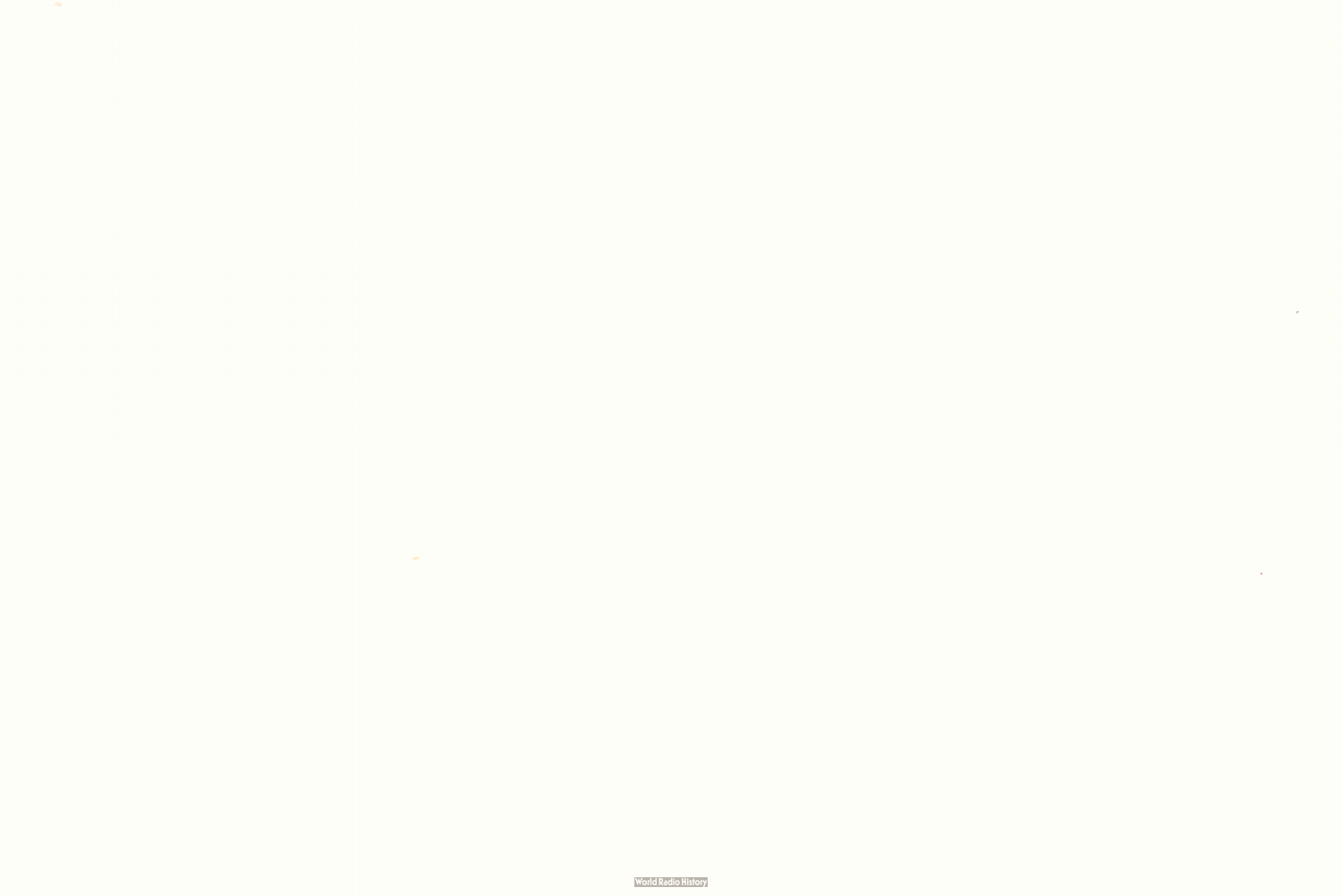#### **FOREWORD**

Most of the time, television is too busy gathering and reporting the news to take a detached view of broadcast journalism.

Such an opportunity arose a few months back, when the editors of Harper's asked Robert E. Kintner to write a three-part series on the status, progress and aims of broadcast news.

Mr. Kintner is uniquely qualified to tell this story. As a working newspaperman and political columnist for many years before joining the broadcasting industry, he has a wide background in the traditional forms of journalism.

And as President of NBC, the acknowledged leader in broadcast journalism, he knows the added dimension the new medium has brought to news reporting. He knows, too, the tremendous opportunities ahead for broadcast news in the era of satellite communications.

Mr. Kintner's three articles were written for the April, May and June (1965) issues of Harper's. They are being reprinted here because we believe they furnish an unusually valuable insight into the structure, objectives and achievements of journalism's most modern medium.

> ROBERT W. SARNOFF Chairman of the Board, National Broadcasting Company

> > **World Radio History**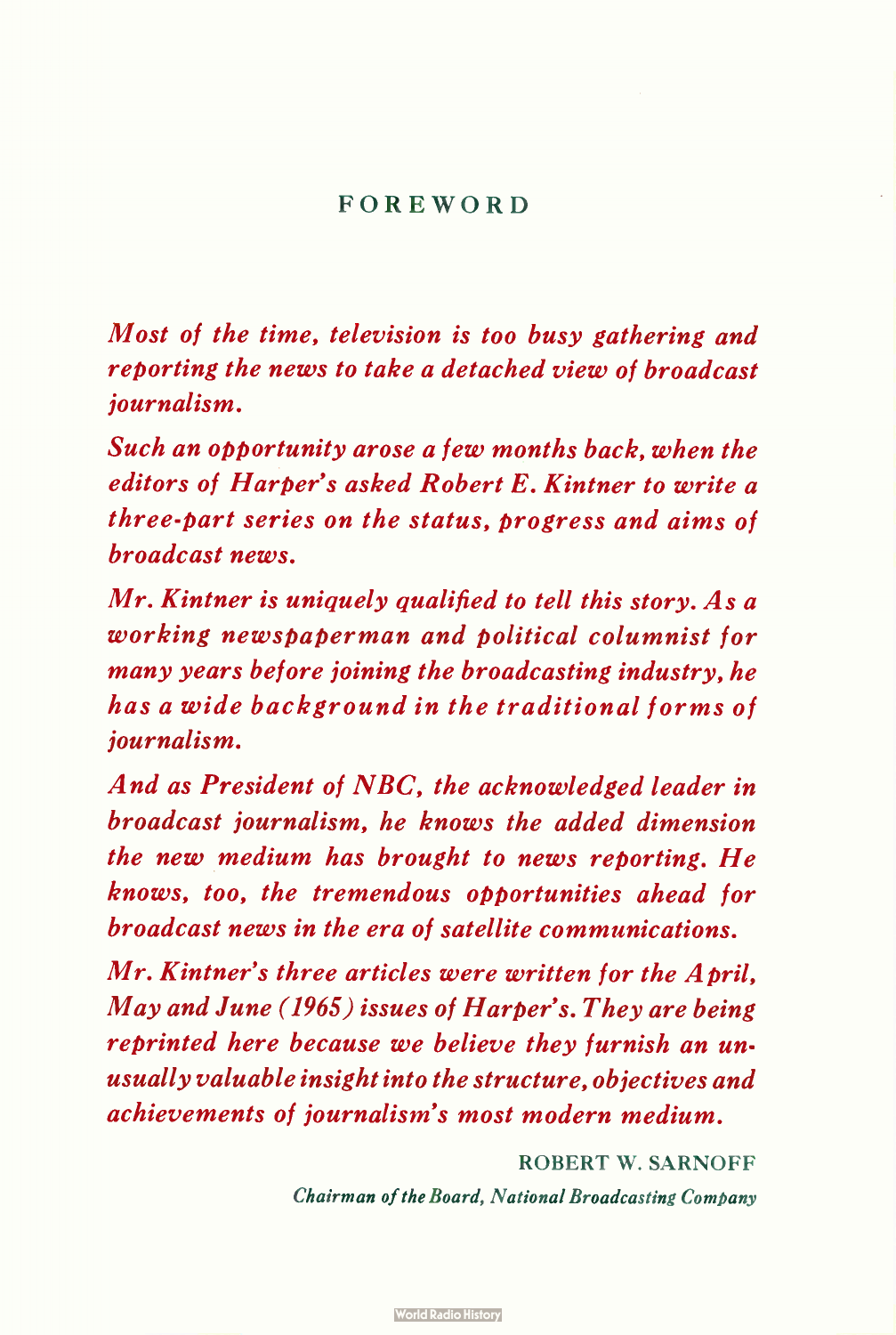**World Radio History**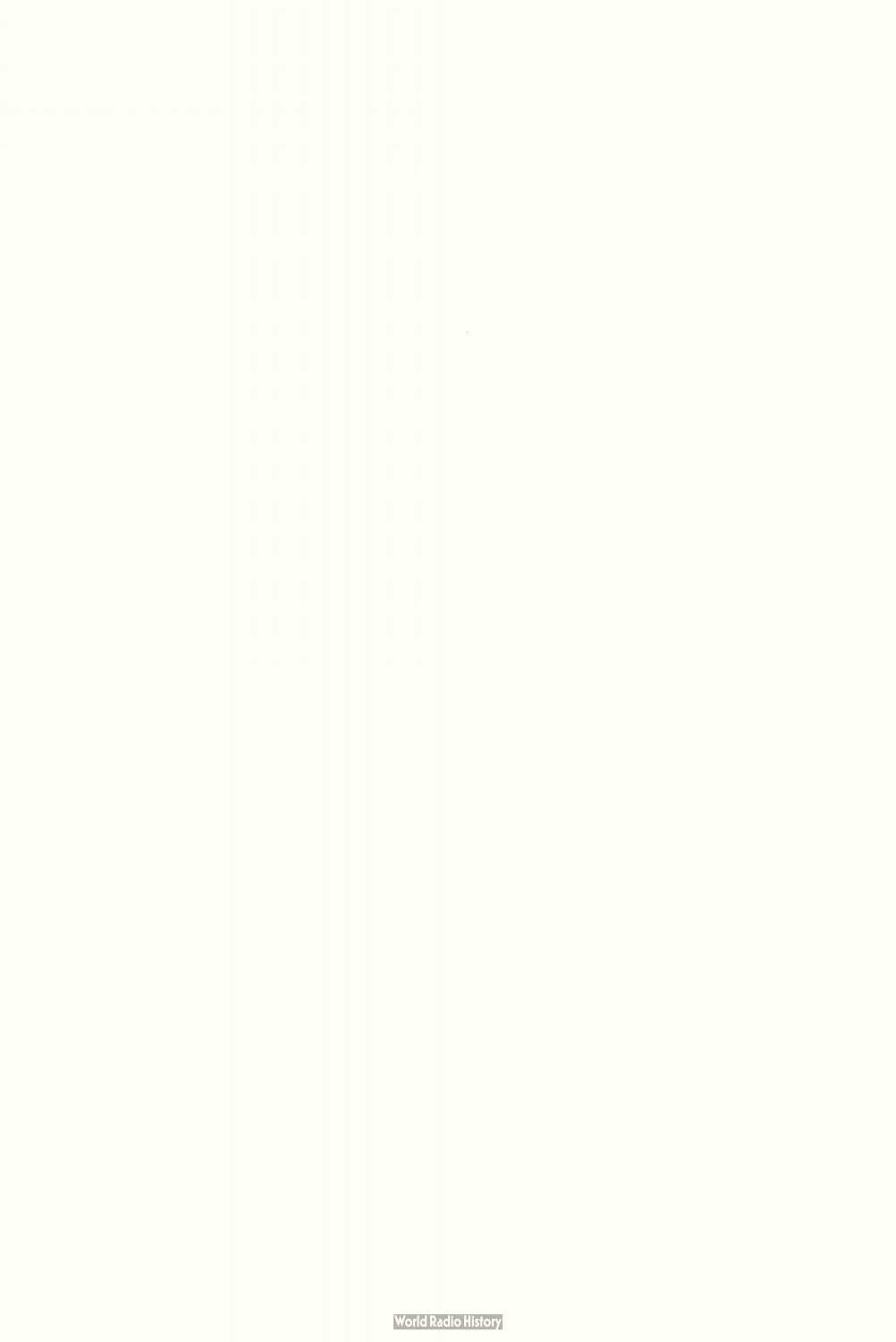## PART I

On election night, 1960, the news desk at NBC received an unexpected telephone call. The voice at the other end of the line identified itself as the Associated Press, and it wanted to ask a favor: "When you run down the board, could you keep the figures on the screen a little longer? You're going so fast we can't copy them."

Less than a quarter of a century before, the Associated Press had established a secondary service to supply radio stations with brief reports, mainly synopses of the detailed items that moved to the newspapers on the AP's trunk wires. Newspapermen in those days— and I was among them— regarded broadcasters as upstarts, whose idea of legwork was to run out and buy all the newspapers so they could read the headlines over the air.

In all fairness, as I have learned, the radio networks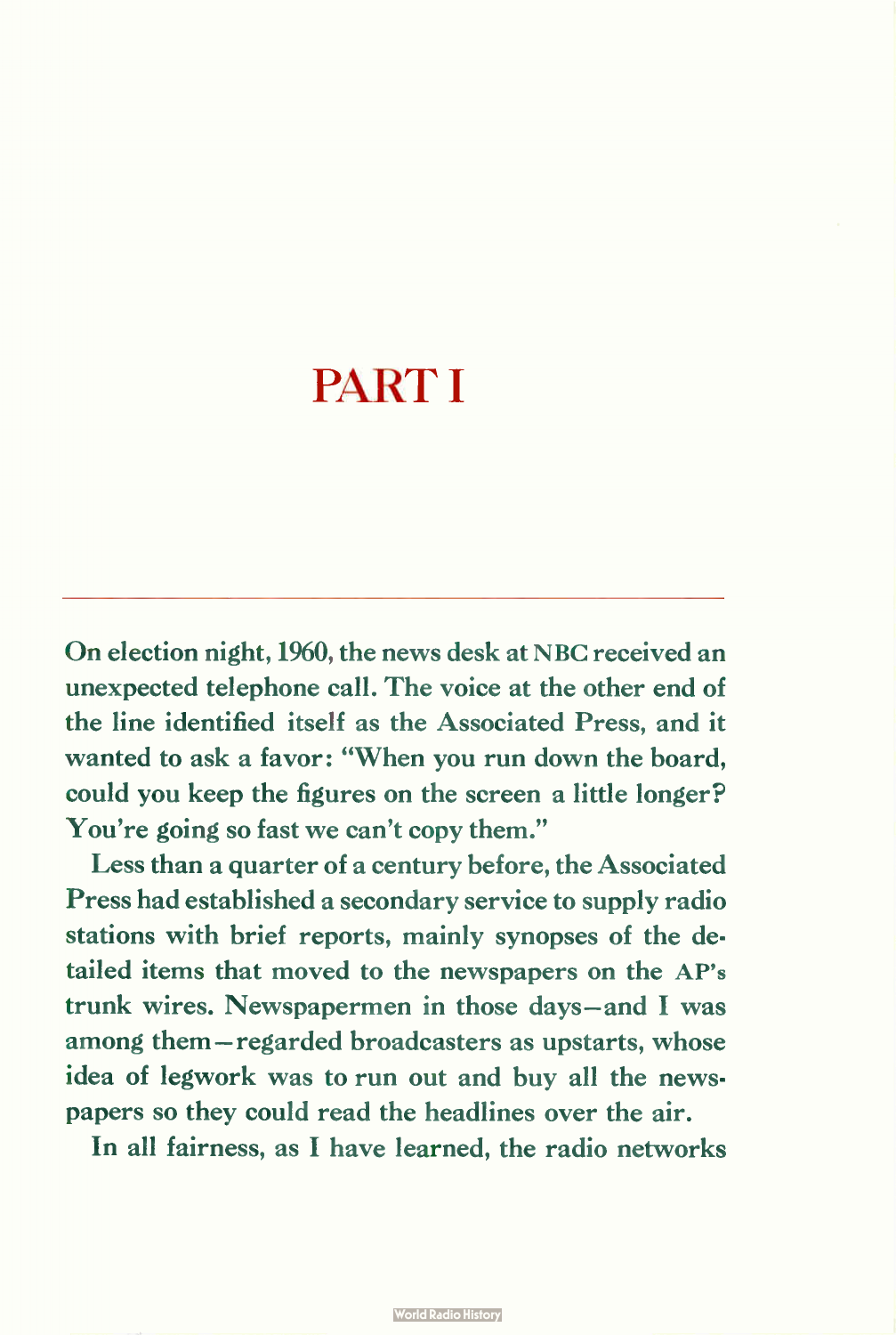were trying. At the urging of William S. Paley, then president and now chairman of CBS, a Columbia News Service had been established as early as 1933, General Mills picking up half the bills, CBS the rest. Columbia News died in less than two years, but by then CBS executive Ed Klauber and news manager Paul White were planning the great staff that would dominate broadcast journalism in the 1940s — Ed Murrow, Elmer Davis, Bill Shirer, Howard K. Smith.

But nobody in the trade really took broadcast news seriously in the 1930s. I was working in the New York Herald Tribune's Washington bureau and later writing a column with Joe Alsop, and he didn't even own a radio. I had one, but the only things I listened to were President Roosevelt's fireside chats, " The March of Time" on Sunday nights, and a fellow on Mutual who gave advice on family problems, a program so grotesque it was amusing.

Up until 1939 Washington newspapermen wouldn't let radio correspondents into the House of Representatives or Senate press galleries. The way we saw it, if the broadcasters wanted somebody to tell the news from Washington, they could pay a working newspaperman to give a talk every once in a while. They did, too.

But by 1960, the press associations were admittedly getting their election figures from broadcasting. It was a milestone, though not quite the end of the road. After the 1962 election, the AP appointed a committee of managing editors to explore ways to make the wire-service reporting of election returns more competitive with broadcast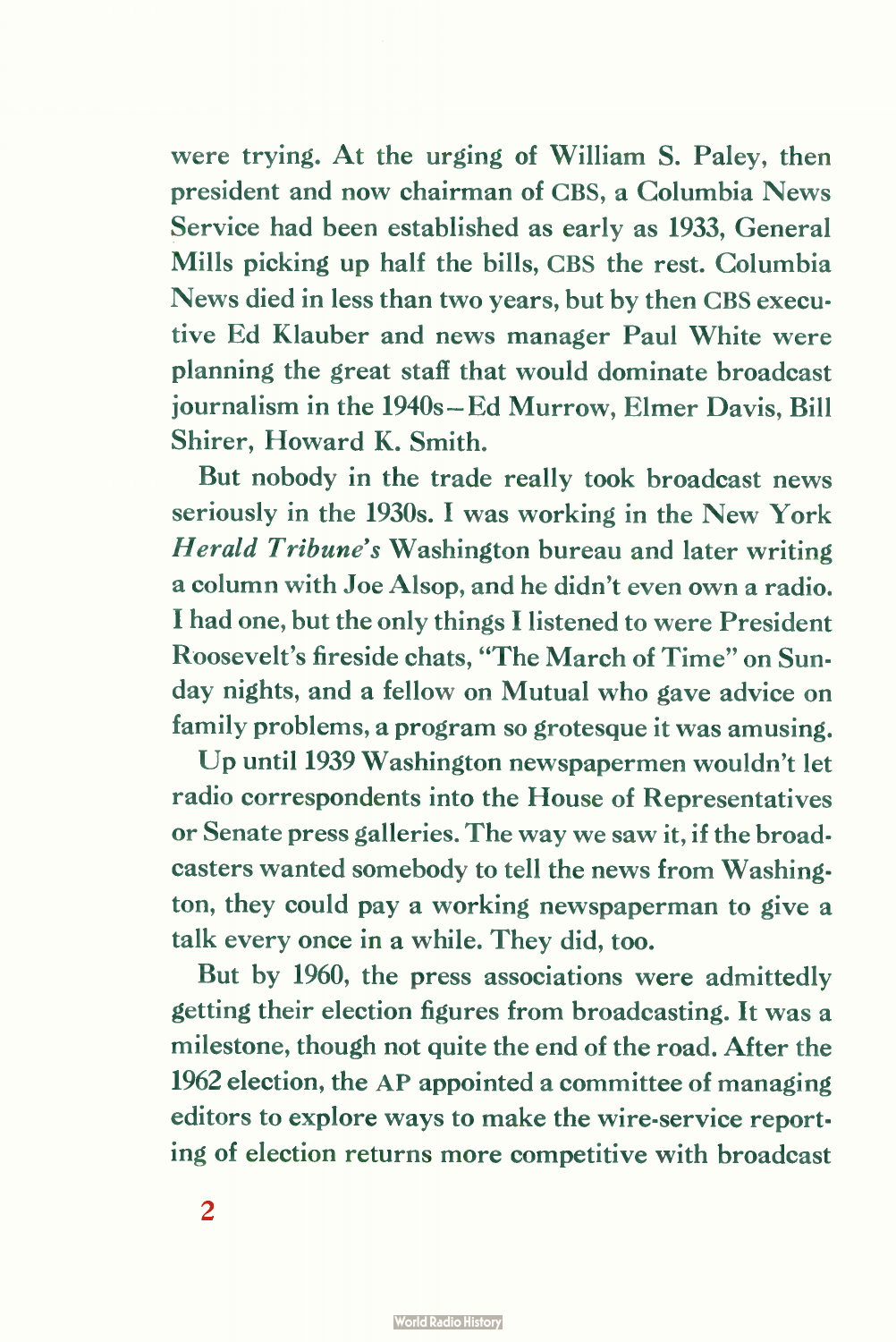coverage. Then, last June, on the night of the California primary, the AP found itself moving a midnight bulletin that Rockefeller had gone into the lead. Our NBC team had just left the air (it was three o'clock in the morning, New York time), having reported on the basis of far more complete returns that Goldwater was the winner. Forget the projections—this was the real vote. The next day, the early editions of afternoon papers in the East carried an AP election story that was, simply, wrong. Ironically, our early-morning radio news programs followed AP rather than our own people in California, so they went wrong, too.

The wire services thereupon decided that if they couldn't lick us they would join us. A few days later Wes Gallagher, general manager of the AP, and Earl J. Johnson, vice president and editor of UPI, waited outside the office of CBS News president Fred Friendly, while representatives of the three television networks met to hammer out their own agreement on a pool to gather election returns in November. When the networks had settled among themselves, Gallagher and Johnson were invited to join the meeting and to arrange for the press associations to have access to the pool as nonvoting partners and to contribute a share of the cost. In the future, the press associations will have a vote in any such syndicate, and they should have had one last year. This job must now be done collaboratively; no one company can afford the accuracy and speed the public demands and should get.

In 1936, the year of the Roosevelt landslide, the total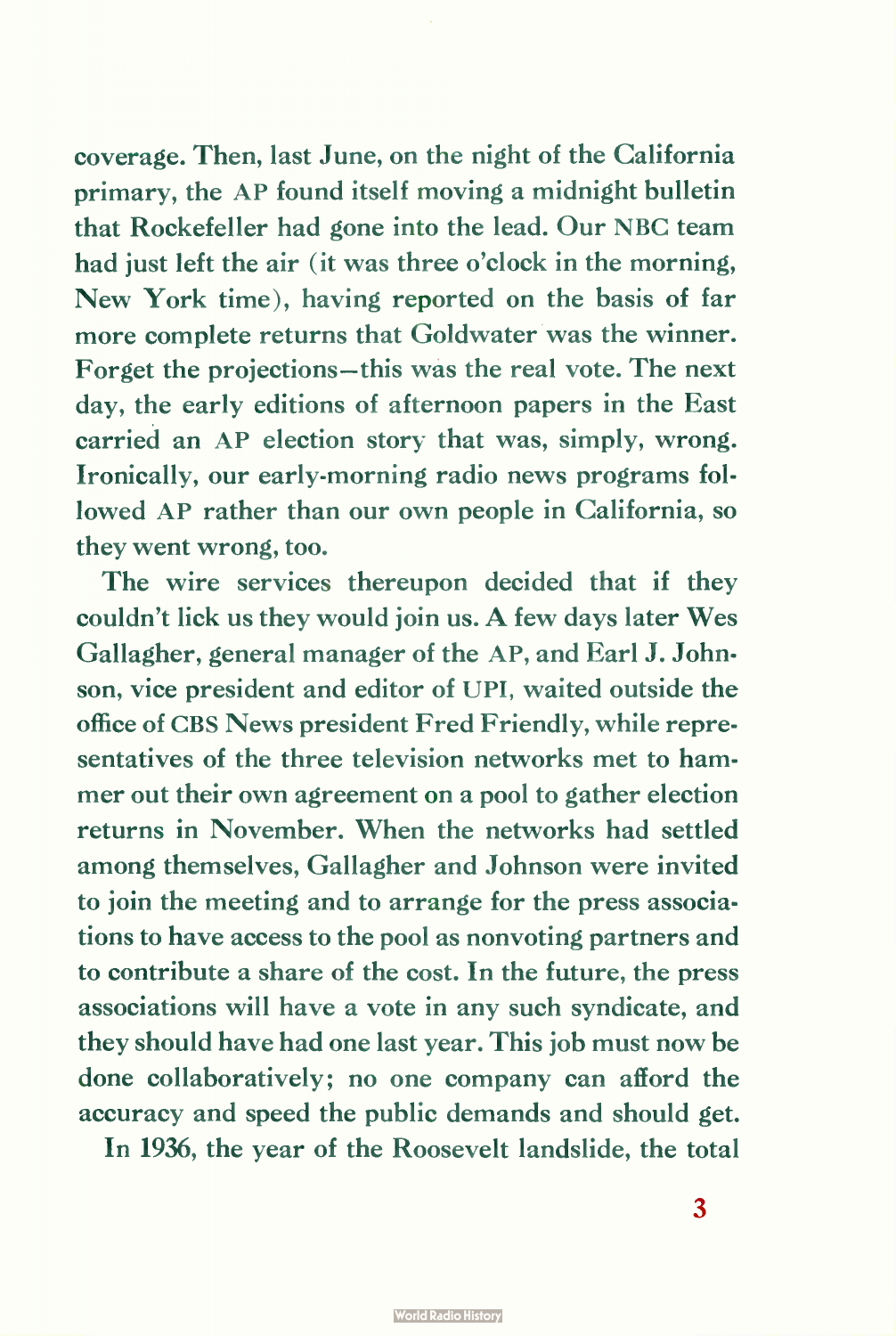NBC revenues for two networks ( the Blue, now ABC, and the Red) came to \$38 million. In the year of the Johnson landslide, the NBC News Division— one of the company's five operating divisions— alone spent \$53 million. Among them, the three networks last year spent more than \$125 million to present news-as-it-happened, reports on news, and special programs probing at the facts behind the stories. On election night, the Network Election Service, combining the resources of the three networks and two press associations, employed 150,000 people to gather data.

#### WHERE DO YOU GET YOUR NEWS?

The results show, in a survey taken by Elmo Roper's organization, more people answered "television" than anything else to a question on "where you get most of your news about what's going on in the world." Even more significant, to me, were the answers to the question, "If you got conflicting or different reports of the same news story from radio, television, the magazines, and the newspapers, which of the four versions would you be most inclined to believe?" Of those who had an opinion, 44 per cent chose television and 15 per cent radio; fewer than 30 per cent chose newspapers.

Competition between newspapers and broadcasters no longer exists in a true sense. The day of the EXTRA is gone— a broadcaster can put the same news on the air, in starker detail, hours faster than a newspaper can set a banner headline and a one- paragraph bulletin, print the paper, and get out onto the newsstands. For such fast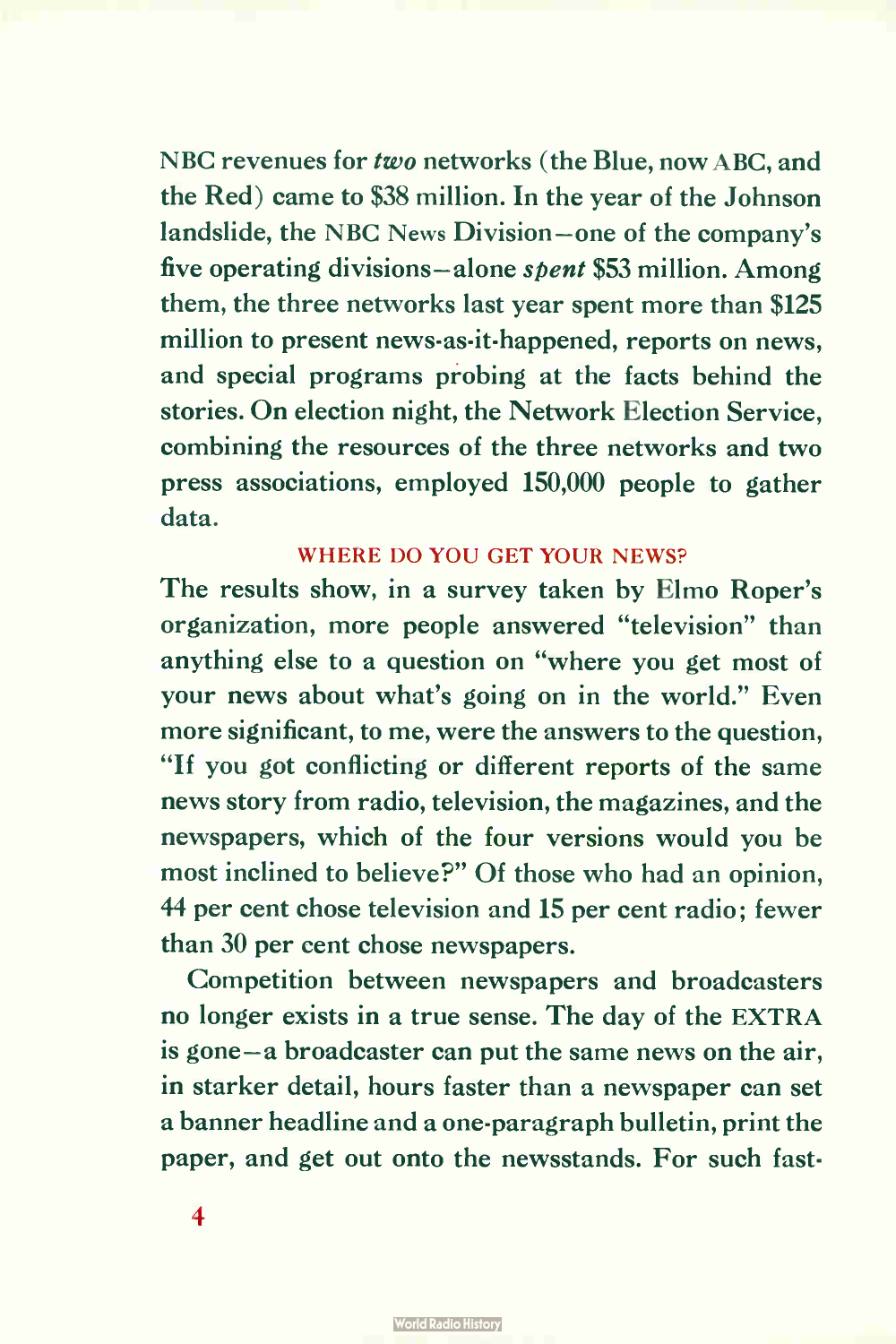breaking big stories as deaths, key votes in Congress, verdicts in notorious trials, people are going to turn a dial rather than hang around waiting for a delivery truck.

Still, the papers can cover much more news than television, and do a more complete job on almost any story. The last few years have seen a rash of newspaper strikes —in New York, in Cleveland, in Detroit— and we have all learned that no amount of broadcasting makes up for the absence of the daily paper. NBC's toughest competitor, Walter Cronkite, once put it this way: " Daily newscasts can only supplement newspapers." There are time limits on the programs and on how much the average viewer wants to hear about a given story. "In the daily newscast," Cronkite said, "I rarely use a story of more than 175 words as a straight on-camera report. Even a film report seldom runs over 350 words. At the other end of the scale, a front-page story in the New York Times runs to one thousand words or more." NBC's experience on "The Huntley-Brinkley Report" is similar.

Today, the principal competition between newspapers and broadcasters is for personnel. The networks have used both the papers and the wire services as recruiting grounds for their own talent— in fact, Bill McAndrew, executive vice president in charge of NBC News, doesn't like to hire people without press experience. "City editors," McAndrew says, "teach them the importance of middle initials, getting the address straight and how to write a simple declarative sentence. Without that, they're no use to us." Four to five years is usually enough, and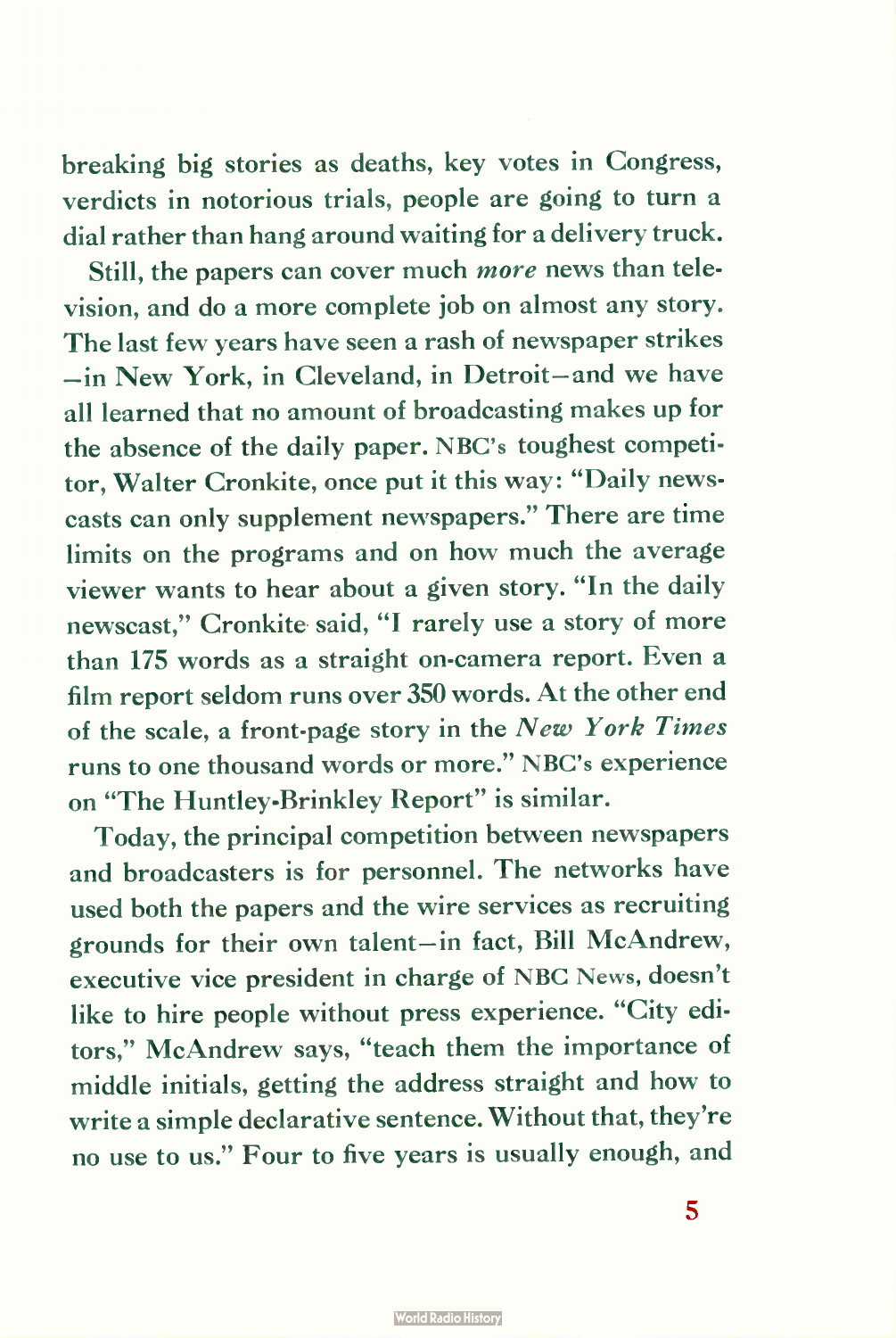the people the broadcasters take are the people the papers should be trying to keep.

### THE QUINTUPLE-THREAT MAN

Obviously, a man needs a lot more than a sound newspaper background to be a television correspondent. He has to be acceptable on screen. It's heartbreaking to see an excellent reporter fail as a broadcaster because he isn't articulate on his feet or his appearance is unsettling. (Or he doesn't have sense enough to keep his jacket on and wear long socks.) A top man needs other talents, too. Julian Goodman, vice president of our news division, talks about "the quintuple-threat man-he can write, report, speak, edit, and put it all on the air." Particularly in the more remote bureaus, in Africa and Asia, the reporter has to be a "producer-correspondent," taking on himself all the responsibility for the words and pictures that tell the story. Perhaps the most accomplished practitioner of this new profession was George Clay, who died in Stanleyville, murdered by the Congo rebels, on November 24, 1964.

The new breed of correspondent, as much as the extra money we are willing to spend, accounts for the great jump in quality of broadcast journalism since the war. Many of the newscasters of the 1930s, though they might be reporters when doing other jobs, were strictly script readers on the air. Lowell Thomas is the greatest sight reader who ever lived; sometimes he would come to the studio only a minute or two before broadcast time, pick up the document, and go right to the microphone. He had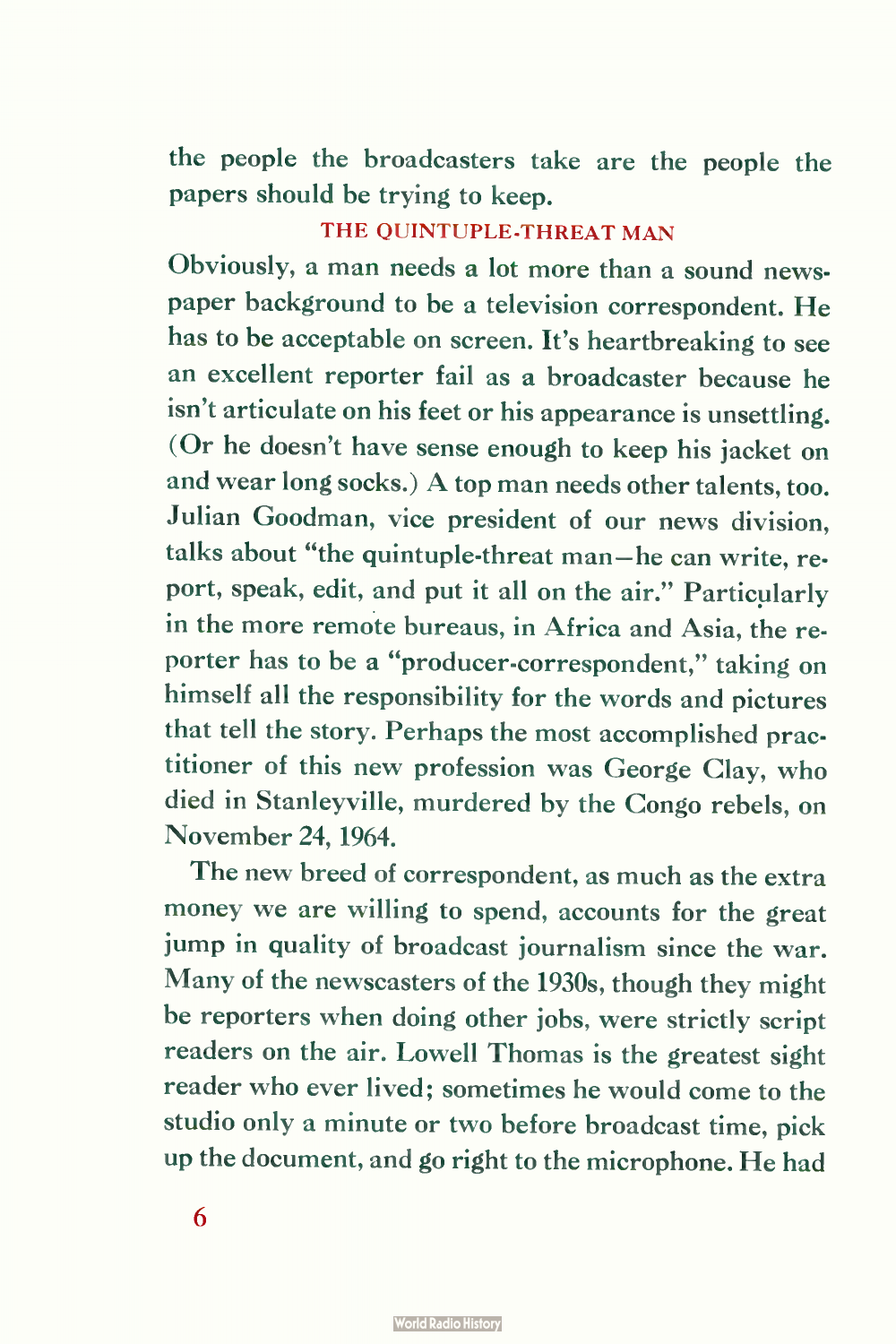been a newspaperman, of course, and he could writebut not for radio. One year he was given an award for radio writing; generously, and publicly, he turned it over to the late Prosper Buranelli, the man who actually prepared his scripts. Gabriel Heatter wrote more of his own material, but he didn't do much digging. He got his "Good" News Tonight" from the Transradio News Service, whose ticker was installed in his home.

But there was something about the disembodied voice coming over the radio that made people sure they were getting inside stuff. Bill McAndrew remembers an evening when he called Congressman May, then chairman of the House Armed Services Committee, and May said, "Bill, I can't talk with you now. Gabriel Heatter is reading some manpower figures on the radio, and that's something I want to know about."

This air of omniscience, given freely by the microphone, was a terrible temptation to broadcasting columnists who really had their own chains of contacts below the surface of the news. When I took over the news division of the newly formed ABC network in 1945, its prime properties were Drew Pearson and Walter Winchell, who supplemented their newspaper earnings with oncea- week fifteen -minute broadcasts.

Winchell and Pearson, who then drew the largest pay in broadcasting news, are extremely well informed, their sources ranging from Presidents to thugs. When I went to ABC they also had the largest audiences of any commentators. They had been on NBC's Blue Network, and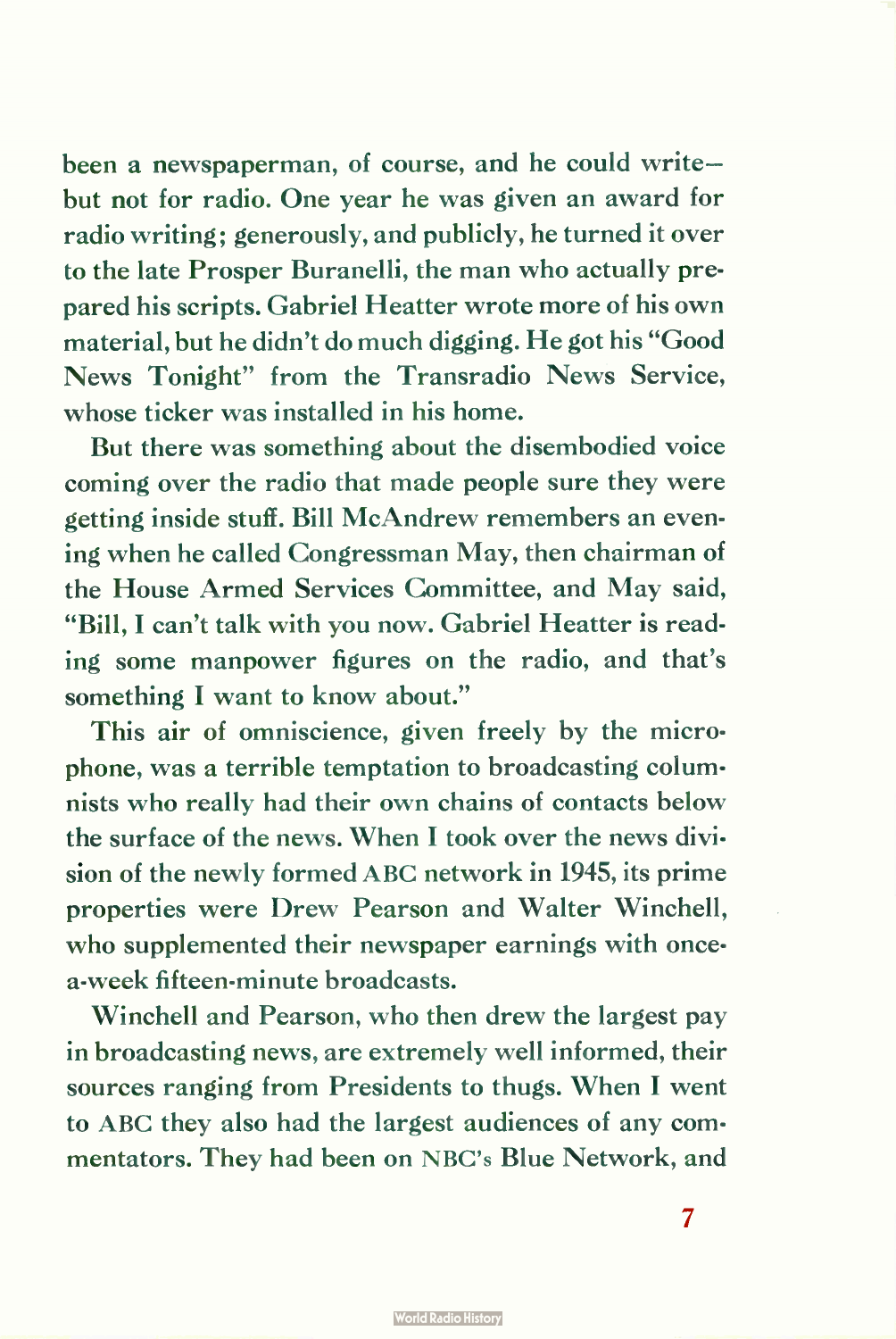when the chain was sold to Edward J. Noble, the Life-Saver king, their contracts were part of the deal-some said because their broadcasts were so hard to handle. Both were politically liberal, and they expressed their opinions on the air in the strongest terms. Still, despite hundreds of threats, the record of successful libel suits against them is virtually blank.

With commentators like Pearson and Winchell, ABC needed conservatives to balance its schedule. For this purpose we had George Sokolsky and Paul Harvey from Chicago and Henry J. Taylor, who was engaged directly by General Motors. The revenues from these sponsored shows gave us a little margin to build an ABC staff that would take no sides, politically. When Elmer Davis was about to leave the Office of War Information, we hired him. We also brought in, from CBS, another top newspaperman, John Daly, to head the news department and to offer competition to NBC's John Cameron Swayze and CBS's Doug Edwards.

Bob Sarnoff and I— and, I think, Bill Paley and CBS president Frank Stanton-feel strongly that news broadcasters should not use the camera and microphone to expound their personal views. Men who prepare and present news programs should be full-time members of the news staffs, and broadcasting managements, in turn, should assume complete responsibility for the handling of the news. I have always felt that Elmer Davis and Ed Murrow were the men who first gave broadcast journalism real stature and importance, in the early years of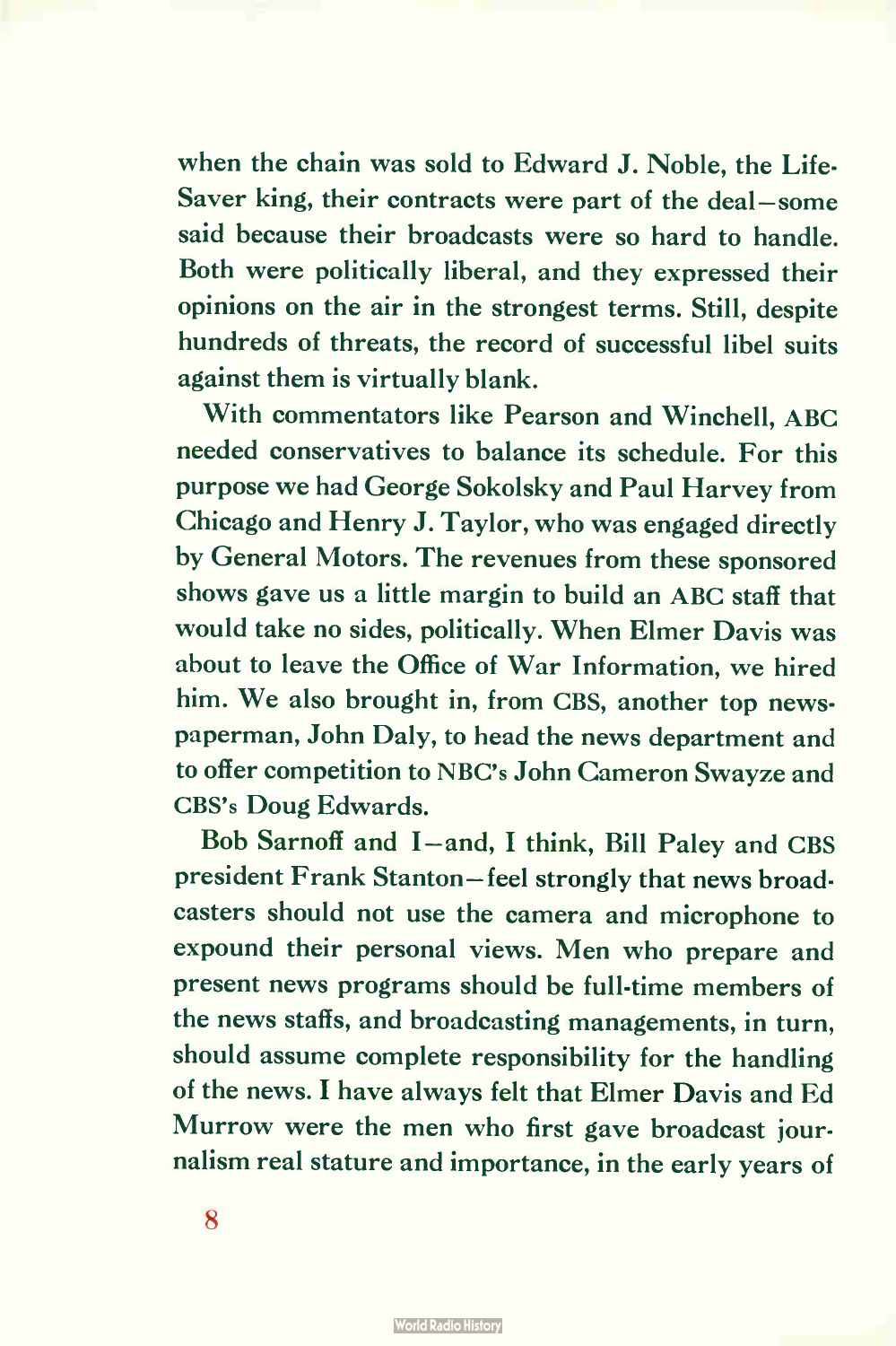the war. They used a new medium to cover the news in a calm, intelligent way. Both did, at times, inject opinion in their broadcasts, but their basic commodity was hard news, carefully interpreted, and such opinion as they did express was based solidly in fact. Both found support for their positions in unusual public acceptance of their personalities.

When I came to NBC in 1957. I found the company ready to develop a big, aggressive news division. Everyone, especially Bob Sarnoff, who was then president, was annoyed and embarrassed by the general belief that CBS was doing a better job than NBC in news and public affairs. He wanted to fight and was prepared to spend money. I sometimes find myself agreeing with the critics who say that network competition in the entertainment area has bad effects on the quality of the bread-andbutter television drama or comedy series. But in the area of news and public affairs, competition is wholly beneficial. I have three television sets in my office, one for each network, built into a wall cabinet. While watching the screens, I can control the sound with a dial by my desk, and if another network has a story we don't have, or seems to be doing a story better, I like to know why. McAndrew tells me my record is thirty-five memos to him in a two-day period.

We compete for prestige, for public attention, and for public acceptance, and the rivalry among the networks has an intensity that has not been seen in American journalism since the days of Hearst and Pulitzer. Competi-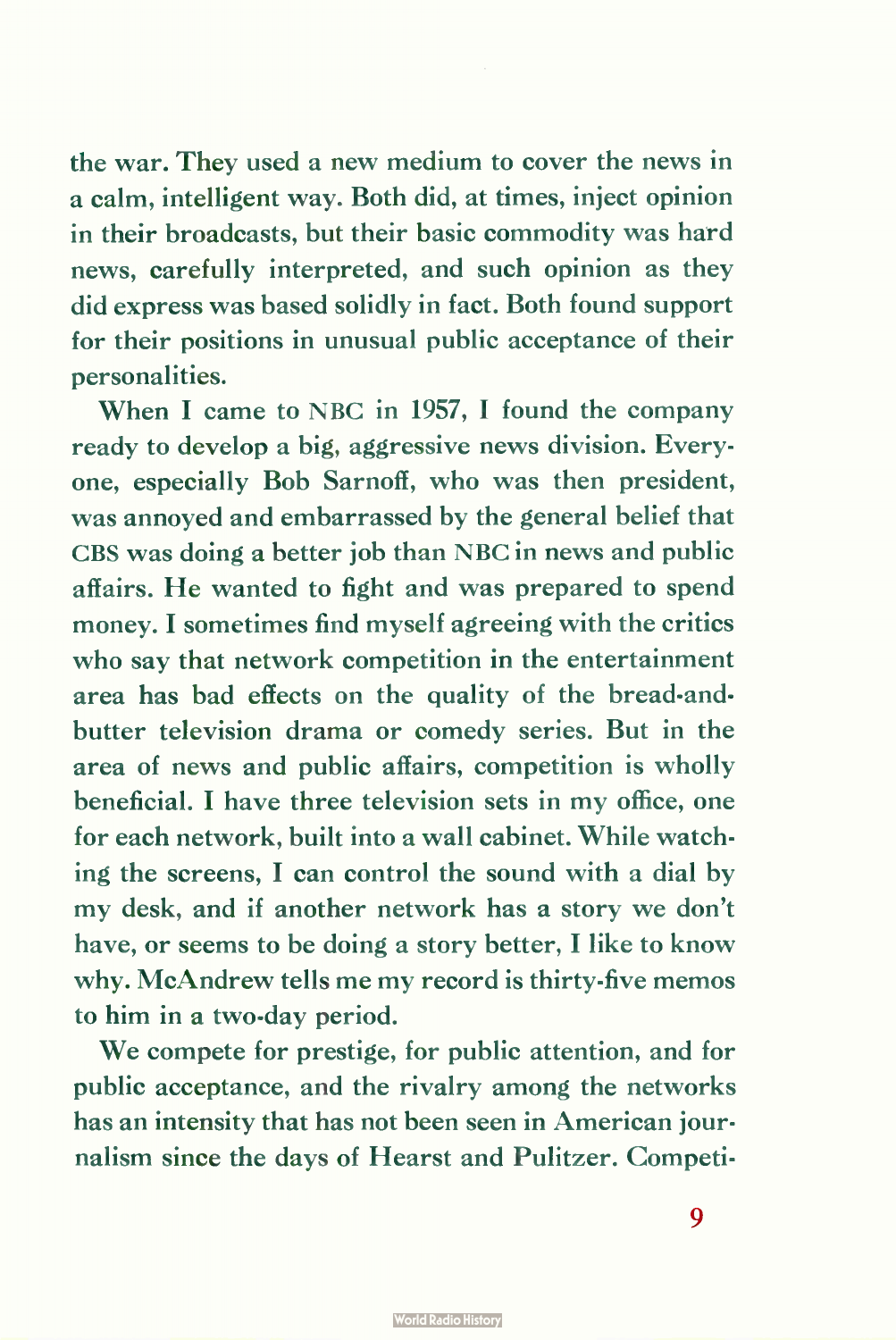tion drives us to abandon commercial programming to cover a fast-breaking story, with or without sponsorship. It sends us after the unusual story, like the films of the Yemen royalists in battle, which ran five minutes on Huntley- Brinkley and cost \$20,000. Goodman says, "We're still sending people to find Livingstone in Africa." I'd like to think we would do it even if CBS weren't breathing down our necks, but it's true that in television news, competition is the mother of initiative.

By the time I came to NBC, the bell had tolled for the original television once-a-night news show, an announcer reading bulletins and showing still pictures or films purchased from newsreel companies. Advertisers were beginning to learn that it was the better part of wisdom not to seek control over the content of news programs: the best answer to the complaining customer was, and is, "We have nothing to do with the show; we don't even see it before it goes on the air."

Planning NBC coverage of the 1956 political conventions, some bright lad ( many claim the credit) had hit on the idea of teaming Chet Huntley and David Brinkley. That fall, they went on with their own fifteen-minutes-anight news report, opening, incidentally, on the day when the Suez crisis broke and topped the continuing story of the Hungarian revolt. During his tenure as president of NBC, Sylvester "Pat" Weaver had launched the "Today" show, which has been deliberately and gradually newsoriented to become the most influential continuing public-affairs program on the air, partly because of its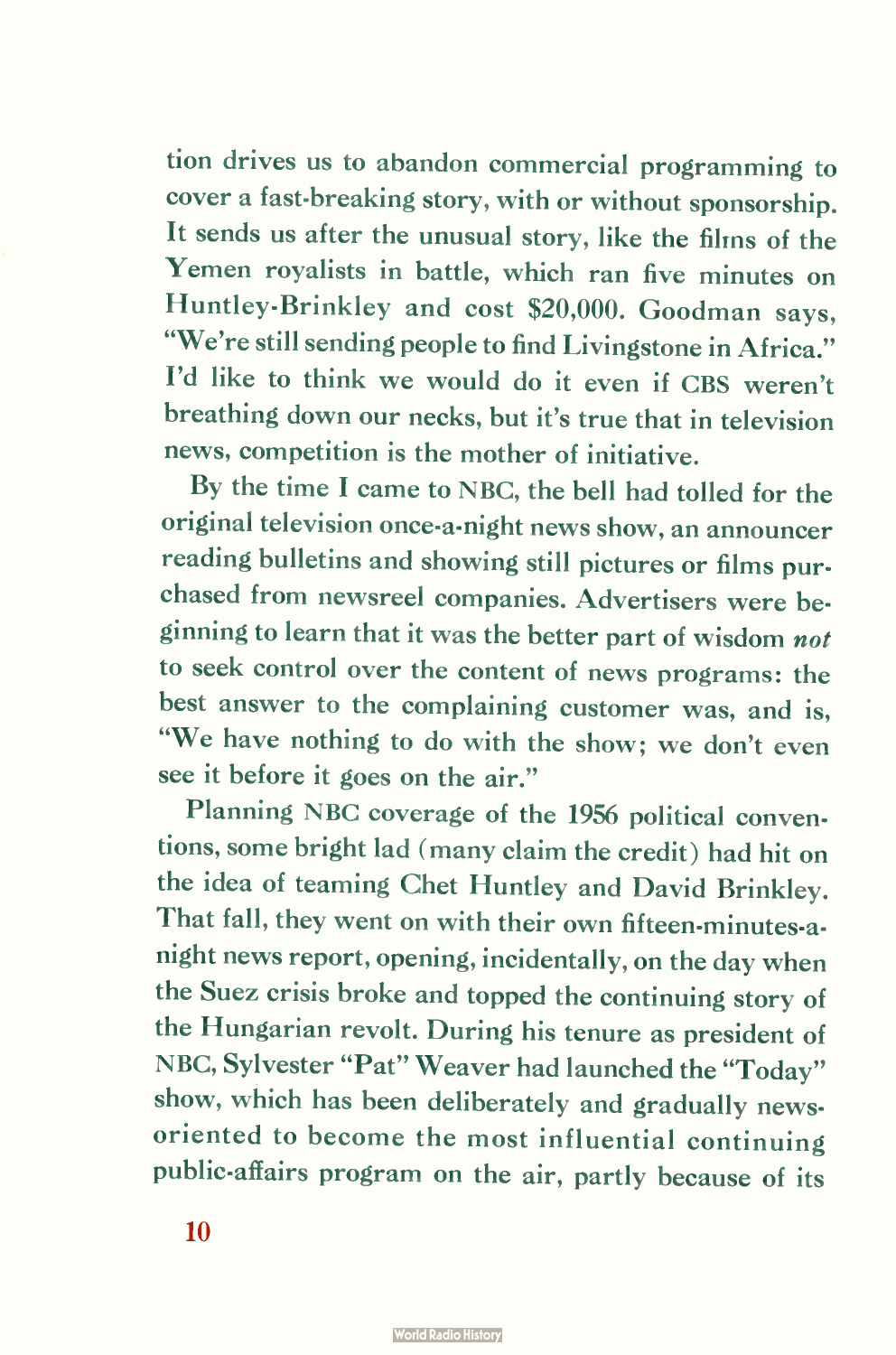early-morning time slot, when important people can see it while breakfasting or dressing. Seven out of ten Congressmen watch "Today" as do many officers in the Executive branch.

In a relatively brief time, we have built a news gathering, processing, and presenting organization with eight hundred employees scattered throughout the world, all of whom, except for a few stringers in remote spots, are fully employed by NBC and owe no allegiances anywhere else.

#### HAZARDS OF THE FAST BREAK

Because you have to maintain speed, you particularly need responsible people on television. When I worked for the Herald Tribune, I'd see what everybody had said in the afternoon papers, what AP and UP and the Washington Post were going to say the next morning, and then I'd get started writing at six o'clock; I had all the time in the world. And editors would read it before it got into print. In television, there is little or no time to edit a fastbreaking story. You rely on the ability and judgment of the man on the scene, whose "copy" goes direct to the viewers at home.

A first warning of how sensitive broadcasting could be was sounded on a Walter Winchell show in 1934. A bulletin came in and, as any broadcaster then would have done, Winchell read it— there had been a fire in a Dartmouth fraternity house, and nine students were dead. Instantly, telephones rang at stations all over the country, frightened people calling to find out whether rela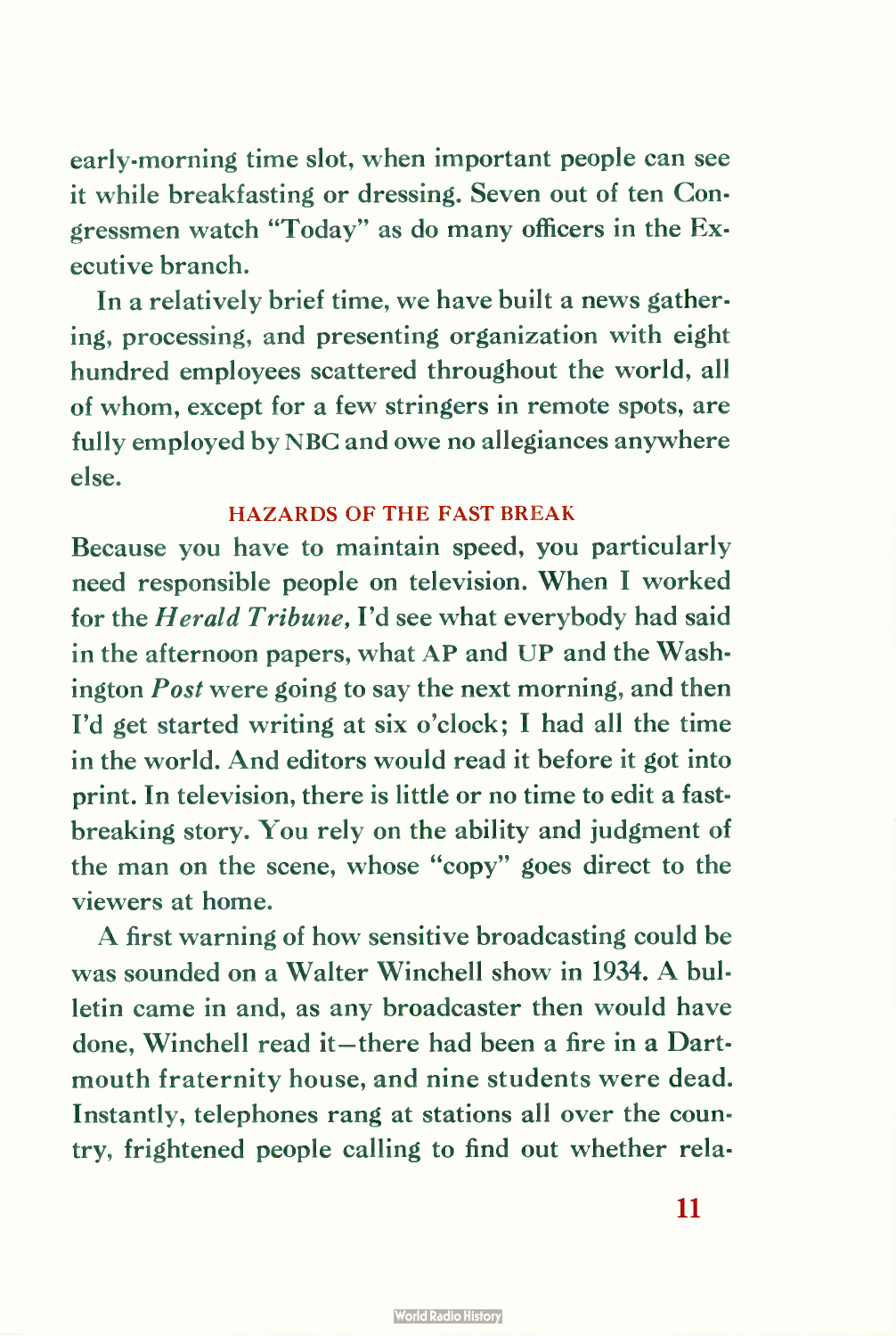tives or friends were among the victims.

Today, NBC will not announce a plane crash without first getting the details of exactly which flight was involved, on which airline, heading from where to where. Our news staff is alerted by an inside intercom system, but nothing goes on the air. This one can be handled by policy, but many others can't. We were the last network to announce that President Kennedy was dead, though I believe we had the first definite statement of the fact. One of our sound men, at the hospital, got on the line with the words, "They say he's dead." We sent him back to get positive identification of his "they" before we would broadcast the news.

Correspondents and producers need solid judgment, too, on the question of what is and what isn't news. Every afternoon at 2:30, producer Reuven Frank opens the direct line between David Brinkley's offices in Washington and our news division on the fifth floor of the RCA Building in New York. For two hours, a half-dozen senior people in the Huntley-Brinkley team (there are forty-one all told, employed on this show alone, plus the services of all other NBC reporters) debate the question of which stories are important enough to demand inclusion that night, which features should be taken from the shelf, what should come out first if a story breaks between 4:30 and 6:30. Frank maintains what he calls a "magazine department," stories which are or look likely to be timely, but need not run on any given evening. "Like the Spanish pressure on Gibraltar," he says, "it's not some-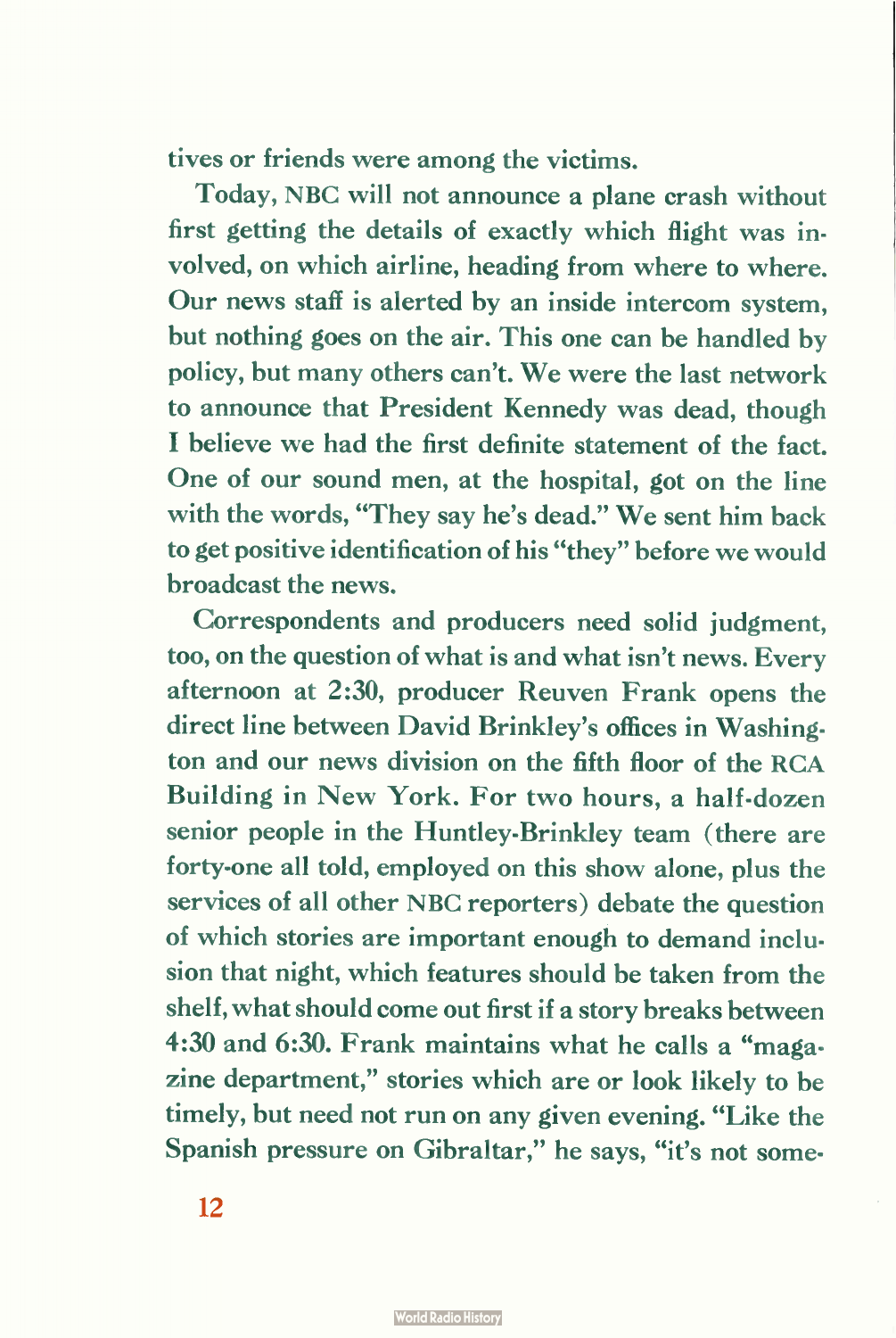thing that stops people from eating their lunch, but it's interesting, and they ought to know about it."

#### STAGED FOR PUBLICITY?

Like the newspaper, the news program is the predestined victim of events staged for publicity. Producers have to live with this problem, decide for themselves whether a refugee rally or an American Nazi party is worth time on the air on a given day. An organization without any real membership could picket a political convention and stand a chance of putting itself, at least briefly, before a huge public. A network news division must rely on the editorial judgment of experienced people on the scene, whose decisions are final because the story goes right out on the air. Frank occupies the " slot" at national conventions, and decides whether the real news value lies in the interesting characters demonstrating outside the doors or in the speech somebody is making inside.

The area of greatest and most complicated responsibility is that of news analysis and interpretation. The NBC network does not editorialize, and we do not employ "commentators." Our aim is to present the news with enough background to make it comprehensible. But every reporter knows that when you write the first word, you make an editorial judgment. Different reporters covering the same event and gathering the same information will write different stories.

Still, there is a line somewhat between interpreting and editorializing. Nobody can draw it precisely— Paul White once tried to, in a rule book for CBS, and corre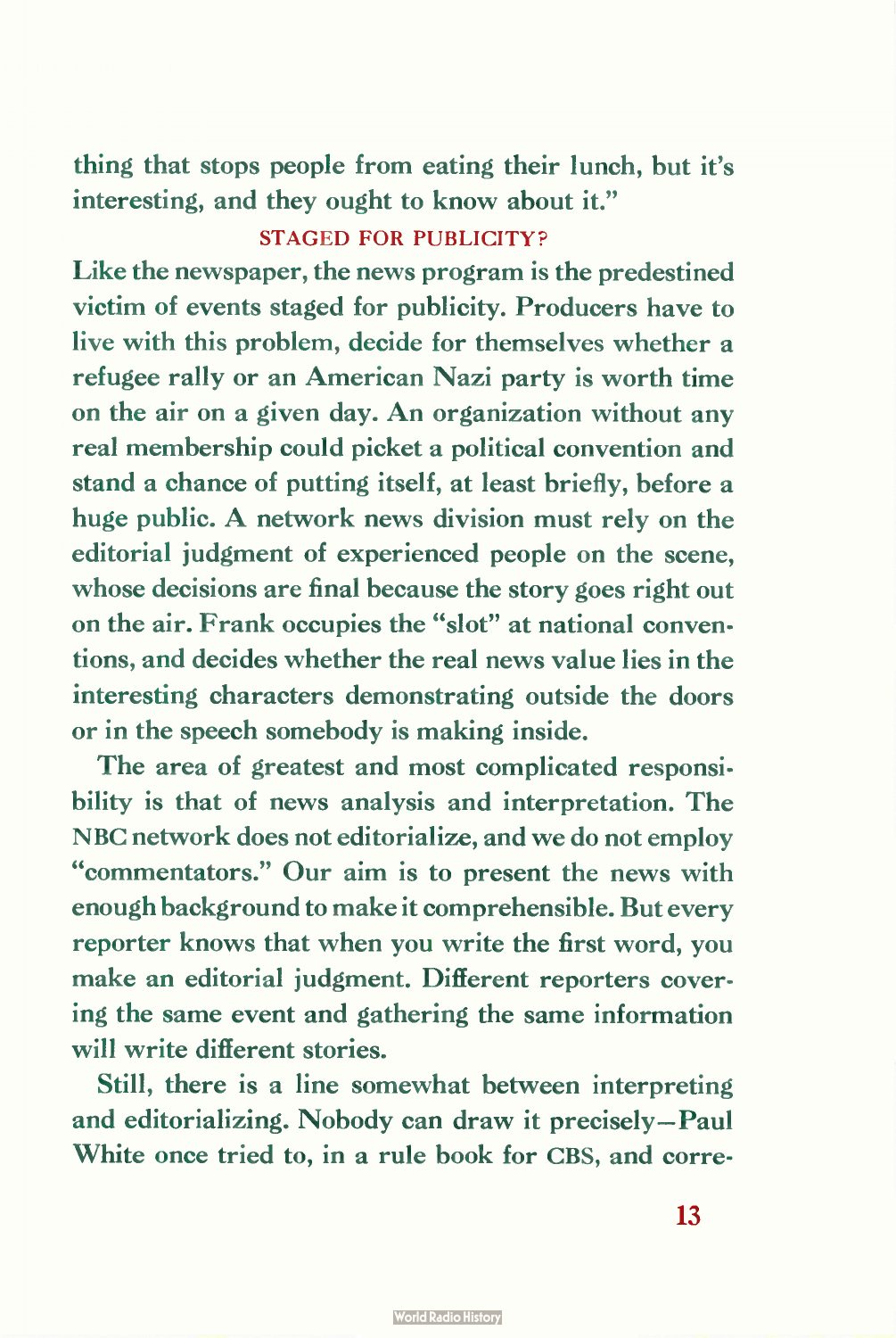spondents found themselves crossing it all the time, though they were not in fact editorializing. The best you can do is hire responsible people and editors and supervisors, drill into them that you don't want their personal opinions, and then let them go.

Questions about the fairness of interpretation are most likely to arise in connection with what we call "actualities," and most people call "documentaries." Some of these programs are not controversial at all, like Lou Hazam's portraits of Vincent van Gogh and Shakespeare, Lucy Jarvis' tour through the Louvre, George Vicas' story of the French Revolution.

But often programs expose a scandal (like David Brinkley's "Great Highway Robbery" or CBS's "Biography of a Bookie Joint"), or go behind the slogans in a big fight ( like Robert Northshield's and Chet Hagan's threehour program on civil rights, Irving Gitlin's dissection of the welfare battle in Newburgh, New York, or the CBS documentary on birth control). Many programs take an important story from the recent past ( the U-2 episode or the Cuba missile crisis) and try to see it for the first time under the eye of eternity.

Such programs raise hackles, and they should. Their producers' responsibility is not to be bland and unobjectionable but to present all the major angles of approach to a controversy. The correspondent should confine his comments to highlighting the issues, but, of course, the issues are what he sees as the issues. Like the judge addressing the jury, he does not attempt to tell the audi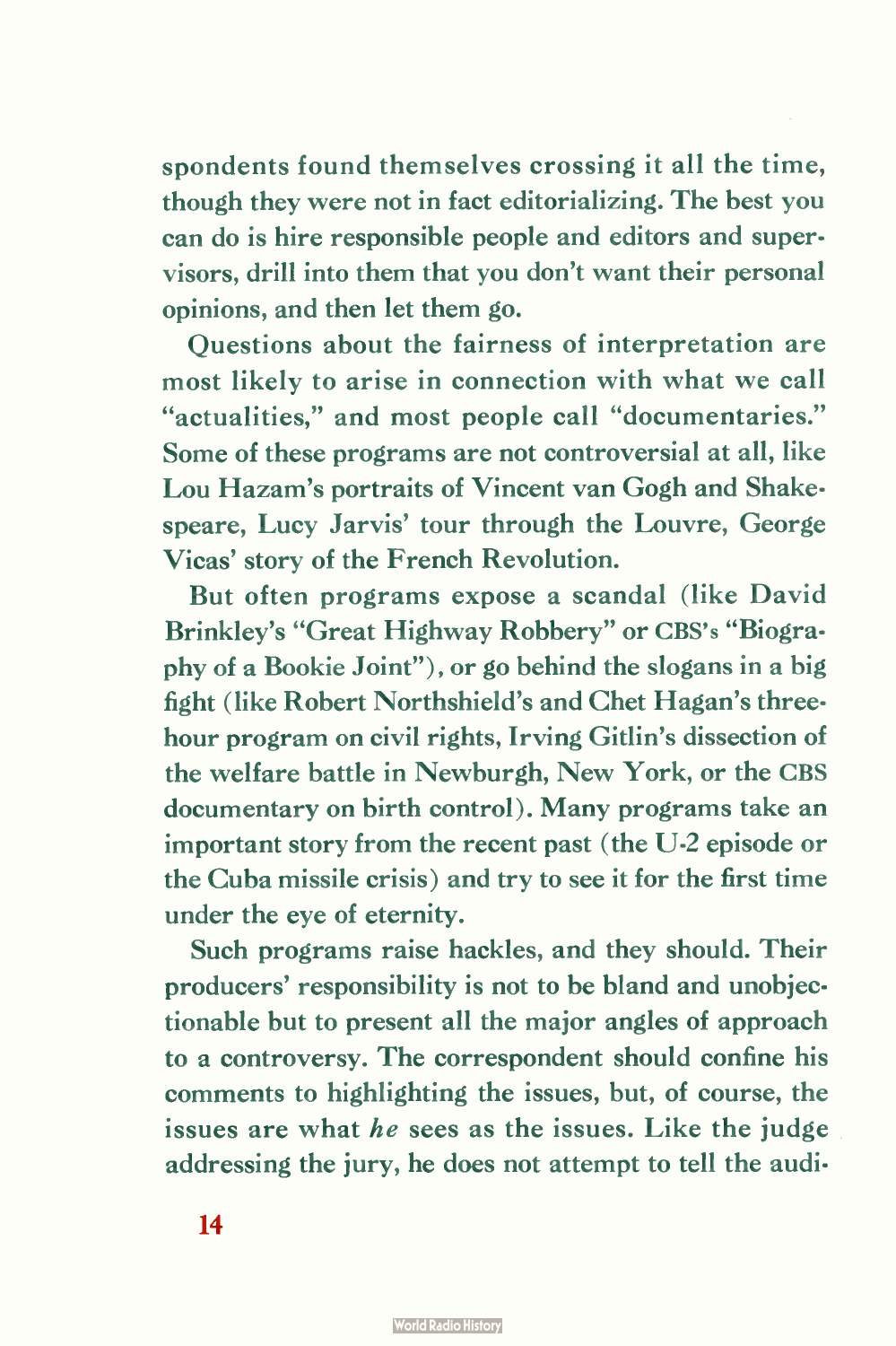ence which witnesses to believe; he assumes that people can spot untrustworthy testimony. Editing the film, the director and producer should neither protect people from their own folly nor cut back and forth for the purpose of making someone look foolish. Men who live with a story for weeks or even months almost inevitably become identified with one side or another, and it takes great professional acumen and self-restraint to make a fair program.

We have had to defend a number of programs against attack by government officials, industry associations, political groups. In every case, I think we have done so successfully— that is, we have demonstrated not that the programs were right in every interpretation, but that they were factually correct, reasonable, and fair.

In a few cases, I think it can be said that the medium's need to simplify for a big audience— coupled with a general- news reporter's inevitable lack of expertise in a specialized subject— leaves us open to legitimate accusations of superficiality. We admit we need more experts, and we are trying to get them, even though most good reporters hate to tie themselves down to any one subject. And, of course, the big financial rewards in broadcast journalism lie in a reporter's establishing himself as a personality, which he can't do if all he reports on is, say, medicine.

#### TV'S FINEST HOURS

Somewhere between the regular news show and the studied "actuality" is the program which presents events as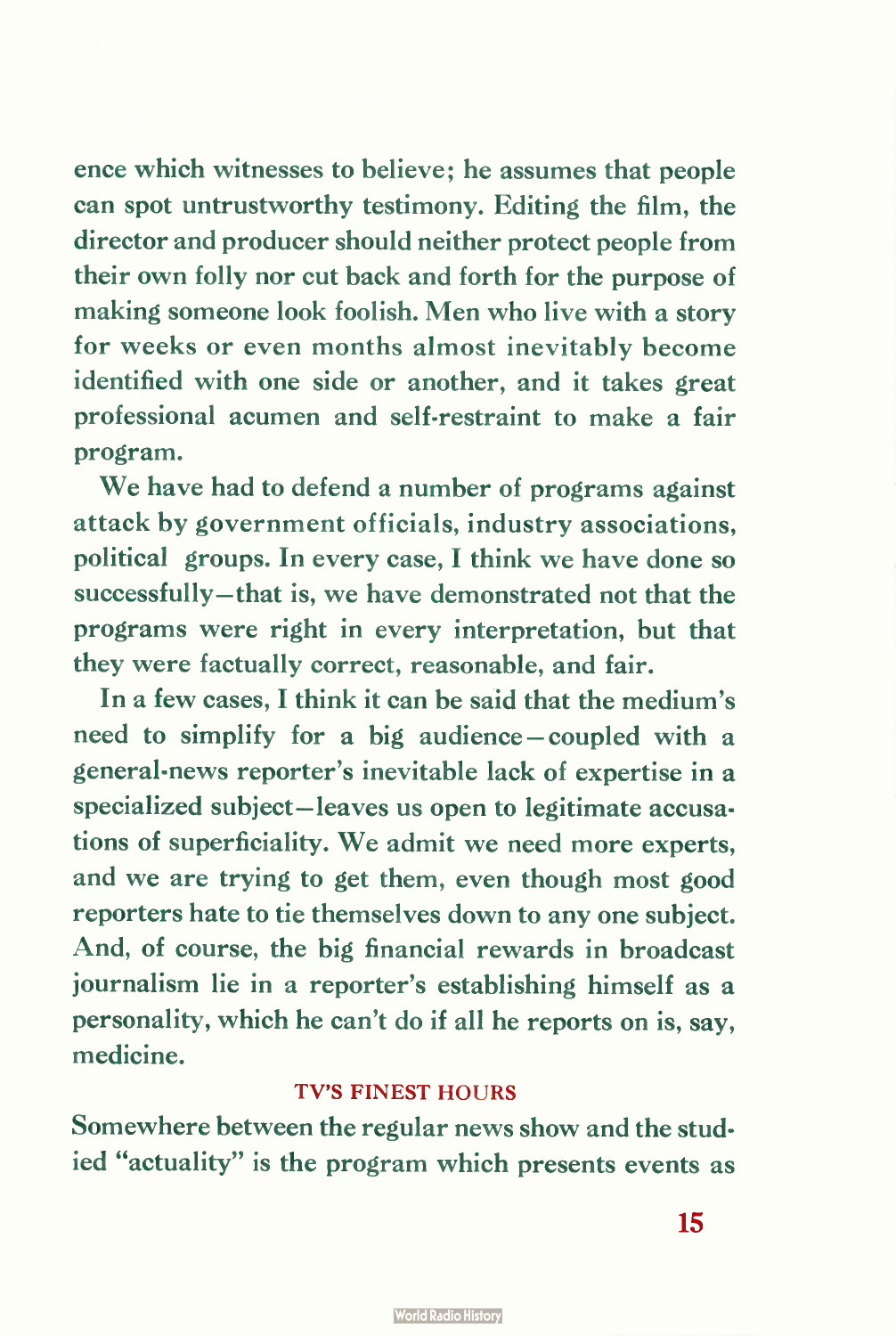they are happening or takes a longer look at today's news. These programs have been television's finest hours; they are what the medium is made for. They range from the glory of space shots to the tragedy of a President's assassination and a nation's mourning, from the malevolence of a Mafia renegade testifying before a Senate Committee to the good cheer of an Inaugural parade. These are done live, supplemented by tape and film, and people work on them until five minutes before they go on the air. Obviously, the authority and prestige ( indeed, the legal liabilities) of the company must be given trustingly into the hands of a few producers, editors, correspondents.

Such programs can be called into being at any time— McAndrew has authority to drop the regular programming and take over the network for news whenever he feels it necessary, though normally he checks first with me. The specials are more expensive than most people realize. Beyond the costs of time and production, there is the additional, sometimes brutal, expense of preempting a scheduled, sponsored show— paying the producer for the program that didn't run. This "preemption cost" is always absorbed by the network. Without the help of Gulf Oil, which has given us a commitment to pay part of the costs for instant specials and leaves racks of commercials with us to run in such programs, the burden might be too heavy for the network to bear.

All these programs must be ours, from top to bottom. We must know all the people involved in the production; we must have someone to hold accountable for every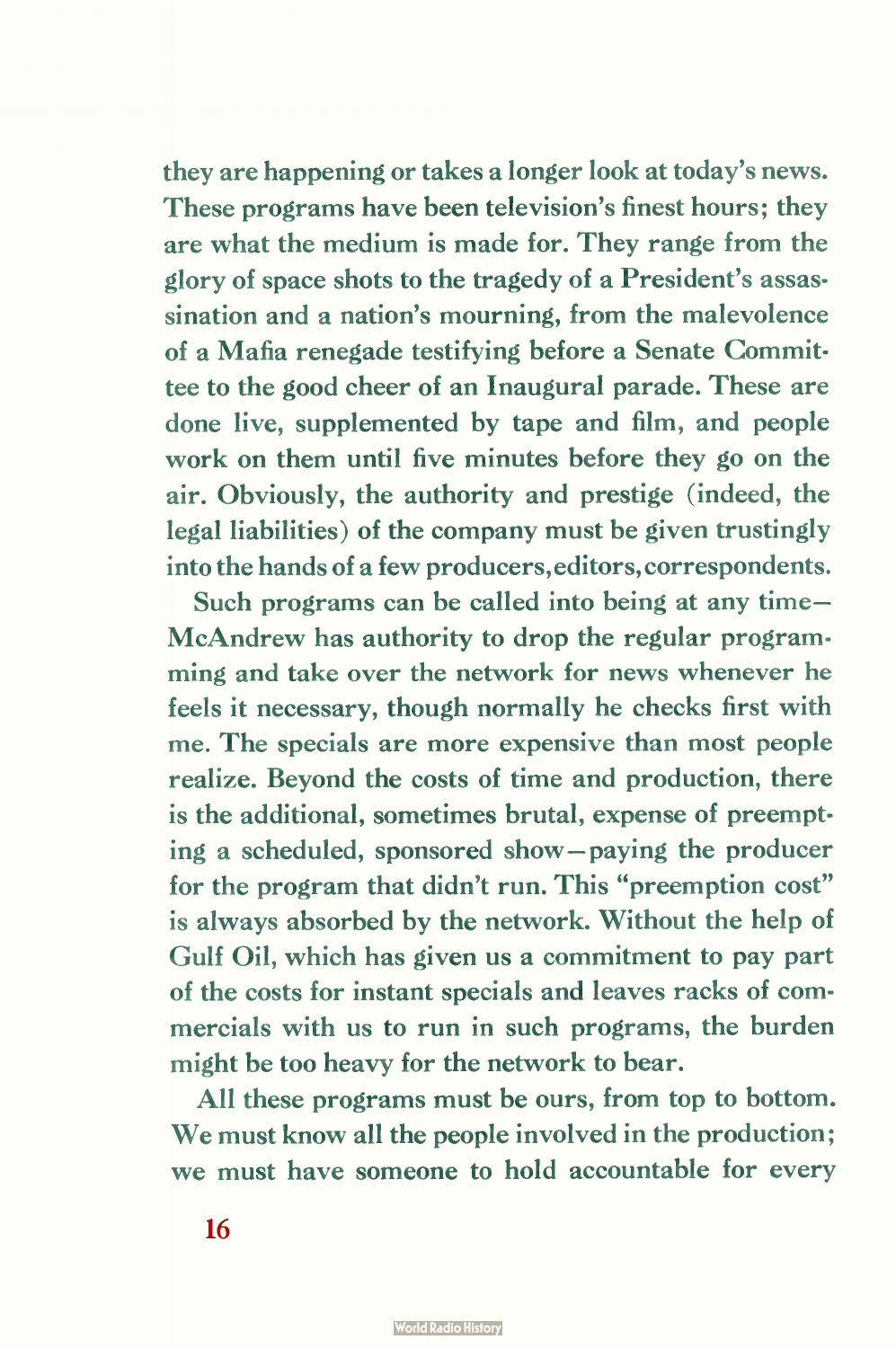piece of work that goes into the show. If humanly possible, we will shoot our own film, though sometimes we have to buy film from others ( for example, the six hours of pictures of Communist China made by two French cameramen, which we edited down to one hour and fitted to a script by staffers). And we have an absolute rule against broadcasting any news or public-affairs shows made by outside producing companies.

Occasionally, packagers come to us with documentaries and with sponsors for them, and we refuse to accept. We cannot undertake the responsibility of presenting actualities to a nationwide audience unless we have detailed supervision. The risks are too great. We cannot know enough about where the information came from, or about how the cooperation of the participants was secured.

Making public-affairs programs is an immensely complicated business. You are always asking people for cooperation; they grant you access and spend considerable time with your crew without being paid for it. The network must know, more certainly than it ever can with an outsider, that the process has not compromised its integrity. We had a revealing demonstration of this difficulty one afternoon, when a capable outside producer showed us a program he had made about American missiles. It was a good job. The producer assured us that it was ready to run, that he had already made the changes demanded by the Department of Defense.

"Oh," said Bill McAndrew. "Security?"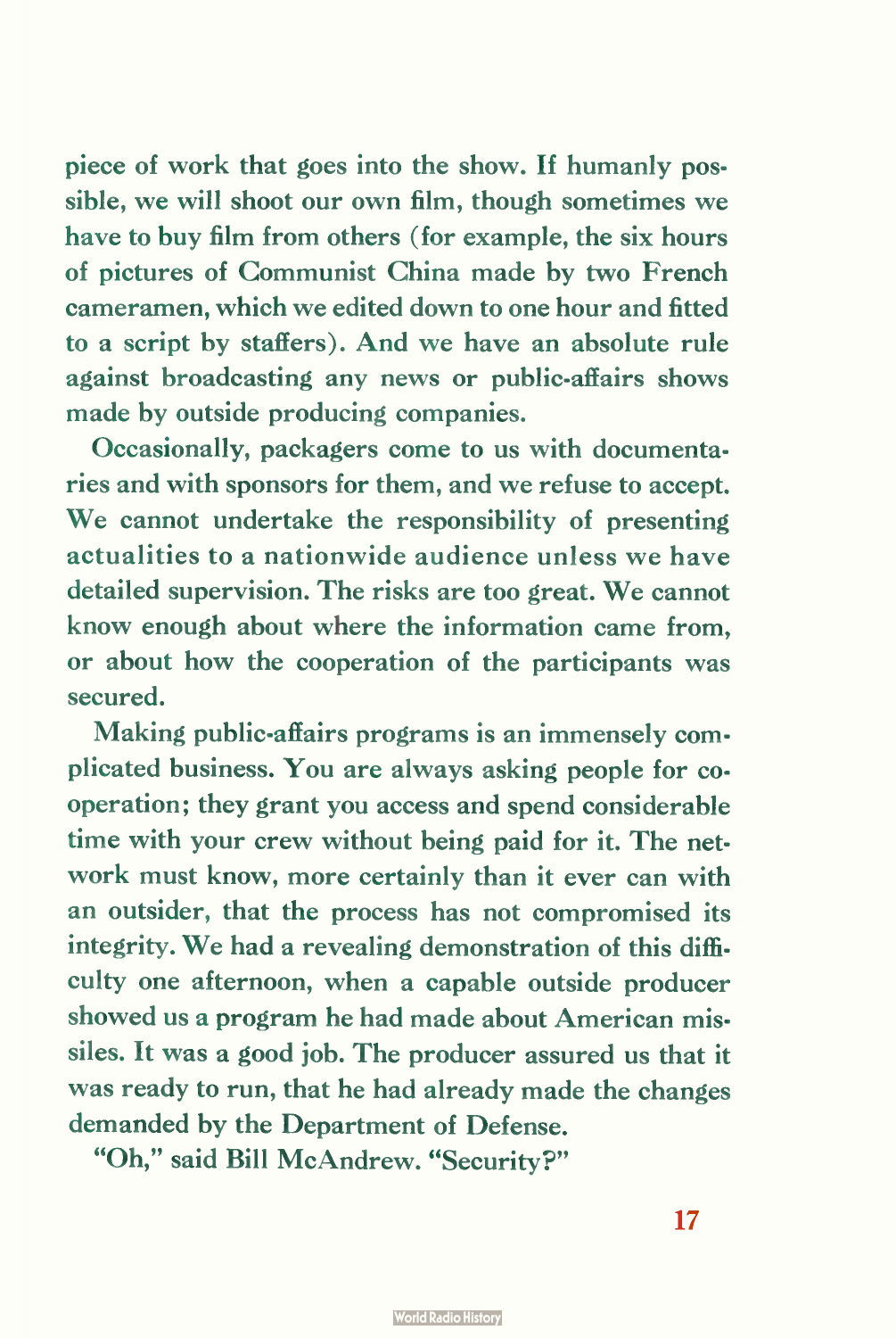"No," said the producer. "Editorial." We turned down the program.

By far, the most complicated clearance arrangements NBC News ever made were with the Soviet government, in connection with "The Kremlin," George Vicas' brilliant exploration of the history of Russia through art treasures of the Russian sanctum. After much negotiation, the Soviet government gave us access to areas of the Kremlin that had never been photographed, and Soviet historians and art historians helped with the script. They insisted on our employing Russian camera crews and technicians, but we supervised the entire activity. They wanted to develop the film themselves, but they permitted us to fly it out to Paris for that purpose because it was Eastman Color and they did not have proper facilities for handling it. The cooperation from the Red Army was superb. Russian soldiers set bonfires outside the windows of the museums to help us simulate an episode from Napoleon's occupation of the city. The Red Army chorus learned a Czarist hymn and sang it as a musical background for a painting of the funeral of a Czar. In return, we gave contractual guarantee that the film and the script would be shown to the Soviet government before we ran the program and that we would make any changes necessary for historical accuracy. They would have a week in which to propose changes.

The week passed, and we did not hear from them. On May 8, 1963, four days beyond the week's limit, we received a laconic telegram from Soviet Radio and Tele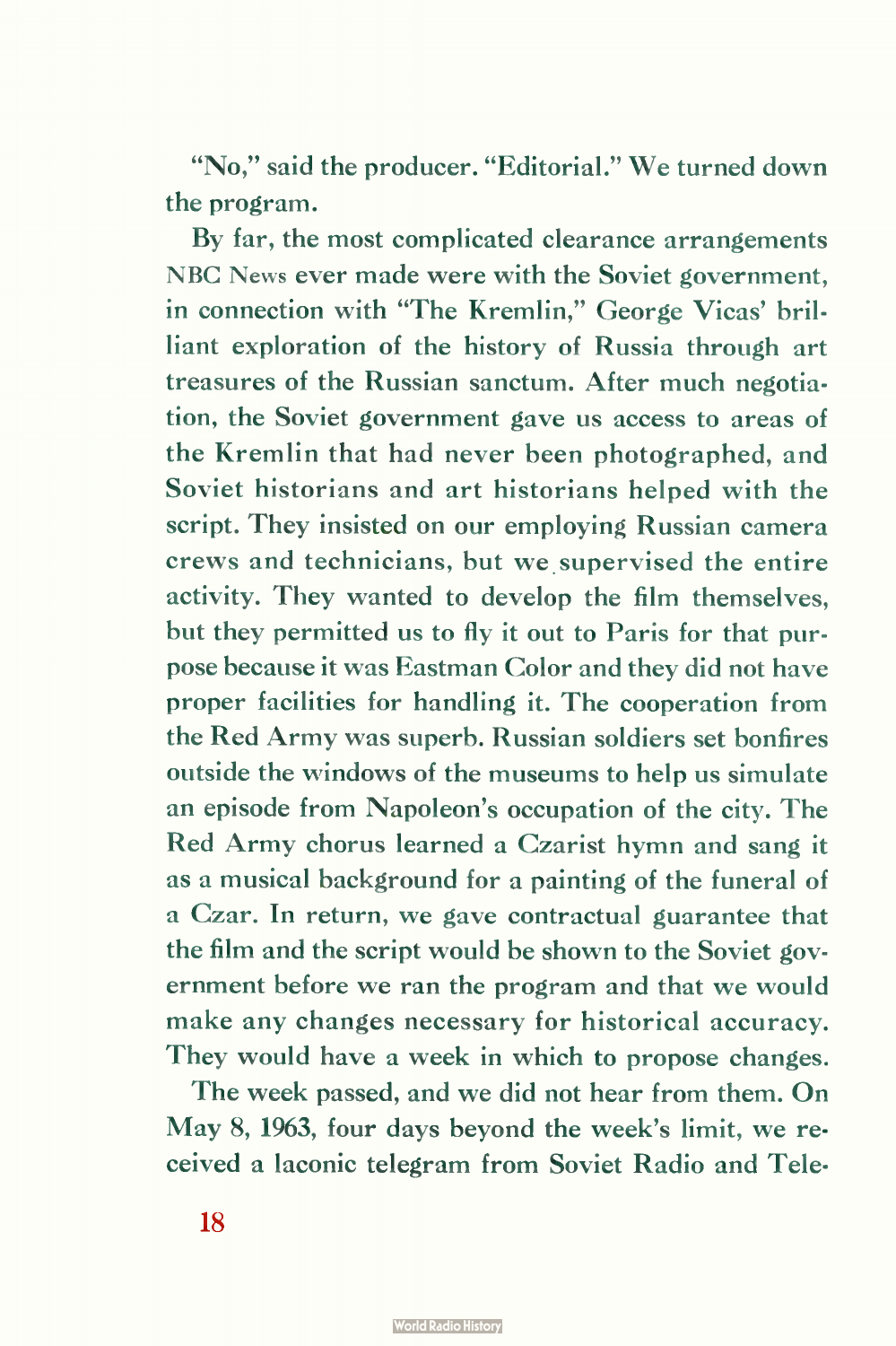vision announcing that "we categorically object against the showing of the film in its present form." Meanwhile, Vicas in Paris received a telephone call specifically protesting the Czarist hymn and denouncing the statement in the script that the Palace of Congress was "built with the assistance of architects from the Western World." Since the statement was correct, and the hymn did not fall into the category of "historical accuracy," we rejected the protest and informed the Russians that we would broadcast the program as it was.

Six weeks later, a detailed memorandum of complaint arrived from two eminent Soviet scholars. Mostly, they were picking nits (" About the guns should be said not 'abandoned,' but 'taken as trophies' "). Among the more general objections was that the program was not really nonpolitical, as we had promised, because it concentrated on the Czars themselves "without any mention of the social classes and forces whose policy they represented and carried out." Julian Goodman wrote a reply stressing that "at no time in its negotiations with Soviet authorities did NBC profess to represent Marxist positions. ...References to NBC in current Soviet writings provide ample evidence of our network's non-Marxist character."

We went ahead. I doubt strongly that any independent packager would have done so— or would, indeed, have got its films out prior to complete clearance by Soviet authorities. There is an interesting comparison to be made between "The Kremlin," representing the independent judgment of NBC News, and the various recent documen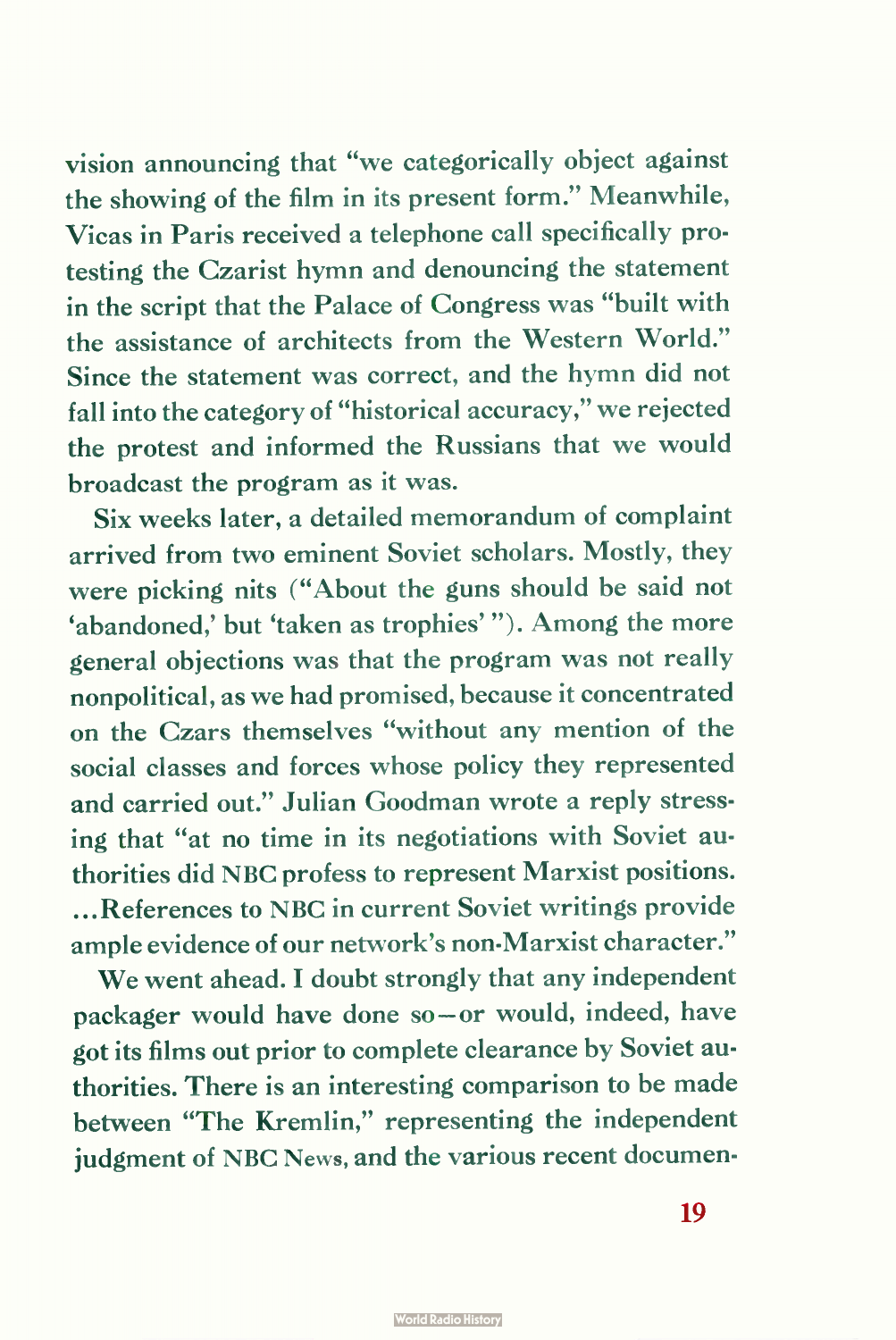taries from China. These were put together by impeccably non-Communist Western packagers— but their bargaining position was much weaker than ours.

While we were having our troubles with the Soviet Union over "The Kremlin," two of our White Papers-"The Death of Stalin" and "The Rise of Khrushchev" turned out to be unexpectedly expensive for NBC News. We were thrown out of Russia, our correspondent was expelled, and our bureau closed. For a year and a half we were handicapped a great deal in our news coverage. CBS and ABC got things out of Moscow we couldn't get. CBS, by the way, found their victories almost as distasteful as we found our defeats. Richard Salant, then president of CBS News, called McAndrew and generously offered the use of their bureau and their people in Moscow. McAndrew turned him down because we were afraid that if the Russians got wind of it they would throw CBS out, too. Khrushchev was personally angry at NBC. One of our Russian diplomatic contacts once told us he was afraid even to reopen the discussion of whether the question should be reopened.

We were allowed to start up again in Moscow, at the beginning of this year, only through the direct intervention of Secretary of State Dean Rusk. From the beginning, Rusk took this expulsion as seriously as he would take the closing of a U. S. consulate. He negotiated the matter personally with Foreign Minister Gromyko.

IMPORTANT TO THE PRESIDENT

Rusk's conversations with Gromyko show one strand of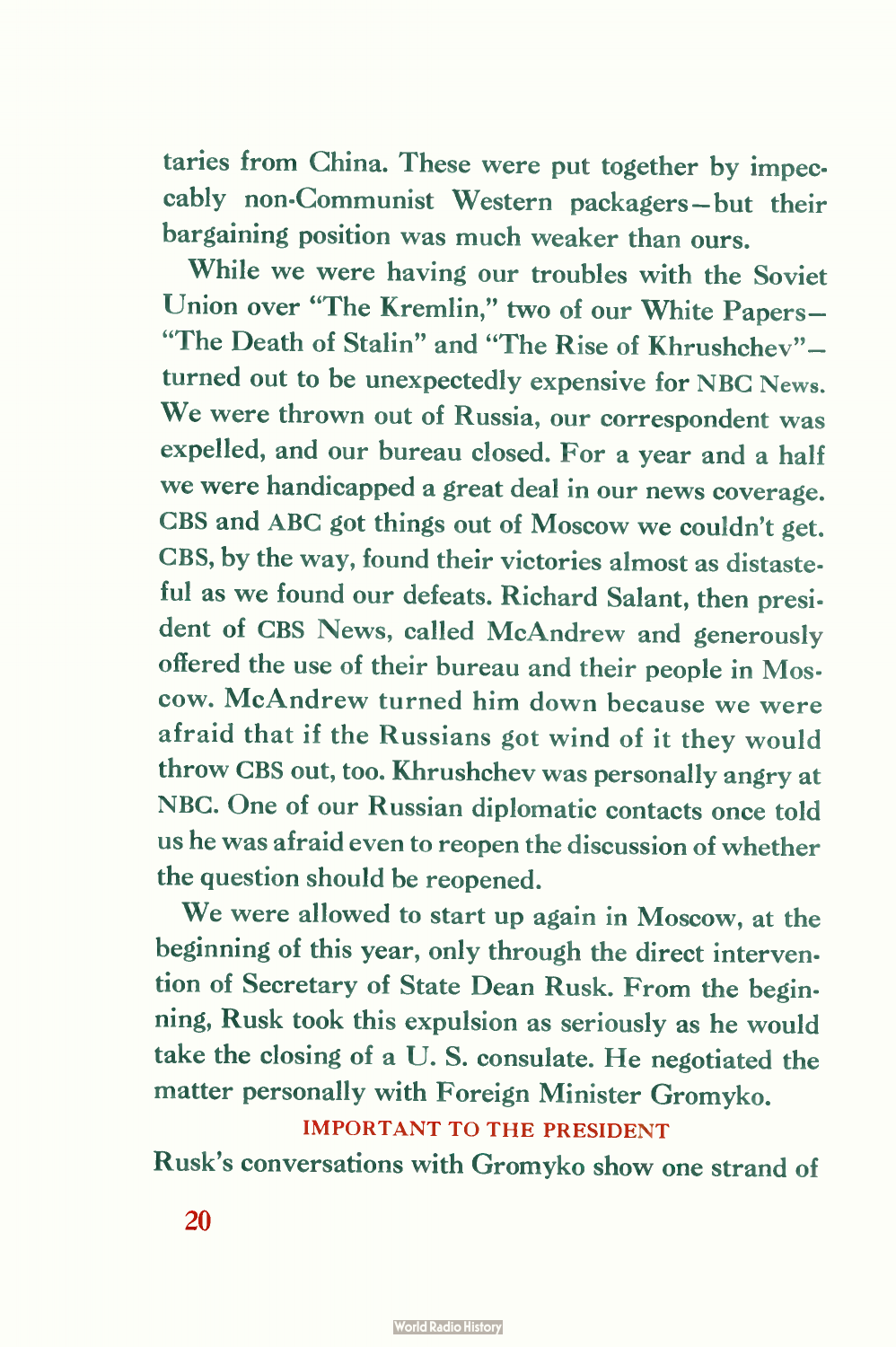the tangled interrelationships that have grown up between government and broadcasting during the great expansion of television. It is important to the State Department that millions of Americans who rely on NBC for news coverage shall not be deprived of information from Moscow. It is important to the President that the White House be plugged directly into the nation's television transmitters. President Johnson has turned over space in the White House to be equipped as a studio by the networks. The networks are spending a million dollars on this job, and hereafter will spend half a million a year on engineers to keep the room "live" and ready for use at any moment. Washington newsmen call it "The Little Theater off Lafayette Square."

Every public figure wants to use television as much as he can, and where public figures are in conflict television is in the middle. Nobody has written precise ground rules: definition is lacking in many important aspects of television's relations with the legislative, executive, and judicial branches of government at all levels. And unlike newspapers, broadcasting stations and networks live within the great penumbra of government authority.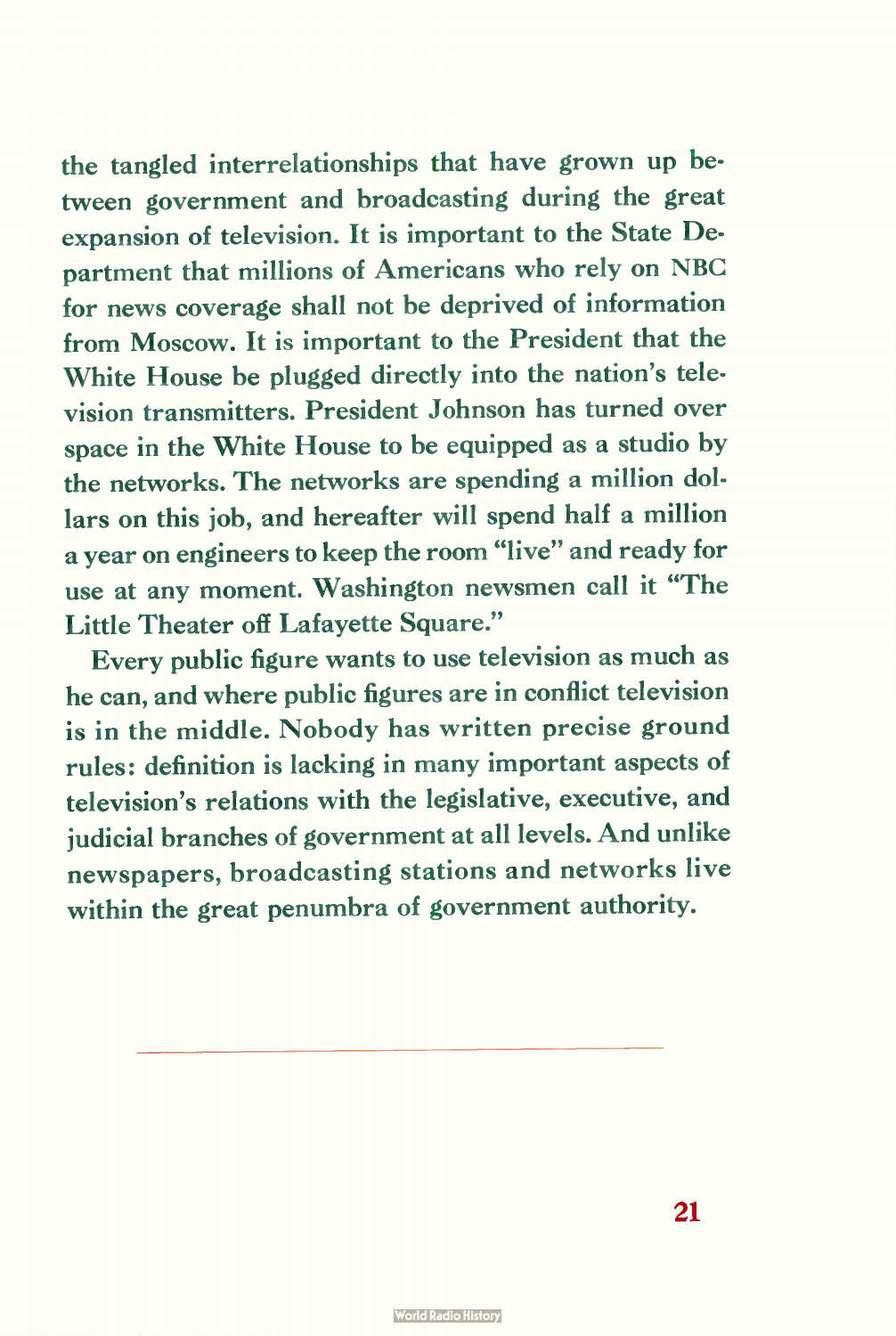# PART II

E DREW lots, and CBS won the first. So we all gathered on September 26, 1960, in the studios of Columbia's Chicago station, WBBM-TV. The CBS people and the candidate's representatives were skittish. CBS president Frank Stanton had supervised the design of the set himself, and sent the chairs from his own office to be part of it. Taking a last look at the finished product at noon that day, he decided the background was busy, and joined the stagehands in cutting and gluing a scrim to cover it. Later, during the program, Stanton left the viewing room that had been set aside for the top broadcasting officials and went to visit the control room. He wanted to know what was on all the cameras, not just what the director had chosen to put on the air.

Kennedy and Nixon arrived separately, Nixon early and nervous, before 7:30 for an 8:30 program; Kennedy a little later and very cool. Each of them stood before the cameras for a few minutes while his technical advisers and studio personnel fiddled with the lighting. Representatives of both men talked out one last time, in great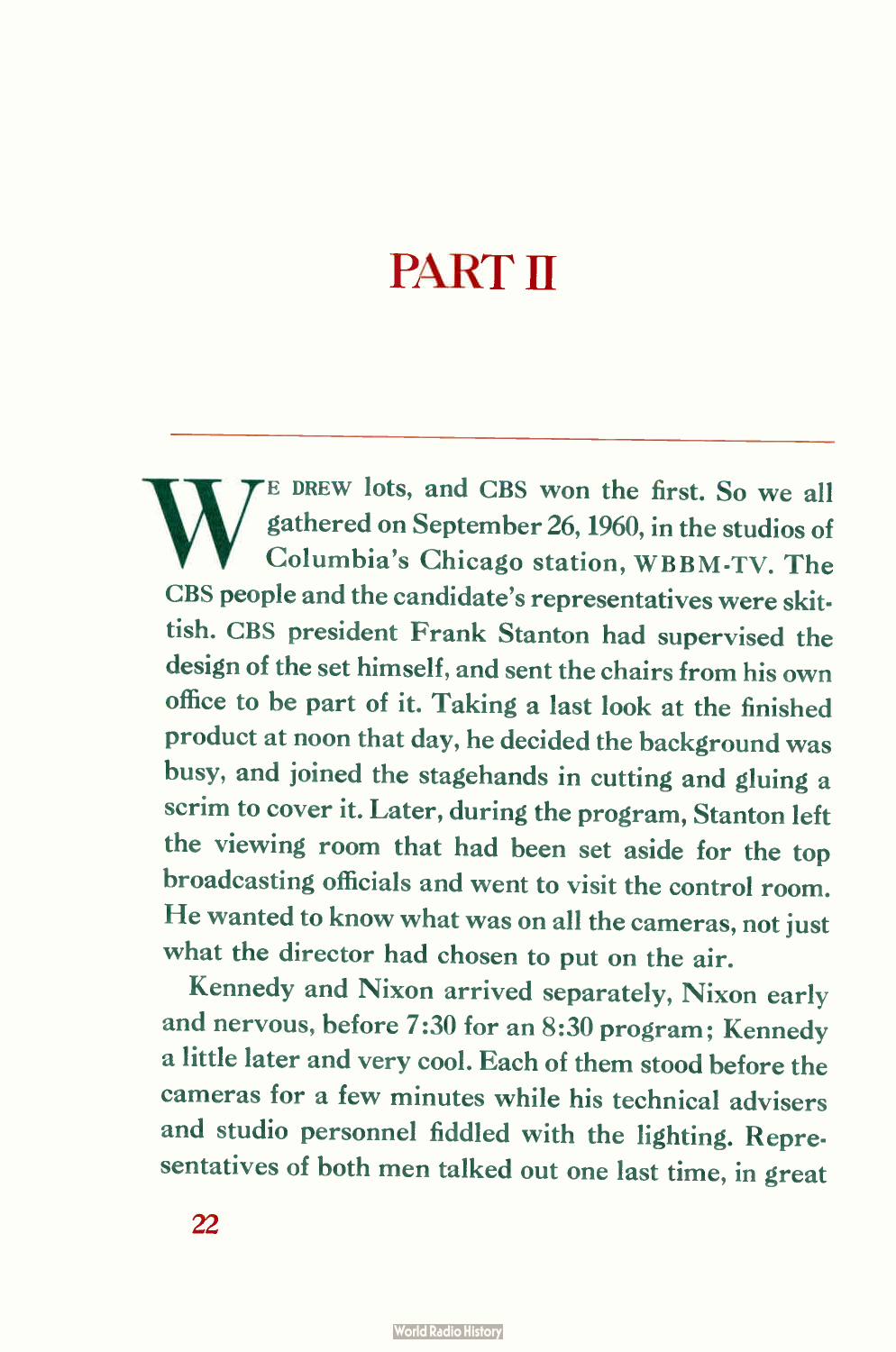detail, what they expected producer- director Don Hewitt to do with the cameras. In other studios, 380 newspapermen settled down on folding chairs, waiting to get the news at exactly the same instant that seventy million Americans would see it happening in their living rooms.

Kennedy began that evening on the wrong end of the odds, widely regarded as too young and inexperienced to make a safe President. When the television cameras flicked off, he looked like a winner. At least, so he thought, both at the time and later, and I agreed. After an election which was decided by a fraction of a per cent of the vote, Elmo Roper asked a sample of voters why they voted as they did. Six per cent said the televised debates had determined their vote, and more than threequarters of those had voted for Kennedy. The absentee ballots from overseas, from people who had not seen the debates, were strongly for Nixon.

Had Kennedy lived, there would unquestionably have been debates in 1964, even though his brother Robert was said to be wary of the idea. Kennedy had publicly committed himself to debate any challenger the Republicans might choose. He was proud of his ability to handle himself in a debate, to handle television for his own purposes.

Indeed, it can be argued that television was the most important single tactical factor in Kennedy's drive to the Presidency. He got his first significant national attention in the 1956 convention, when Adlai Stevenson left the nomination for Vice President to an open vote of the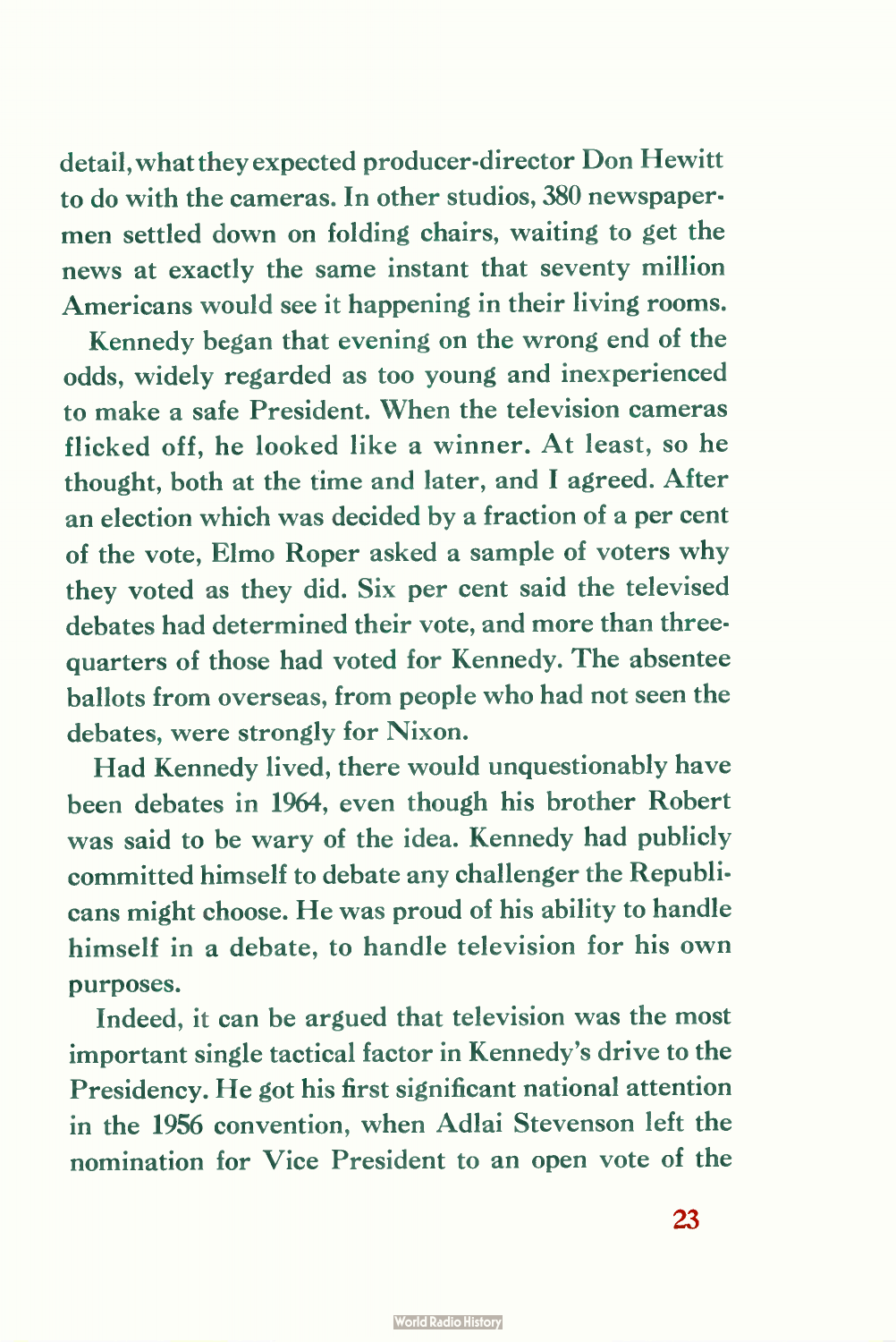delegates. Stevenson wanted to contrast a "free" Democratic convention with a "controlled" Republican convention so that a huge television audience could see the difference. As the almost-candidate for Vice President, Kennedy became a national figure.

Another key moment, it seems to me, was the news conference he held at a time of maximum strain, shortly before the 1960 convention, to reply to President Truman's bitter opposition to his candidacy. The news conference was carried nationally by NBC and CBS— not because we "had to do so to balance Truman's television time, as Robert Kennedy told me in a sharp telephone call from Los Angeles— but because we thought we should. It was news. Lyndon Baines Johnson, incidentally, was given air time to match the Truman and Kennedy appearances and used the occasion for the formal announcement of his candidacy.

After the convention, the Kennedy forces used television extensively and adroitly. They had the money to buy a lot of time and they did— in minutes, five-minute spots, half-hour and hour broadcasts. One of the most significant of Kennedy's televised appearances was before the Protestant ministers in Houston. Portions of the tapes of that confrontation were used as paid advertisements over and over again in the closing weeks of the campaign. But nothing the candidate did on his own behalf equaled the impact of the televised debates.

Many people were unhappy about the form of the debates, which relied heavily on panels of newsmen ask-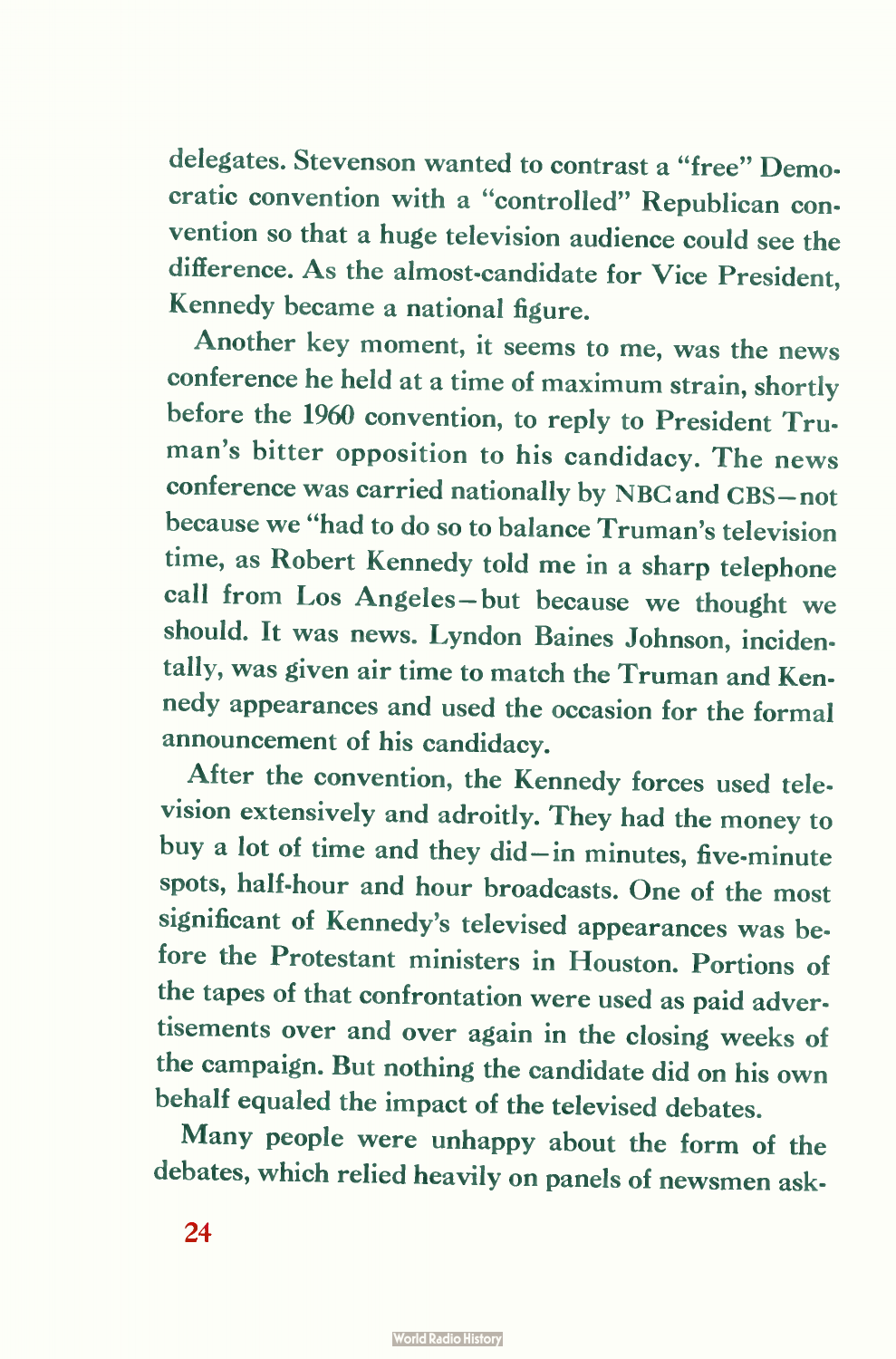ing questions. The second debate, with nothing but such questions-and-answers, and which we produced at our NBC studios in Washington, was referred to even by the candidates' representatives as a " Meet-the- Press-type program."

I agree that the panel presentation was an imperfect way to organize a debate between candidates. Some unfortunate things were said and some glib, too-brief answers given to difficult questions. But it is easier to denounce this format than to think up a better one. As to the value of the debates as a whole, I think the last word was said by political scientist Stanley Kelley in an article in the Duke Law Review:

"Critics," Kelley wrote, " seem not to have compared what Nixon and Kennedy said in the debates and what they said ( or was said in their behalf) in speeches, spot announcements, five-minute trailers, leaflets, pamphlets, and billboards. In their joint appearances, Kennedy and Nixon frequently acknowledged agreement, rarely attributed false positions to each other, exposed quite clearly their differences on a number of significant issues, challenged each other, and responded to each other's challenges. This kind of behavior is not typical of campaigners, and it was not typical of Nixon and Kennedy when they made their appeals for support in other ways."

When televised political debates are resumed, as I am sure they will be, I hope the candidates will aim for something more along classical lines—or like Senate de-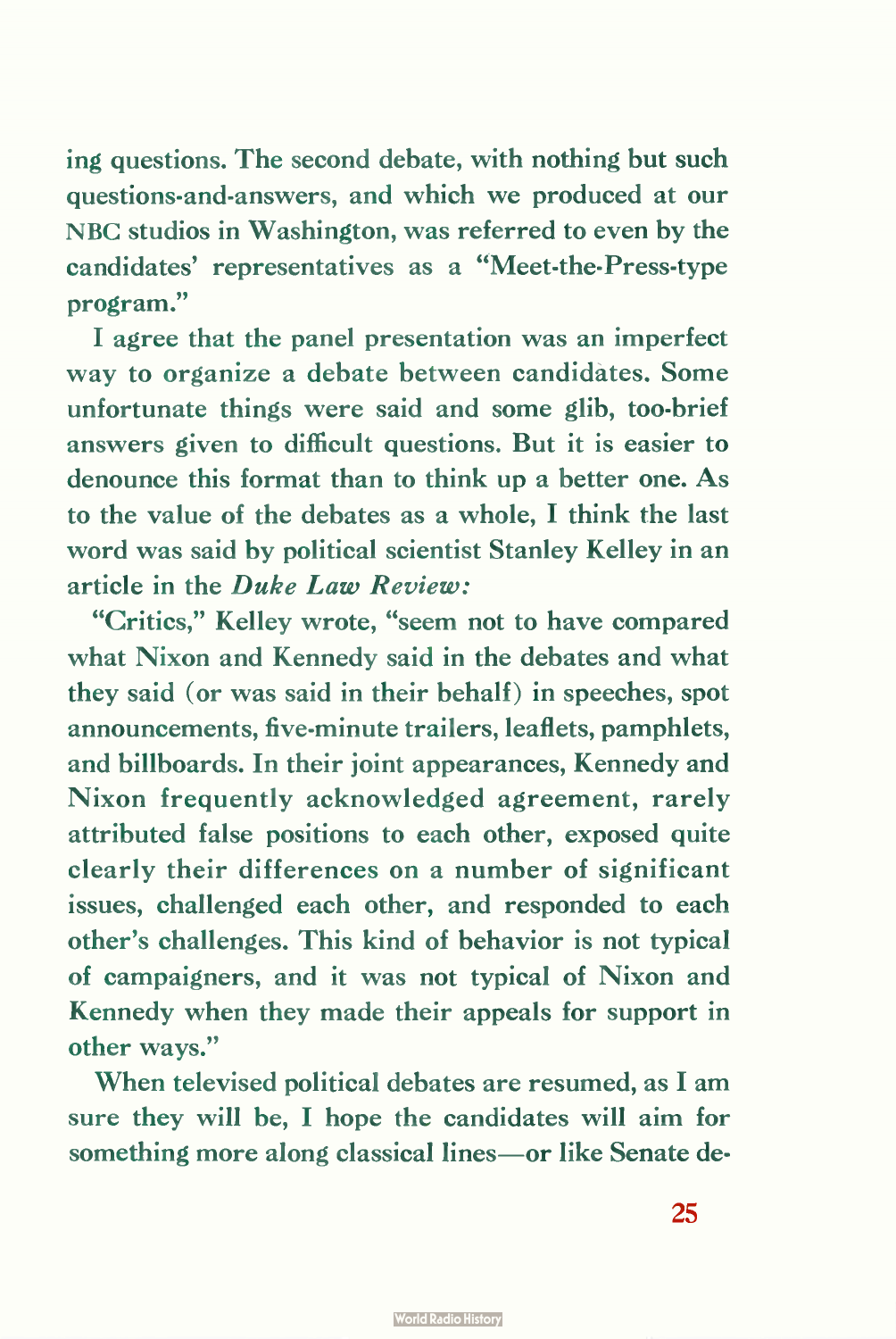bates, in which the speaker may yield to questions from his antagonist. But we at the networks are not likely to make the final decisions. We can suggest how the encounters can be made sharper and more informative, but ( as they did in 1960) the candidates' representatives will probably negotiate the big questions themselves, with television people serving occasionally as mediators. Not the least of Nixon's disadvantages in 1960 was the fact that he was represented in these negotiations by a Maine lawyer, who was lost in journalism and television.

### THE ORIGINAL OLD MASTER

Adapting the arts of broadcasting to his own capabilities is today the highest skill of a politician. Roosevelt, of course, was the first master of it, and he was good from the beginning. As a candidate for the Democratic nomination in 1932, he used radio to speak for "the forgotten man at the bottom of the economic pyramid." Accepting the nomination, in a broadcast address, he launched the term "New Deal." But his special talent lay in using broadcasting to take a President's message directly to the people. His timing was miraculous, his voice commanding, and he never lost his audience.

Only eight days after his inauguration, Roosevelt went on the air with his first "fireside chat," and established a new technique in American political life. "I want to talk for a few minutes," he began, " with the people of the United States, about banking— with the comparatively few who understand the mechanisms of banking but more particularly with the overwhelming majority who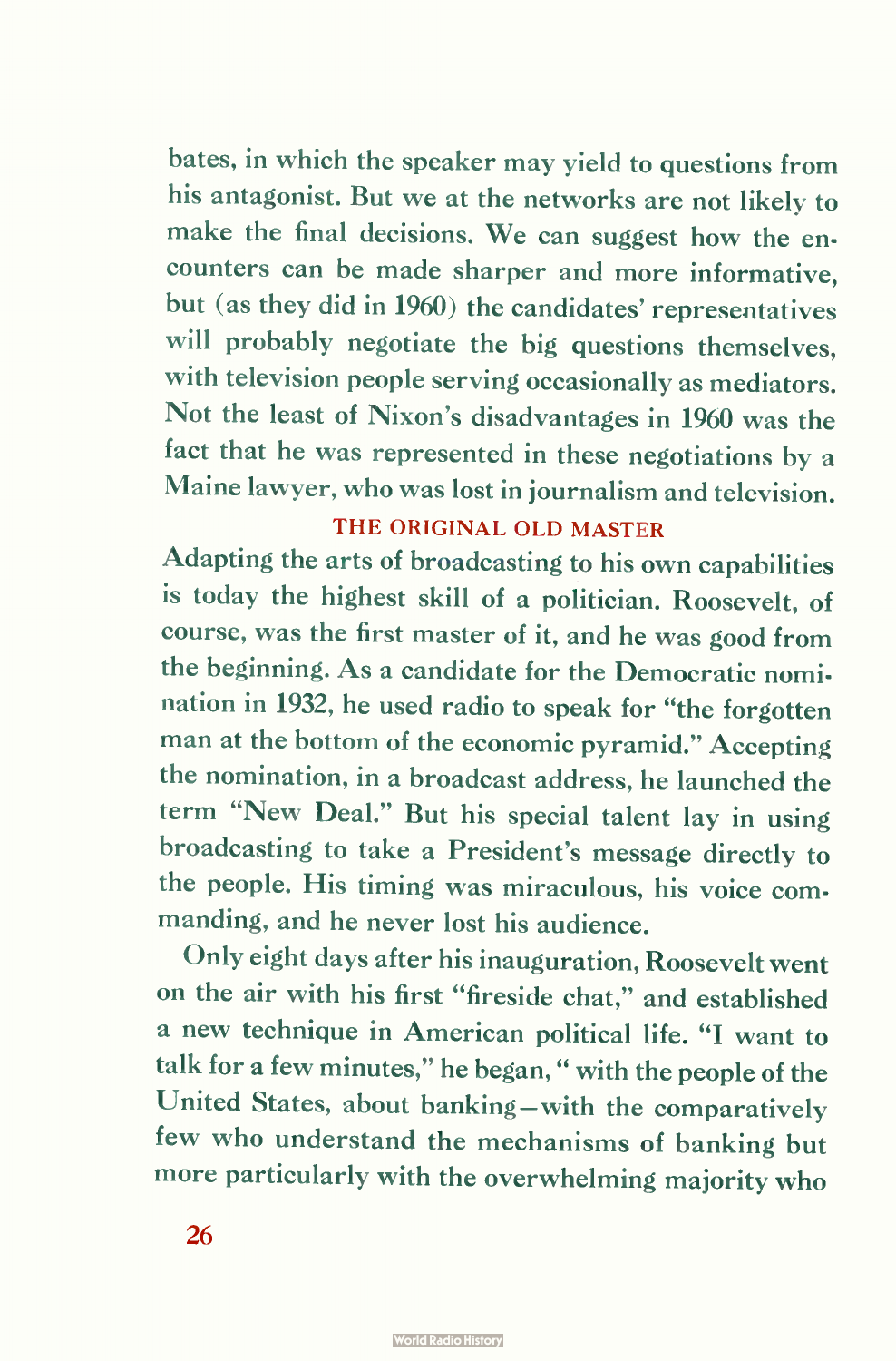use the banks for the making of deposits and the drawing of checks. I want to tell you what has been done in the last few days, why it was done, and what the next steps are going to be." Nobody could improve on that. Most listeners of that time now think they remember many "fireside chats." In fact, he used this weapon sparingly.

With Kennedy, broadcasting came into its own as a means of frequent, systematic communication from the President to the people. Despite the fears of his staff, Kennedy allowed (and enjoyed) live broadcasting of his press conferences. In 1961 he permitted an extraordinary year-end interview by three broadcast reporters to be taped at the White House. Once he used broadcasting to rally the nation in time of crisis, when he announced the blockade of Cuba. Once he combined the power of his office with the power of broadcasting to denounce the steel industry, and United States Steel in particular, for increasing the price of steel. I called Roger Blough, U.S. Steel chairman, to offer him time to reply. He accepted, but he was no match for the President.

Kennedy was immensely conscious of the significance of television. Whenever he appeared on the screen, he wanted to know what his ratings were. He worried about timing his appearances, and those of his family. After Mrs. Kennedy's televised tour of the White House, he called me at my office, and we had a long discussion about whether Mrs. Kennedy was in danger of "overexposure" on television. He decided that she was.

If possible, President Johnson is even more concerned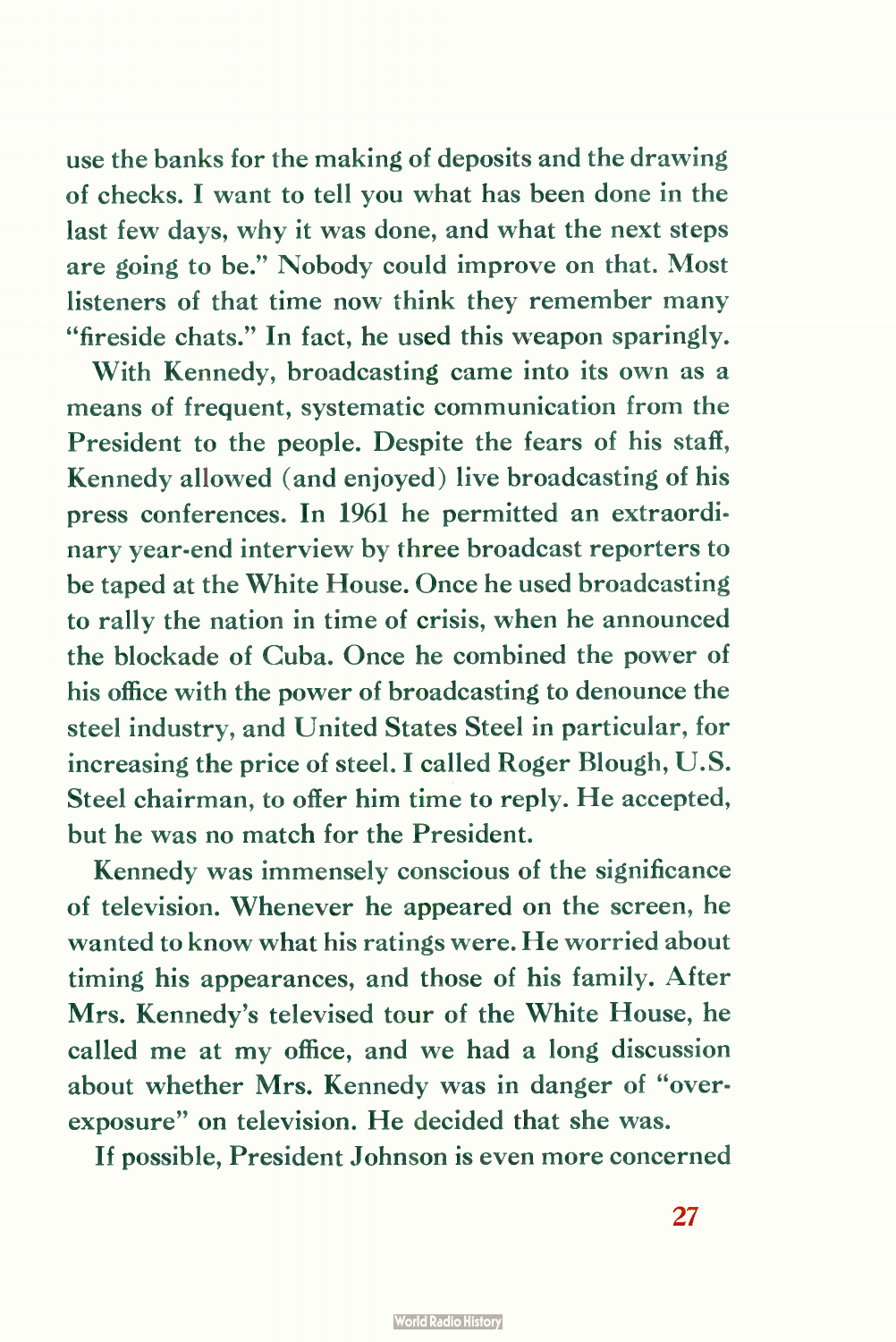about ratings. I have no doubt that Johnson flew to the convention to announce his selection of Hubert Humphrey as his running mate because of his feeling that this dramatic gesture would lift a lagging audience.

During the early months of his Presidency, Johnson limited his television appearances, apparently wishing to avoid direct comparison with his predecessor. But he knows more about broadcasting than any previous President. His family owned radio and television stations for some years. And with the passage of time, he has increasingly found his own ways to use television. His decision to deliver his State of the Union message at night, to catch the prime-time audience, reflects a professional's appreciation of the medium.

Television multiplies the advantages of an incumbent President. During his term of office he becomes not only a household name, but an immensely familiar face and figure. Thus television increases the distance a challenger must make up during the few months of the campaign. Many of the same benefits accrue to incumbents in lesser offices, if their actions make news, and if their views are significant enough to earn them guest appearances on network discussion and interview programs.

"On politicians," said David Brinkley, "the impact of television is profound. This aspect of it is somewhat regrettable — they think of television more as a medium of exposure for themselves than as a way of covering the news."

But politicians rarely try to deflect a story. If they're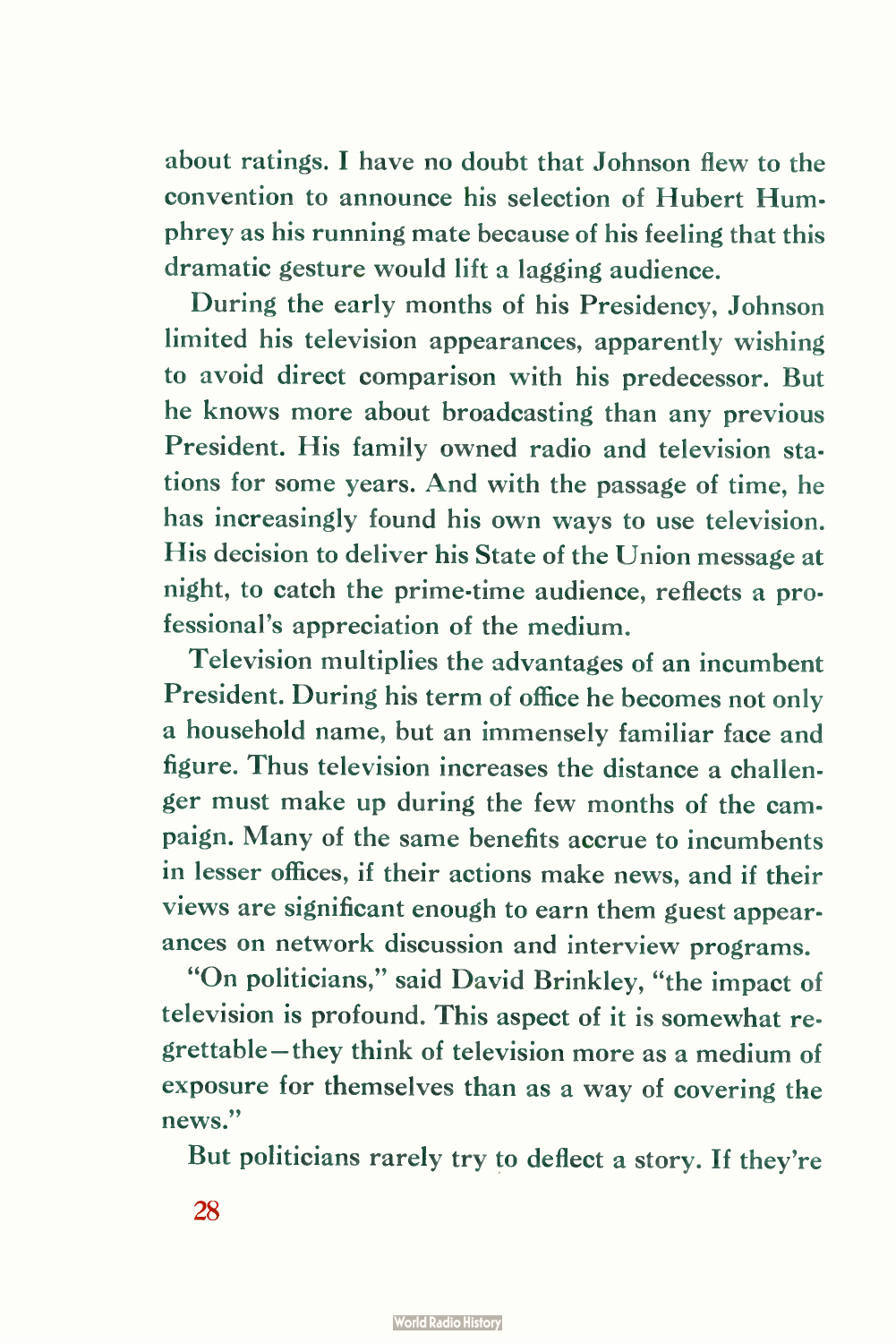in a hole, almost anything they do will dig them in deeper. Brinkley can recall from twenty years in Washington only two occasions when he heard negative reactions from an elected official (he often gets thank-you notes). One involved Senator Strom Thurmond and a race question; the other was a protest from Representative H. R. Gross of Iowa, himself a former radio commentator. When the House was asked to approve some extraordinary expenses in connection with the Kennedy funeral, Gross questioned the need for spending tax dollars on an Eternal Flame. It was the sort of news gem that sparkles for Brinkley, and he mentioned it that evening. Iowa newspaper editorials promptly assailed Gross, and constituents wrote angry letters asking what sort of man he could be to worry about a nickel's worth of gas at a time of national mourning. Gross was sufficiently upset to complain to Brinkley, who quite properly told the audience of his complaint —thereby, in effect, repeating the story.

#### AIR TIME BY THE MINUTE

Broadcasters most often come under pressure from politicians in connection with the "equal time" provision of Section 315 of the Communications Act. This section of the law demands that if we sell time to one of the candidates, we must stand prepared to sell the same amount of time— in a comparable time period, at the same price —to all his rivals. And if we give time to one we must comply with requests for the same treatment from every other legally qualified candidate for the office.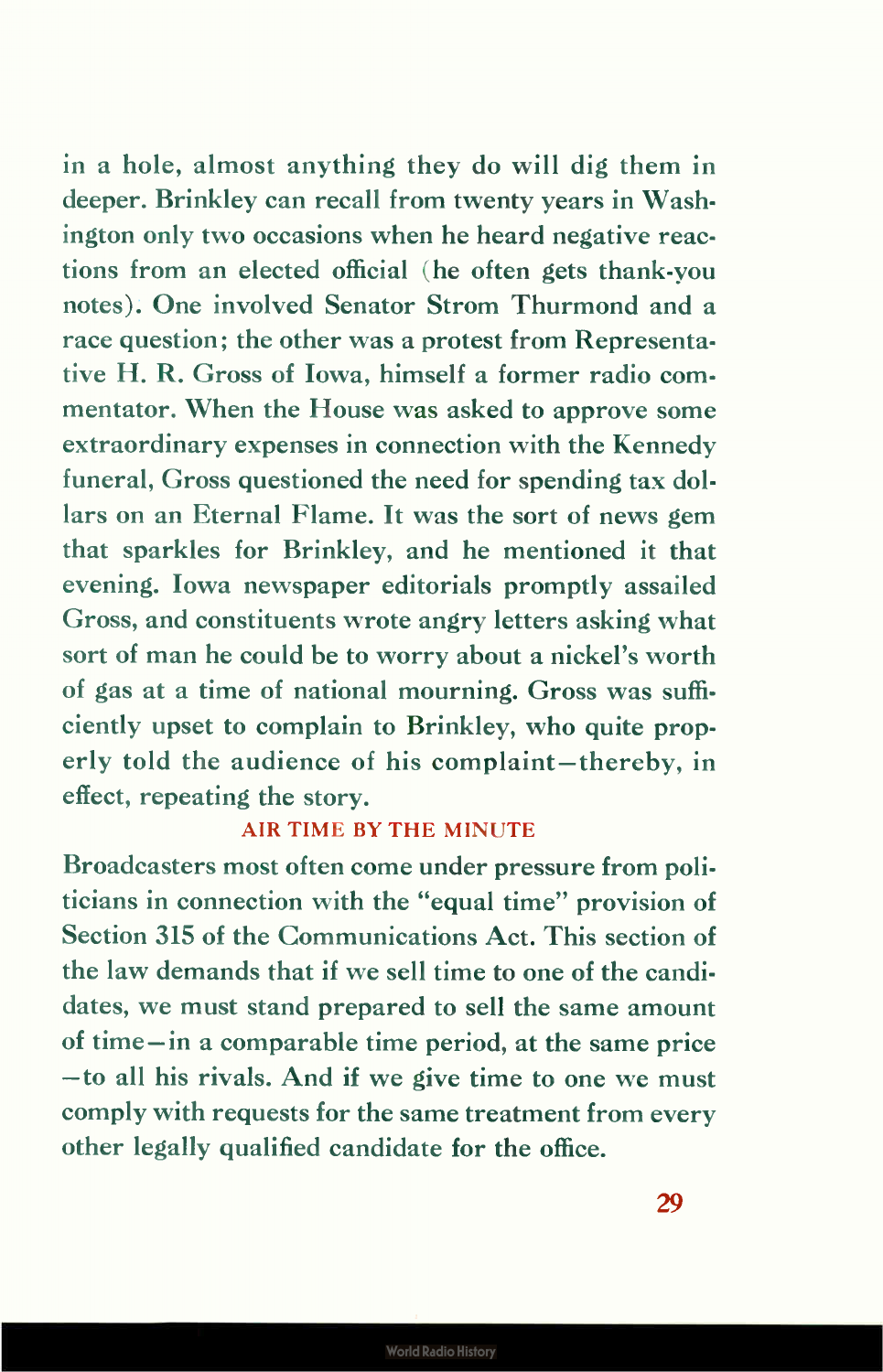At one point, the FCC interpreted this section so strictly that it required Chicago stations to give broadcast time to an obscure, self-appointed campaigner named Lar "America First" Daly, who said he was running for Mayor. The incumbent, Richard Dailey, had been shown on a news program greeting the President of Argentina on his state visit to the city. The FCC ruled that Lar Daly was entitled to equal time, to "reply." In 1959, Congress rewrote the section to eliminate such absurdity, freeing regularly scheduled news and interview programs from the Section 315 straitjacket. But the rest remained the same.

Only once have broadcasters been freed from "equal time" requirements— for Presidential and Vice Presidential candidates in the 1960 election. In that campaign, counting the debates (but *not* counting the news and interview programs), NBC alone put the major candidates on the air for ten and a half hours, at no expense to themselves; and they could have had more time if they had wanted it. Had Section 315 been in effect, we could not have done this because it would have laid us open to claims by the nine minority party candidates for some ninety hours of time.

The day after the 1960 election, the equal-time provision came back to life. In the expectation that it would be lifted again, we planned a 1964 series, " The Campaign and the Candidates," similar to one we had done in 1960, which probed the backgrounds of the candidates and presented them discussing the issues. When Congress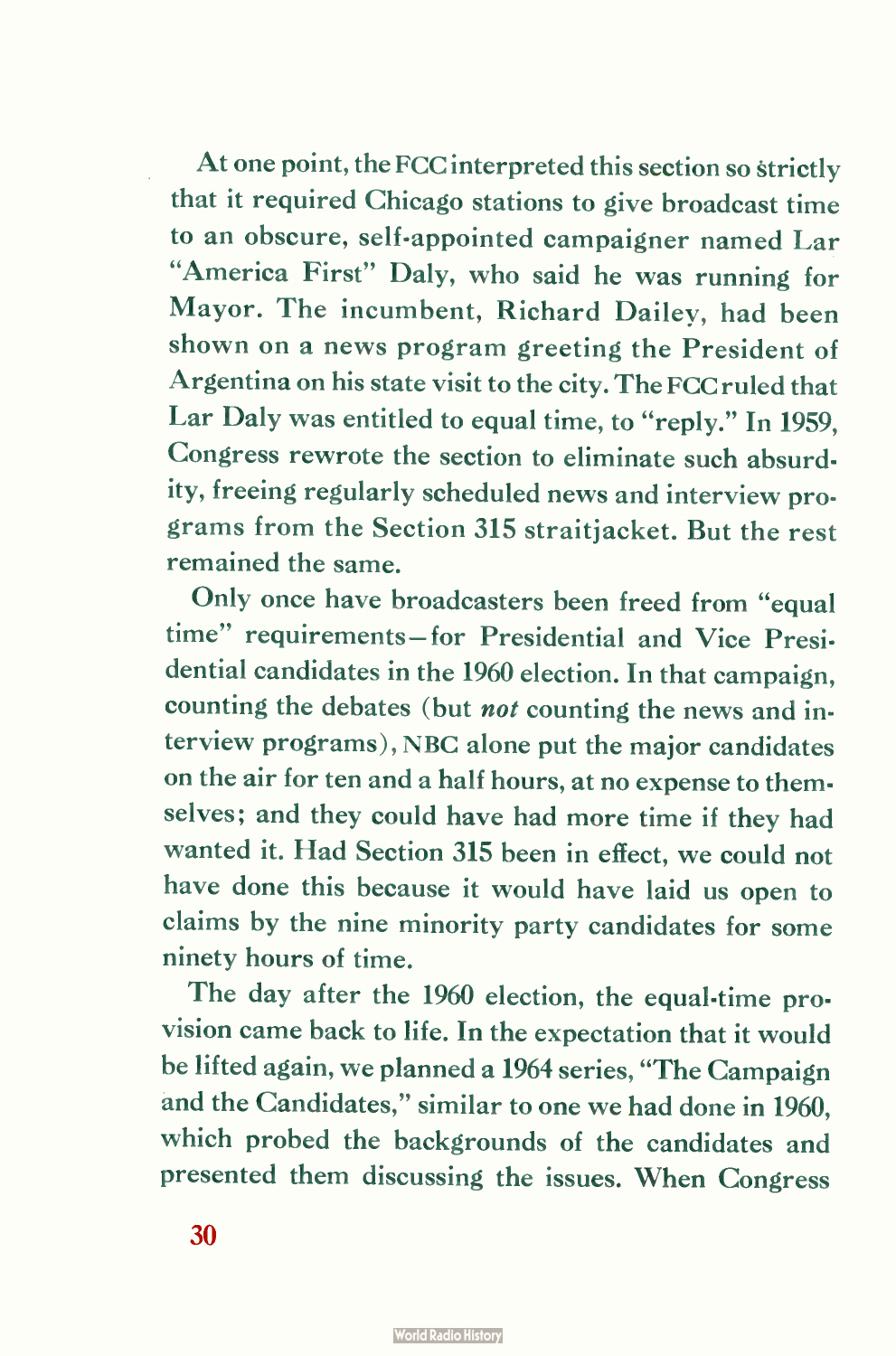failed to act on Section 315, we had to do the series without the candidates. As a result, the voting public was less thoroughly informed than it could have been, and the campaign cost the political parties more. Though the '64 election was much less closely contested than '60, the parties spent half again as much to buy television time almost \$1.5 million on NBC alone.

With 315 at full strength, candidates have to pay for just about everything they get outside of regular news coverage. Nearly all the political advertising is done in October and the first week in November, and from August until a few days before election the advertising agencies that represent the parties jockey, feint, and maneuver. They can buy whatever minutes no regular advertiser has bought ( though we try to shift political ads to the end of programs to avoid mixing entertainment and politics). And our policy permits candidates to "preempt" regular programs. Here, however, their costs rise dramatically, because they must pay not only the network-time charges but also the production costs of the preempted programs. For programs already filmed, such as the Jack Benny program, these costs may run as high as \$80,000; for a live program, such as "That Was The Week That Was," which can be halted before some of the biggest production bills are incurred, the price is much lower.

During October 1964, aficionados of "TW3" saw little of their favorite show, which was displaced on three Tuesdays out of four. ( It would have disappeared on the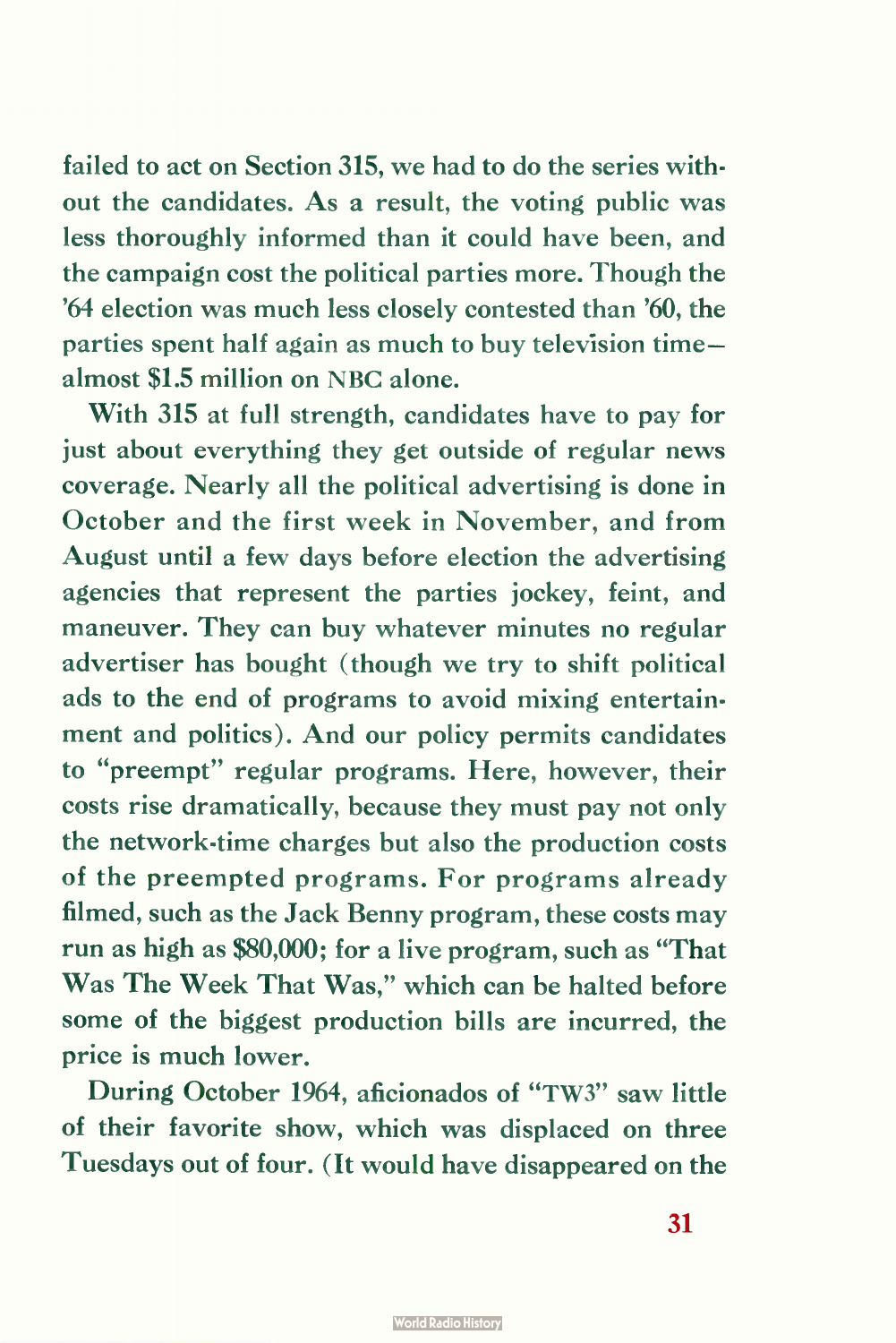fourth, except that the Democrats had bought a minute in the fourth week, and would not give up their minute to let the Republicans take the entire half-hour again.) Incidentally, it was during this month that " Peyton Place," running opposite "TW3" on ABC, acquired its huge audience.

#### RIPPING UP THE SCHEDULE

Throughout the six weeks before a Presidential election, a network keeps ripping up its schedule. In theory a political party is bound to respect an order for broadcast time, just as an advertiser is— but in fact we have almost no recourse against a sudden cancellation. A full, paid political program is usually live or supplied at the last minute. If the party cancels, we have no effective contract to enforce and nothing to put on the air.

We are in the middle, too, on the question of what the parties broadcast. Section 315 forbids us to censor the candidate himself in any way ( and for this reason the Supreme Court has held that we cannot be sued for what he says, even if it's clearly libelous). In the interest of free political discussion, we do not censor political ads, either, though we do look at them for libel. Our position is that voters will punish bad taste or extravagant claims in a political ad, and that the parties have the right to hang themselves.

Though many of our affiliates were concerned about it, we carried unchanged the Democratic commercial about the little girl with the daisies and the atom bomb. We also were prepared to carry the celebrated "Mothers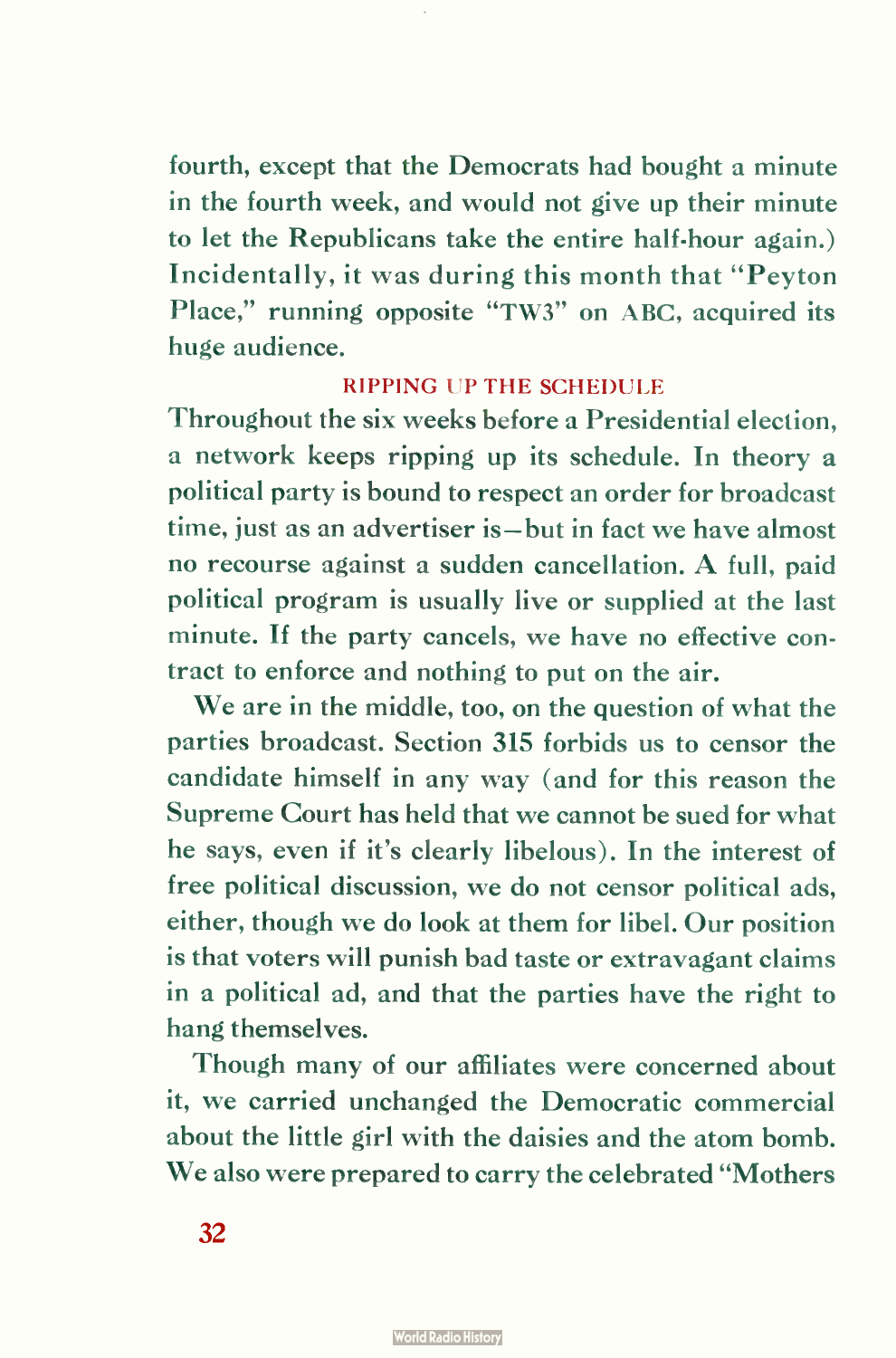for Moral America" half-hour in support of Barry Goldwater, though here we did demand a few brief deletions of visual material, including the topless bathing suit, a strip-tease scene, and a magazine cover with the title "Jazz Me, Baby!" I was sufficiently concerned about this appallingly tasteless production to make certain that then Republican national chairman, Dean Burch, was personally aware that we would not accept these scenes. I hoped this would prompt him and Senator Goldwater to take a look at the film, which I was pretty sure they hadn't seen. They did look and ordered it withdrawn.

Much expense and nonsense result from Section 315 and its restrictions on straightforward network coverage of what is, every four years, the nation's biggest news story. Proposals to amend 315 are thick as flies. The most recent include a suggestion from Newton N. Minow, former Chairman of the Federal Communications Commission, that the "equal time" requirements be wiped out completely and that the networks, in return, be required to give the Democratic and Republican National Committees four hours of free time each in the month before election and lesser proportions to minor parties. Another, more complicated suggestion from E. William Henry, the current FCC Chairman, would retain the essence of Section 315 by requiring that for each halfhour purchased by one candidate an additional half-hour be given free to split among him and his real rivals. Most broadcasters simply want the equal-time provision repealed.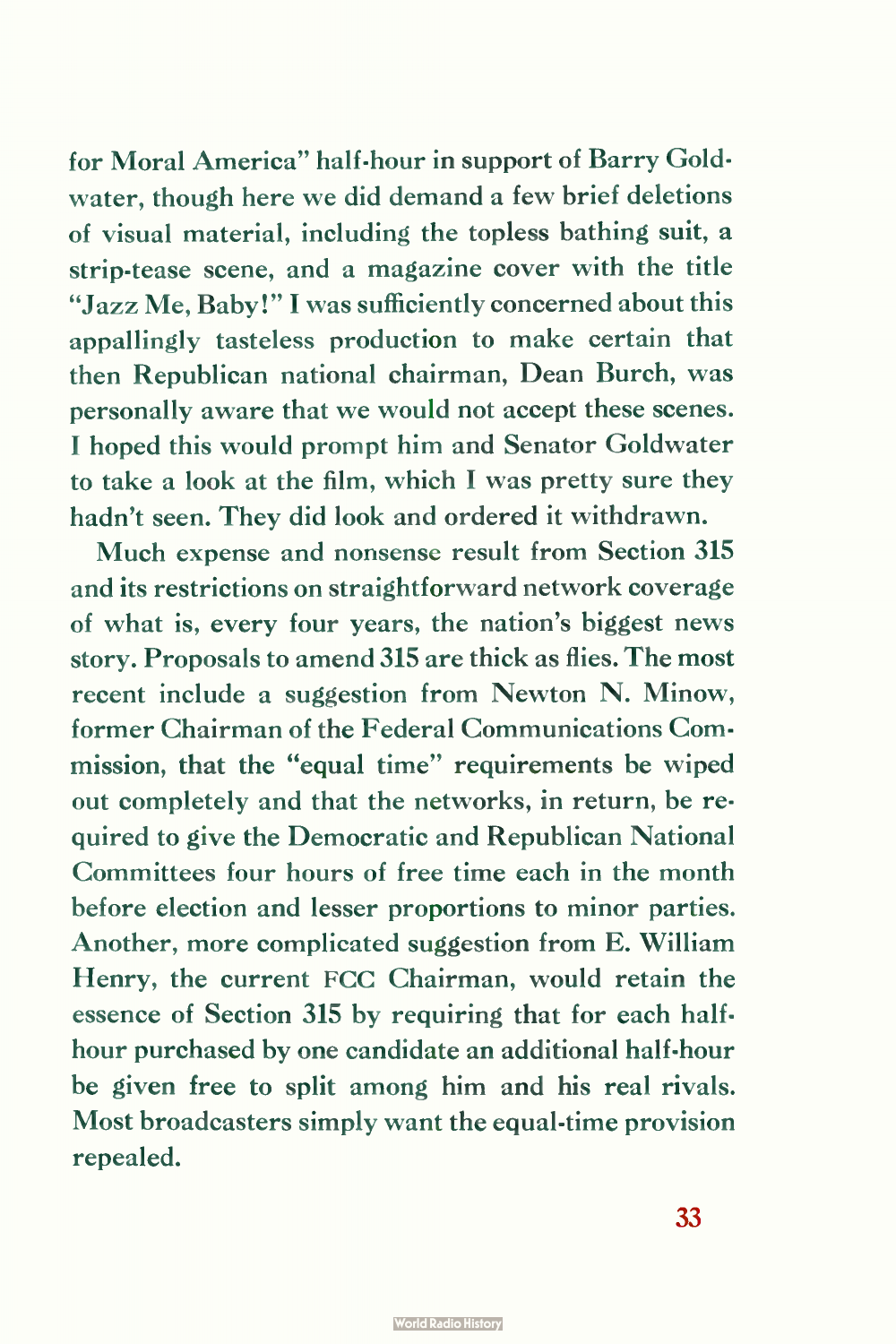At bottom, the dispute between the networks and the politicians is that the networks want to do a journalistic job on elections, while the politicians want to use a mass medium as though they were coming into town and making a speech. They don't want the news department to control the show. Yet nobody would dream of forbidding newspapers to cover campaigns as they cover other stories, or of insisting that the papers turn over equal chunks of their front pages to the candidates to use as they please.

Networks are entitled to the same freedom the newspapers have. As NBC Chairman Robert W. Sarnoff wrote in reply to the Minow proposal, we have earned this freedom and should not have to trade for it: "The experience of 1960, when broadcasters were for the first time permitted freedom in coverage of a Presidential campaign, stands as convincing evidence of what broadcasters can and will do in this area of their responsibility when they are left alone to do it."

The politicians' insistence on "equal time" in elections is a tribute to television's political power. Its impact upon our operations is severe when Section 315 applies but, except in the months just preceding an election, we don't have to worry about it. More constant, and ultimately more dangerous, is the FCC's self-asserted power to determine under the so-called "fairness doctrine" whether or not we are presenting a balanced coverage of controversial issues in the news.

The legal basis for the FCC's authority are more than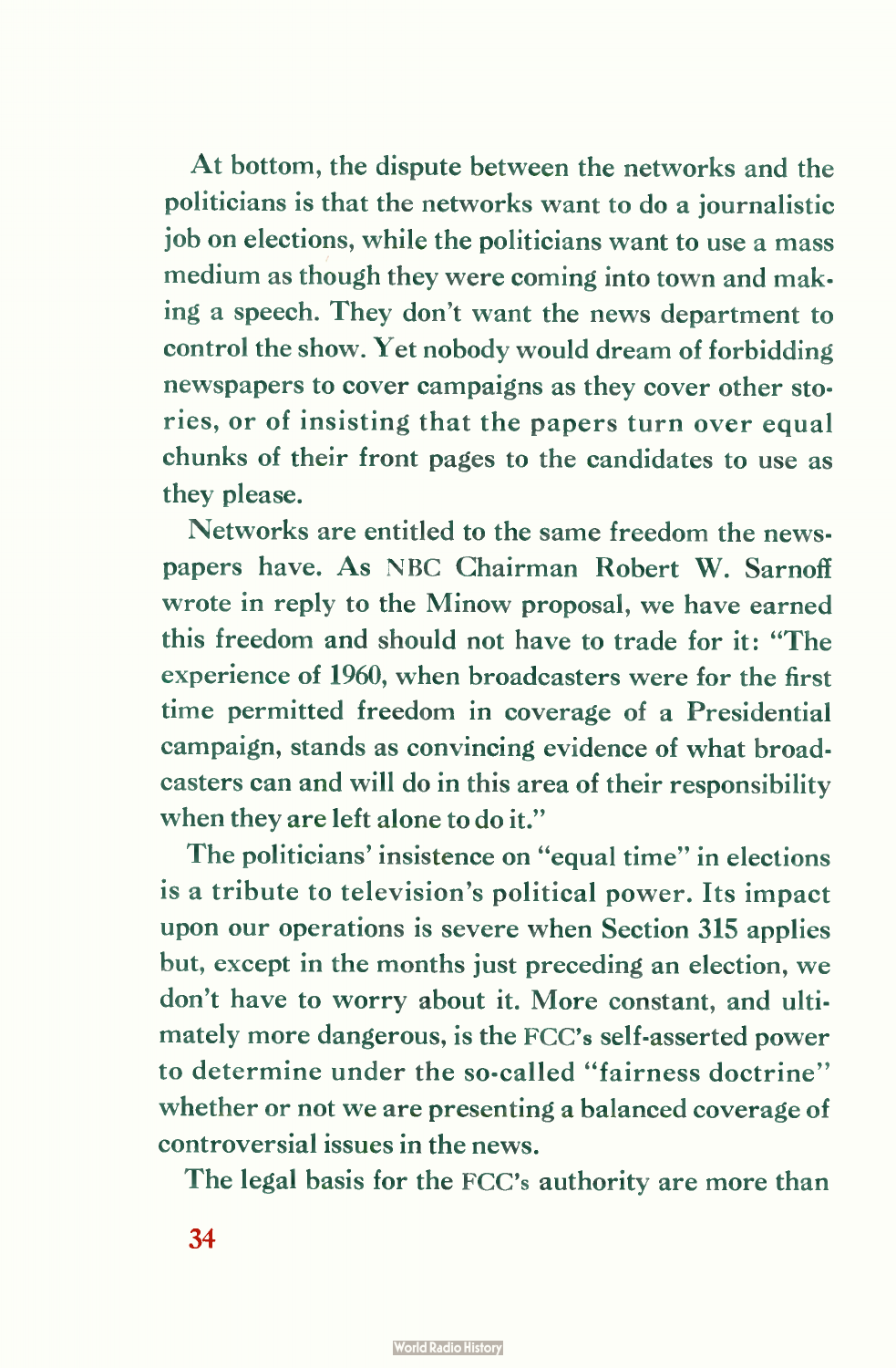a little shaky. The Commission has no direct power over networks, but the five television stations we own are the most profitable part of the company. The licenses for these stations, and for all our independently owned affiliates, come up for renewal every three years, and in theory the Commission could put us out of the station business— which is vital for a network company.

This situation is ready-made for what someone once called "regulation by lifted eyebrow." When the FCC receives a complaint that a public-affairs show was "unfair," and asks us to justify ourselves, we hop to it. On several occasions— most notably with relation to the programs about the welfare battle in Newburgh, New York, and the scandals in highway construction — the FCC has plodded through claim and counterclaim. Usually we hear nothing. But in the Newburgh controversy the Commission took the unusual step of announcing that our program had been an impartial, conscientious, and responsible effort. This would be more gratifying if the implications were not so disturbing.

#### A RASH OF TUNNELS

Any journalistic enterprise worthy of attention will sometimes fall afoul of governmental wishes.NBC's worst encounter with the government came over "The Tunnel," a complete film report on the digging of a passage, under the Wall, from West Berlin to East Berlin, and the escape of fifty-nine East Germans from the communist prison. This program had its beginnings in May 1962 in a visit by three West German engineering students to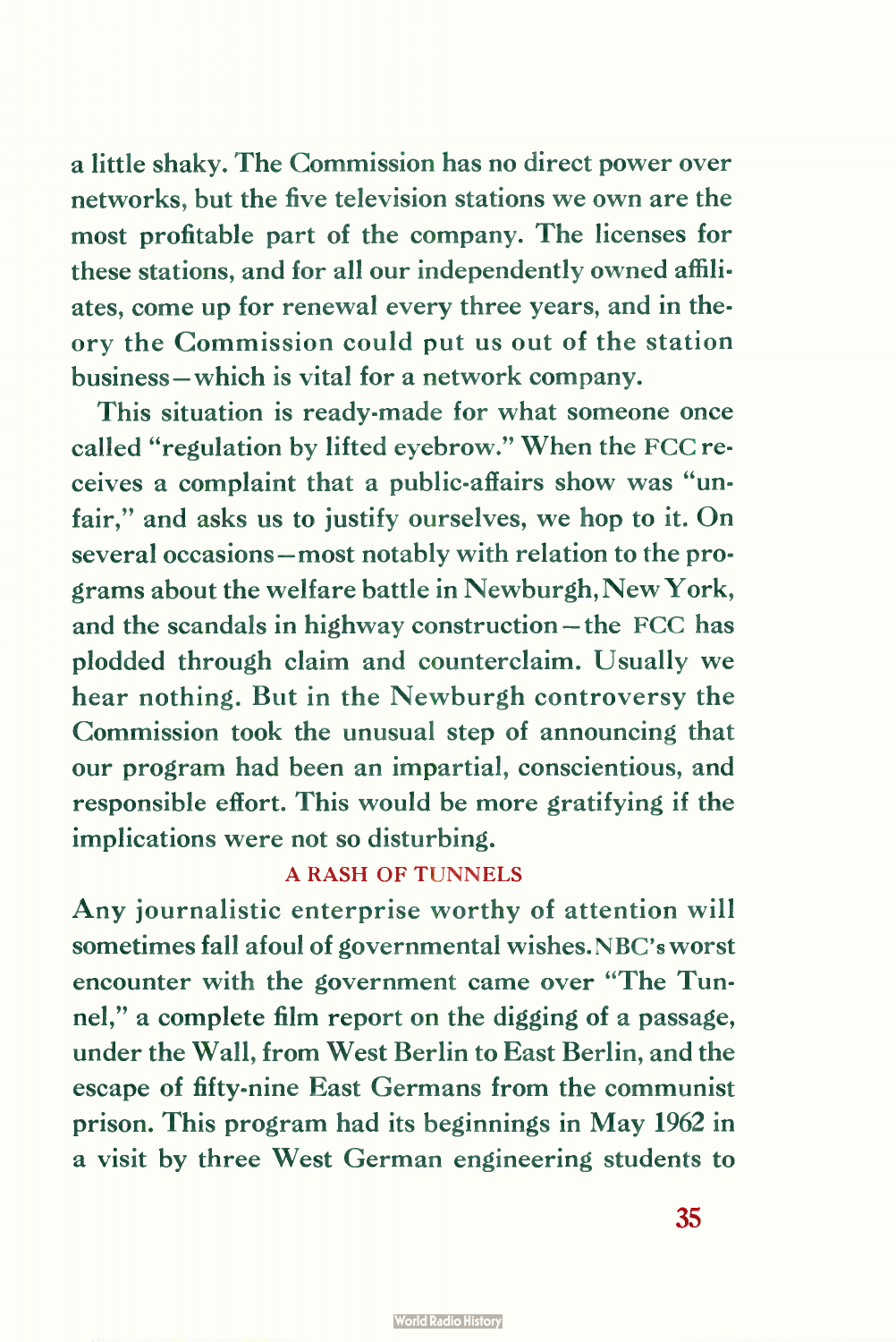Piers Anderton, then our West Berlin correspondent, and Gary Stindt, our manager of news film. The students said they were building a tunnel, and wanted to sell NBC the right to film their work and the escape when the project was completed. They asked \$20,000. Anderton and Stindt investigated, and assured themselves of the good faith and capabilities of their contacts and of the fact that the tunnel would be built whether or not NBC purchased the rights to film it. A deal was then made for \$12,500, and an NBC cameraman joined the crew in the tunnel.

There was a rash of tunnels in West Berlin that summer. CBS made a similar deal, with less reliable people than the ones who had come to us. Their tunnel was compromised in August, and among those who found out about it was Anderton, who happened to be on the scene when the West Berlin police came visiting. As a result, our News Division in New York received a visit from a Deputy Assistant Secretary of State, warning us that the tunnel we were filming ( he thought) had been discovered by the East Germans, and further work on it would be dangerous. The CBS tunnel was blocked off by West Berlin police. The tunnel we were filming proceeded in satisfactory secrecy, was completed on September 14, and became the avenue of escape for the largest single group of refugees since the Wall had gone up.

We thereupon announced that we would show our film on television, and hell broke loose. The State Department let us know that it firmly disapproved of our ac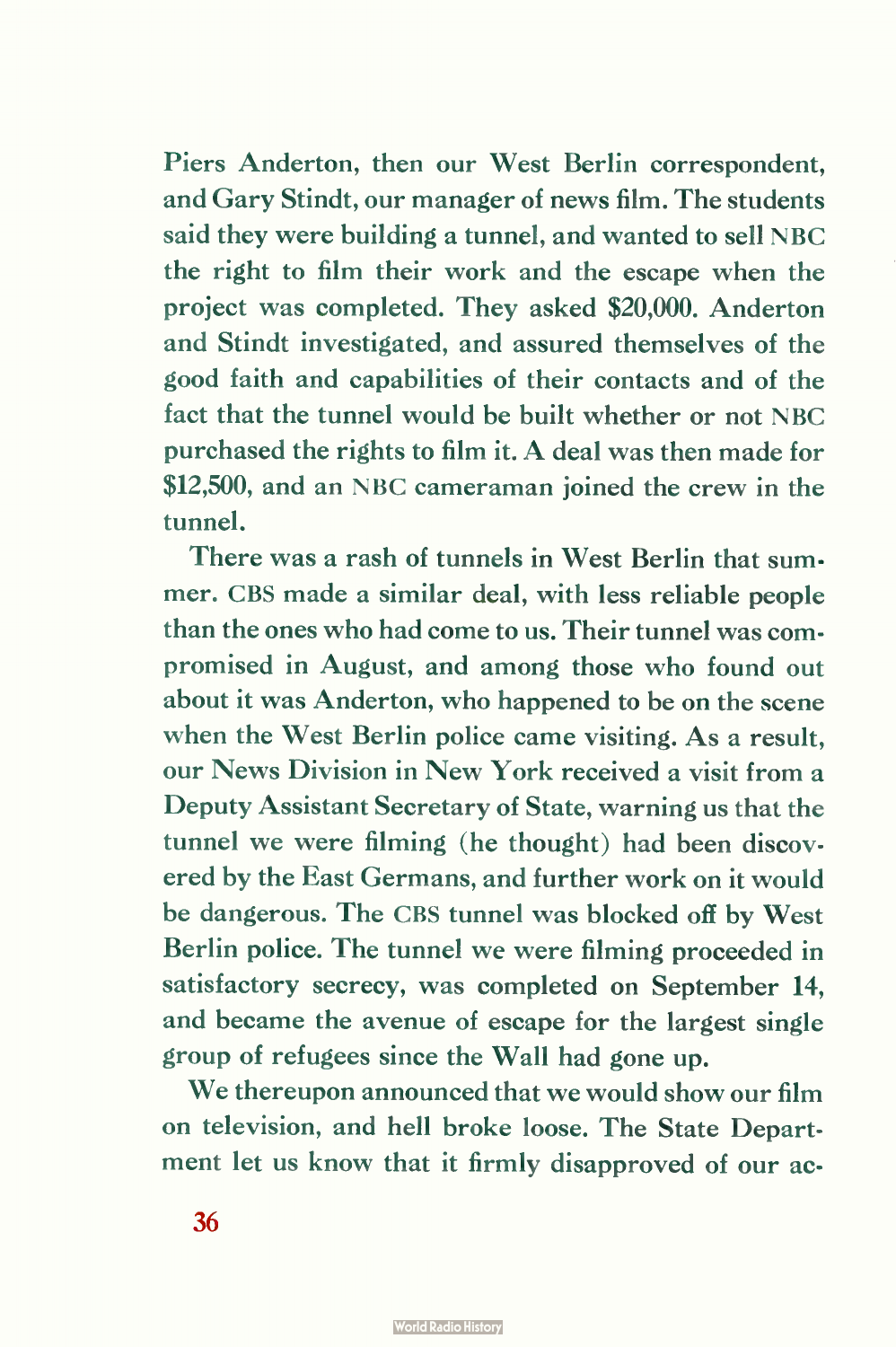tions. The pressure was unremitting for a month. Words like "gravest consequences" were uttered. Nevertheless, after looking at the edited film and talking with our people in West Berlin, we were entirely certain that our showing the film would not endanger those who built the tunnel, those who escaped through it, or the families they left in East Berlin. We were sure it would not compromise American relations with West Germany. We told the State Department of our conclusions, and on October 19, press officer Lincoln White told reporters:

When apprised of the Department's view that involvement of American television personnel in clandestine tunnel operations was both dangerous and irresponsible, the Columbia Broadcasting System promptly and laudably withdrew from a tunnel project. This was greatly appreciated.

NBC was made equally aware of the Department's view that such involvement was risky, irresponsible, undesirable, and not in the best interests of the United States. NBC chose to continue with its tunnel project....

While White was speaking, and resting his case largely upon reported German opposition to the program, Lester Bernstein, who was then an NBC vice president, was in Berlin to meet with German officials. They had been led to believe-I imagine on the basis of information from Washington— that the program would endanger people still in East Germany whose relatives were shown escaping. When Bernstein demonstrated that all identities had been carefully concealed, the Germans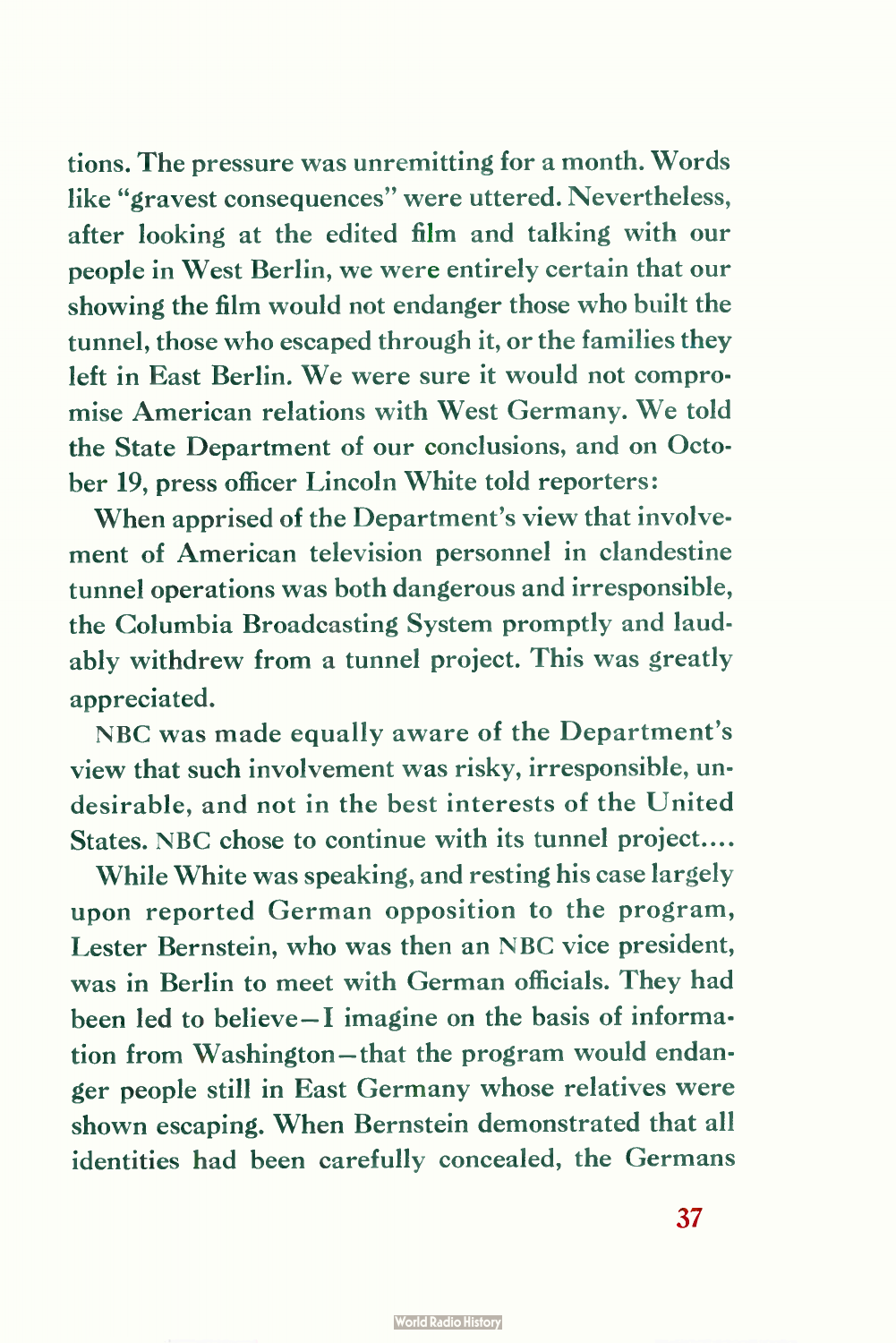withdrew their opposition.

In a statement issued the day after White's remarks, the Berlin Senate announced an opinion that showing the film would be "in the interest of Berlin." Unfortunately, the higher levels of the State Department had been unbelievably timid and remarkably ignorant of what was really happening in Berlin.

We had scheduled the program for October 31, which turned out to be the week of the Cuban crisis. Because of the tense international situation, and because of the general misunderstanding that had been fostered, we postponed it. When the tension eased, we showed it.

I consider "The Tunnel" to be one of the great achievements of broadcasting journalism, and it had one of the highest ratings ever recorded by a public-affairs program. Eventually, at least one branch of the United States government agreed: the U. S. Information Agency edited our hour-long program down to half an hour, and distributed prints overseas.

I believe it's also significant to broadcast journalism that the Gulf Oil Corporation, a big name in an industry with government involvements of its own, never wavered in its commitment to sponsor the program.

### THE COMMISSION "INQUIRES"

I must say that the FCC's record over the years is such that at no time during our struggle did I fear the State Department would influence the Commission. Yet, surely, that might have happened. If the State Department officially felt that NBC was acting against "the best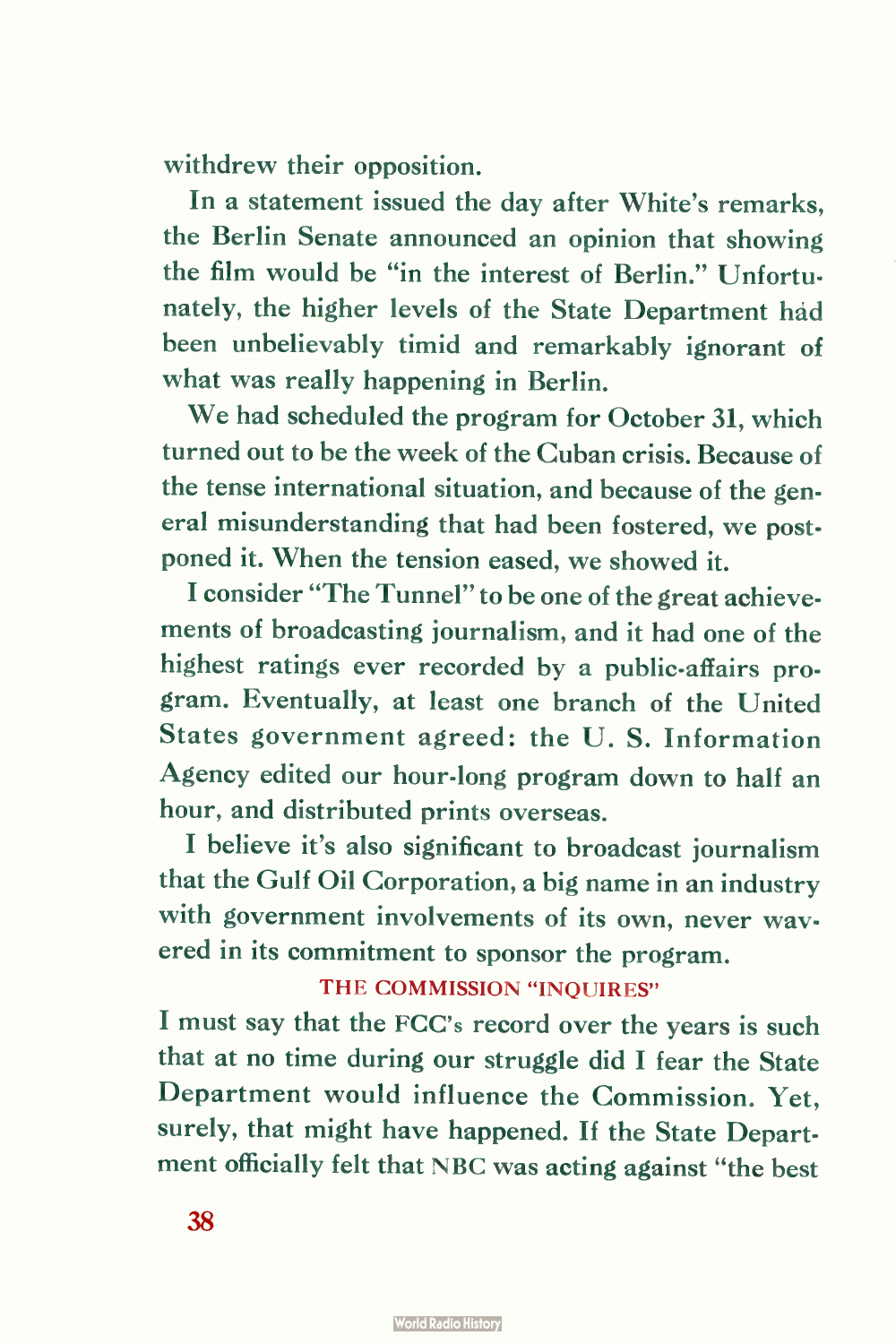interests of the United States," it could easily occur to the FCC that our stations in carrying the program were failing to act "in the public interest," as their licenses required.

Under this blanket provision, the FCC has in fact moved to influence programming. In the Eisenhower days, Chairman John Doerfer called Frank Stanton, ABC president Leonard Goldenson, and me to Washington for a private meeting. In effect, he instructed us to arrange among ourselves for each network to devote a different hour of prime evening time each week to a public- affairs program. Our automatic reaction to this strongly lifted eyebrow as a statement of our belief that the antitrust laws would not permit our collusion in this manner. Chairman Doerfer then took from his desk a letter from the Justice Department, explicitly granting permission for us to work together toward this end. NBC already had a one-hour public-affairs progam in the evening schedule. We probably would have had one in the next season, too, but Doerfer's meeting made it a certainty.

Chairman Minow, with his "vast wasteland" speech and his pressure for better children's programs, was also effective in influencing program plans. There are more subtle elements of influence, too. For example, the Commission has repeatedly and pointedly inquired in connection with renewal applications for station licenses as to the amount of local, live, non-news, non-weather programming presented between six and eleven at night.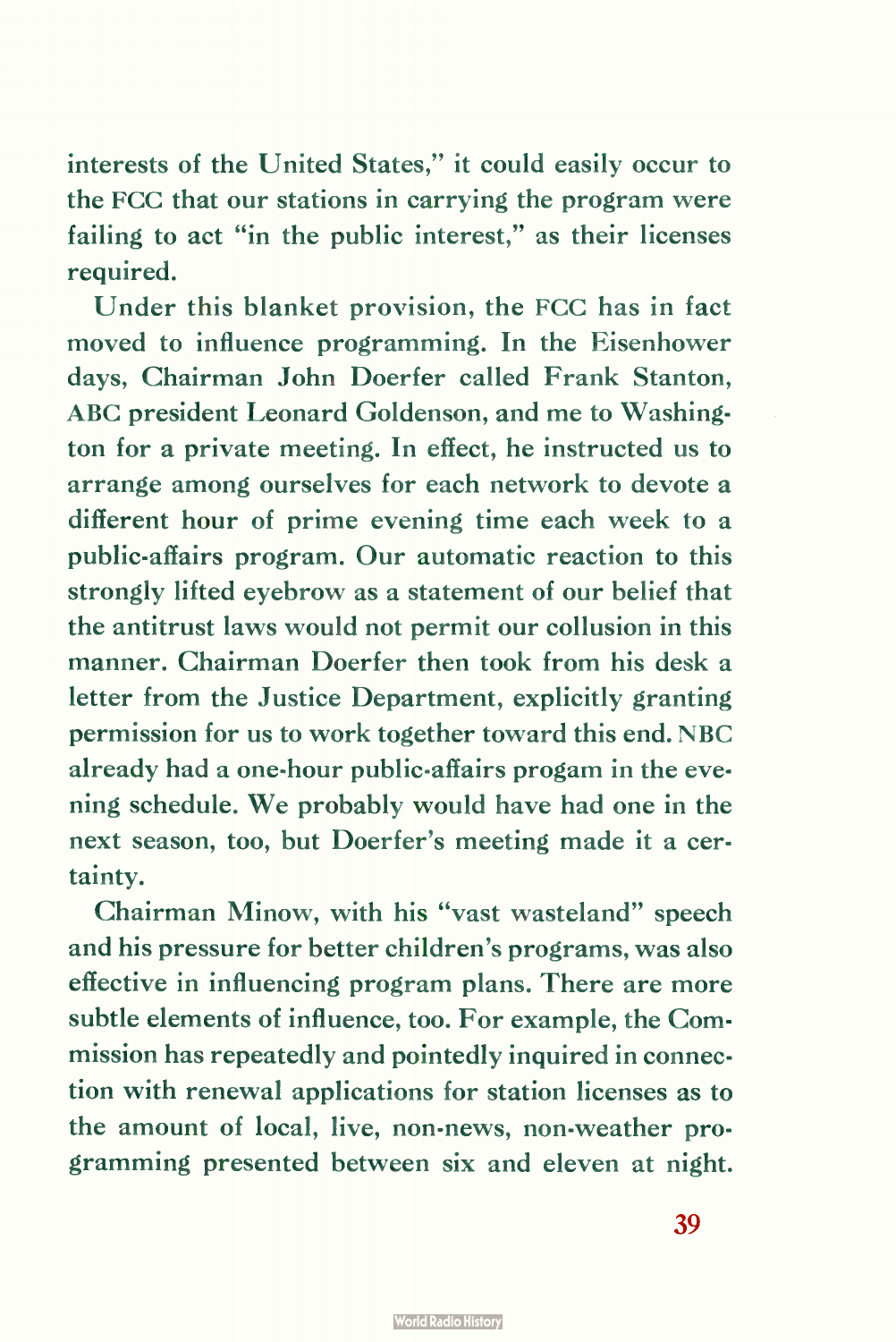Broadcasters get the hint.

The intrusion of governmental taste seems to me completely undesirable. No Chairman of a Commission has felt more strongly than I do about the need for largescale network presentation of public-affairs programs. I agree, too, that programming for children leaves much to be desired, though it is very difficult to find something better that children will watch. But these matters are scarcely within the true competence of an appointed government bureau. And the pressure for live local programming, however nobly meant, contradicts the fundamental nature of modern broadcasting. "I wonder," Judge Henry Friendly of the U.S. Court of Appeals wrote recently, "whether the Commission is really wise enough to determine that live telecasts —of local cooking lessons, for example —so much stressed in the decisions, are always 'better' than a tape of Shakespeare's Histories." They may not even be "better" than routine filmed comedy.

To date, in invoking its "fairness doctrine," the FCC has been consistently on the side of the angels, doing so only in cases where reasonable men would have to agree that the stations involved had behaved badly. Even without action from the Commission, KTTV in Los Angeles should have granted time for reply to a commentator who said in 1962 that Governor Brown "is one of the greatest ignoramuses on communism that ever lived or he is soft on it"; and WALG in Albany, Georgia, should have allowed a Negro spokesman to answer its recent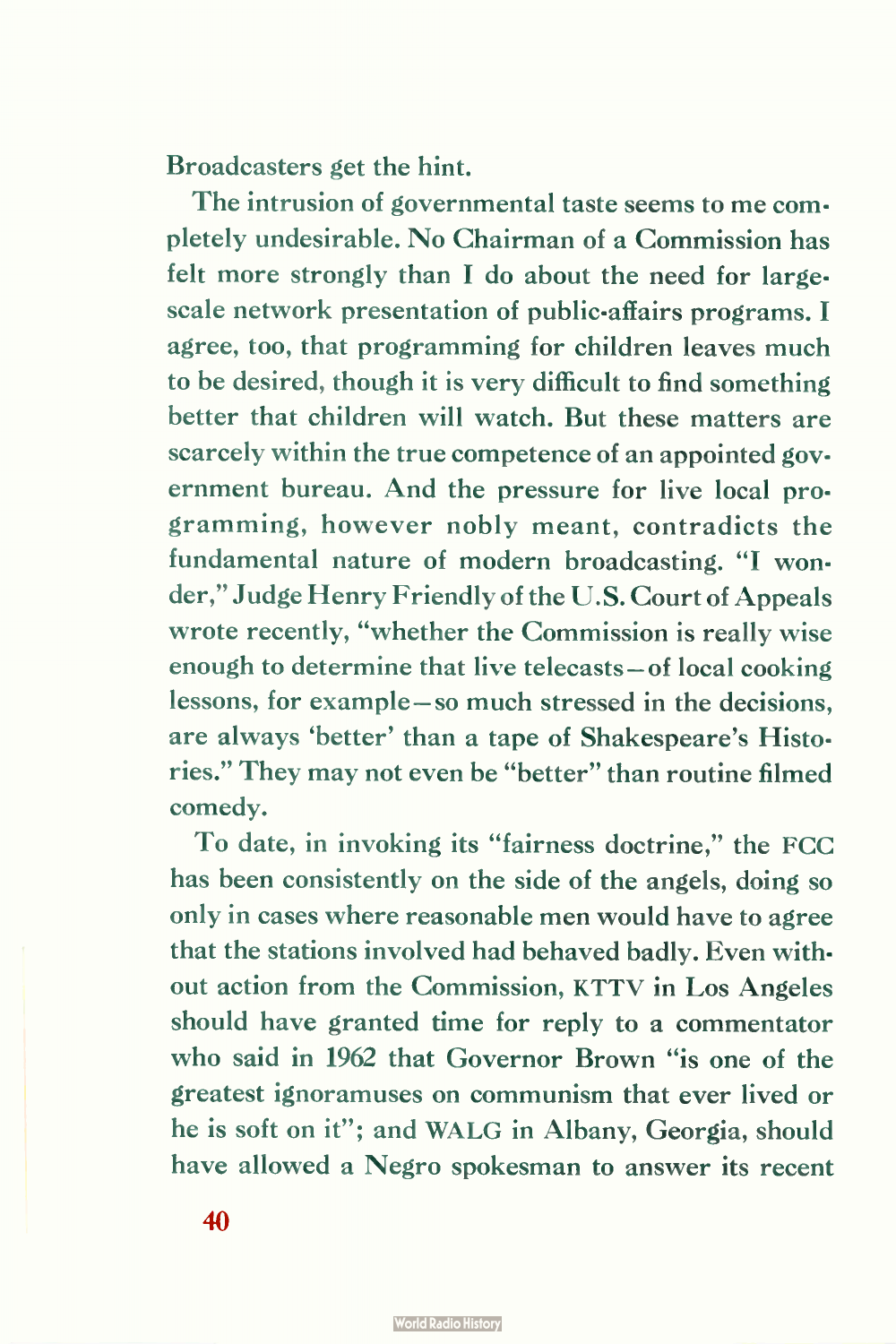editorial statement that "Awarding the Nobel Peace Prize to the Reverend Martin Luther King, Jr., makes about as much sense as selecting John F. Dillinger to guard the United States Treasury or bringing Nero back to life to assist Smokey Bear." But the remedy of FCC intervention could be worse than the disease— at any rate, that is the theory of the First Amendment of the Constitution.

Under a different political climate, FCC "fairness" rulings and renewal hearings might work hardship and encroach on civil liberties. We have seen the Commission, in license hearings, encourage specific types of religious programming in ways that one of the Commissioners, Lee Loevinger, regards as clearly unconstitutional. The Commission is an independent regulatory body, but it necessarily adapts itself to the political tone in Washington. During the Roosevelt days, an applicant for a license who owned a newspaper got a demerit for being a publisher: during the Eisenhower days, it didn't much matter.

The television set in the average American home stays on six hours a day, and what happens on that screen can influence the nation's attitudes and beliefs. In America, by and large, private ownership feeds back what is already there, which is surely the most democratic procedure. In France, I believe, a political tranquilizing has been accomplished by the government's adroit manipulation of its broadcasting monopoly. The danger of governmental powers should not be measured by their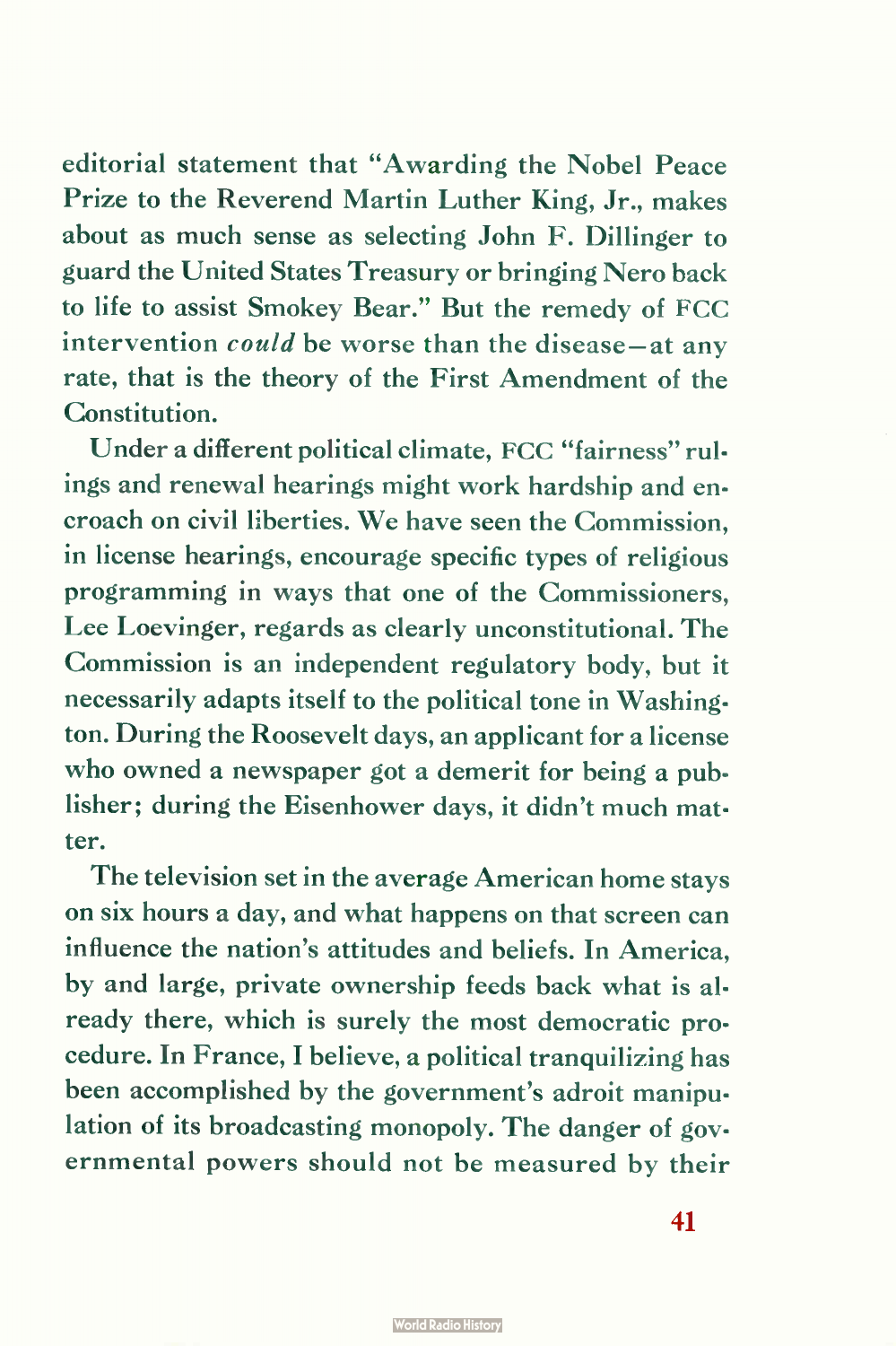routine exercise; the question is, what can the government do in a crisis? Broadcasters argue that under present laws, it can do too much.

All interactions of modern government and modern communications raise extremely complicated questions, to which honest men will give different answers. I do not doubt that some broadcasters would to some degree abuse their freedom. But in any industry as dependent as broadcasting is on public support, the majority must respond quickly ( and if anything too strongly) to public sentiment, while a strong-willed minority can still go its own way. We follow this procedure in other areas of American life—why not in broadcasting, too?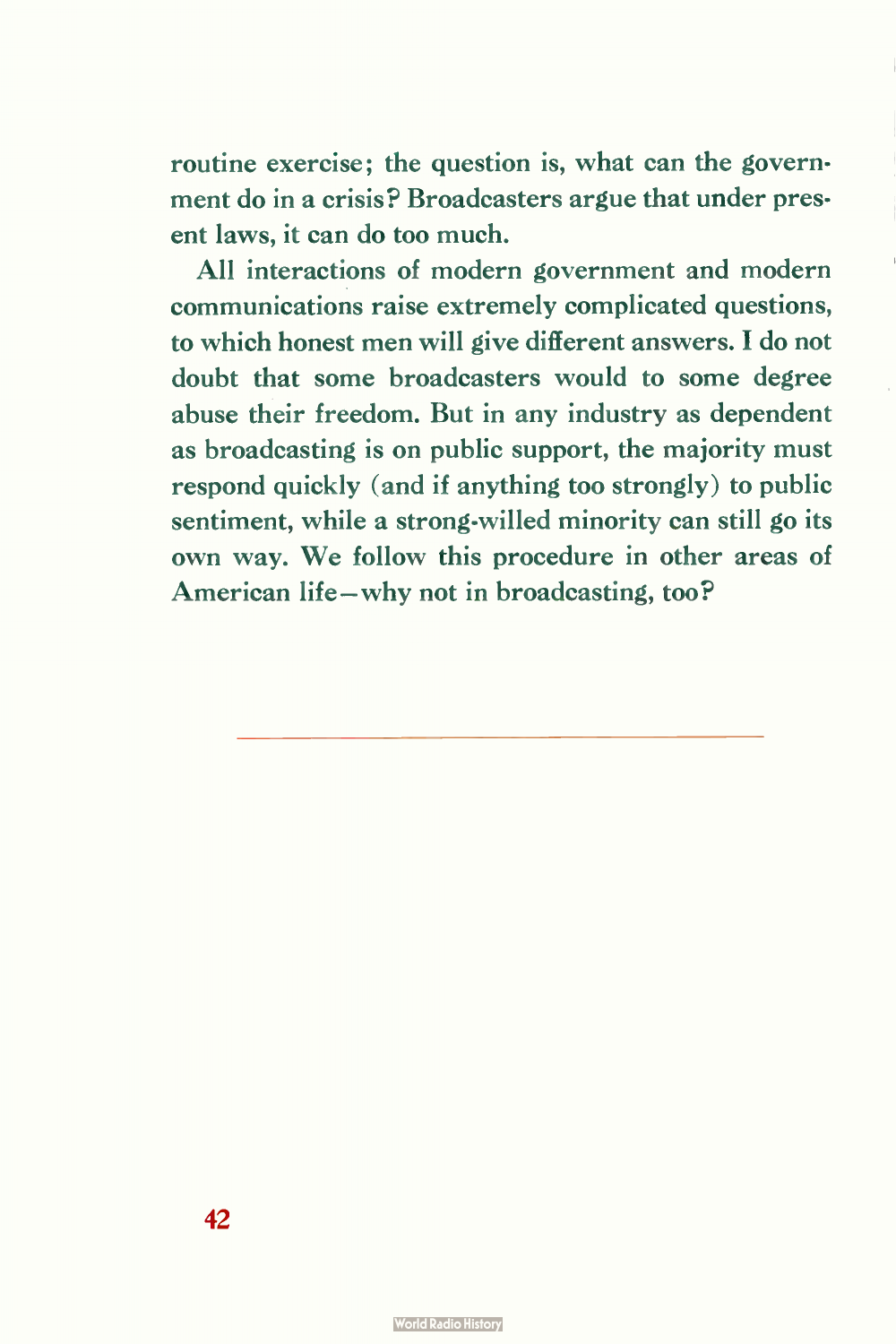# PART III

 $\mathbf{F}^{\text{\tiny \tiny QR}}_{\text{\tiny \tiny q}}$ OR THIS," said Frank McGee, soberly addressing the camera, "we shall take the next three hours." The "this" was the story of the Negro American's fight for equality, and we called it, " The American Revolution of '63." It ran through the entire nighttime schedule of the NBC network on Labor Day of that year, taking twice as much time as any planned public-affairs program had ever occupied before. For three hours — with that combination of history, reportage, and discussion which is television's contribution to the roster of living art forms a team of nearly two hundred television journalists and technicians spread out for the nation the biggest continuing story of our times.

This program was mine as an idea and it had the enthusiastic agreement of Bob Sarnoff, NBC chairman. Only the top management of a broadcasting company could even think of taking a whole night out of a commercial schedule. ( When I called the key people of the television network to my office and told them what we were going to do, they turned white as a Klansman's sheet, They have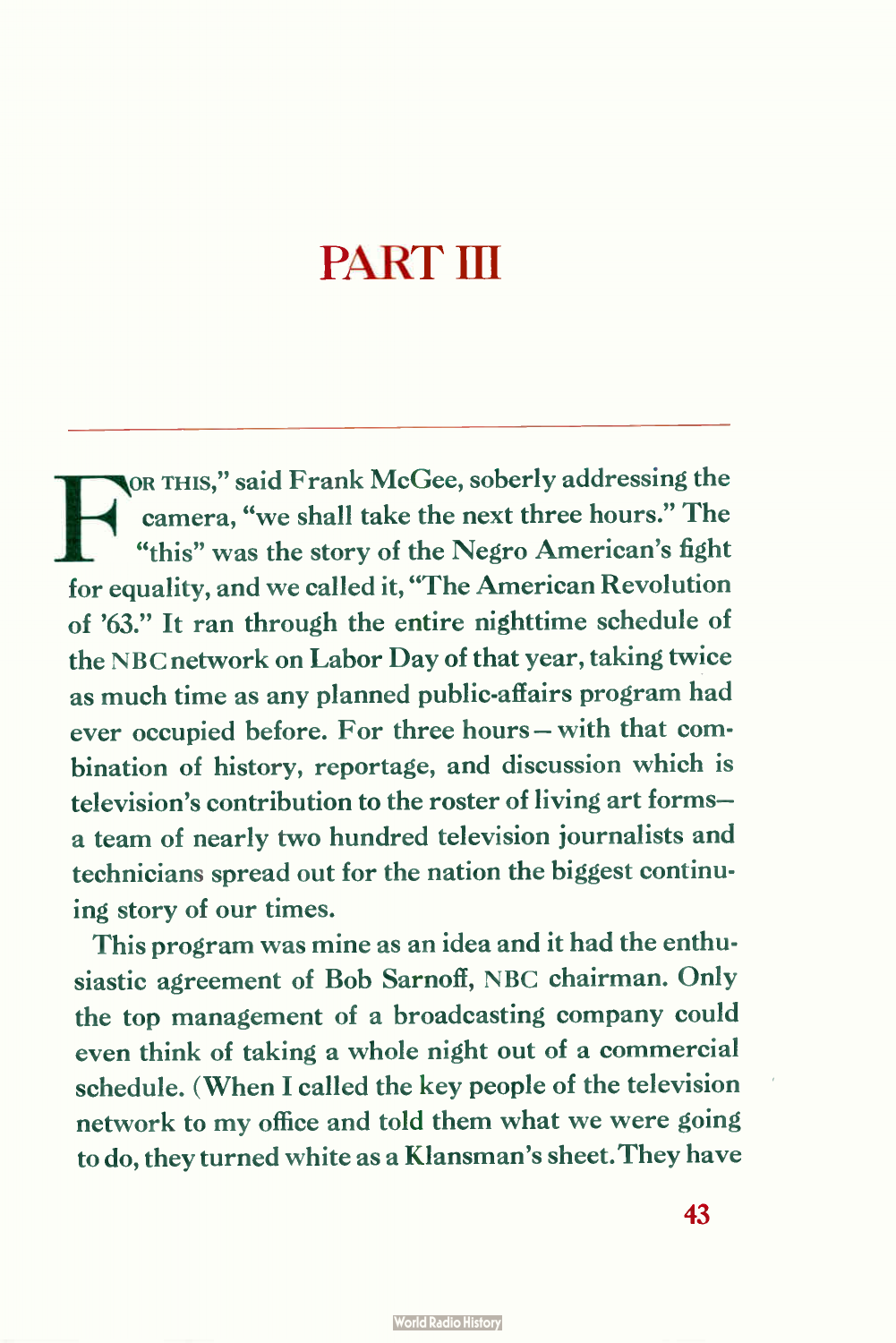profit goals to meet; they knew how this program would swing their figures — and they couldn't be entirely sure I'd remember it on the day the figures appeared.) I made the decision — or, to be more accurate, the thought struck me — over a weekend in the country in late July. During the next ten days, I dictated three rather detailed memos on what I thought should be in the program. Looking them over now, I notice that the last, sent off just before I left for Rome, ends with the lines, "If I get any other ideas, I'll cable you collect." It is amusing to me, and in an odd way a source of pride, that in putting together their superb program the producers used almost none of my specific suggestions.

Eleven million American homes watched some part of this program, most of them for an hour and a half or more. The program came at the end of a summer of broadcast reports on riots in Birmingham, cattle prods in Louisiana, demonstrators chained to construction cranes in Brooklyn, some two hundred thousand sober citizens marching on Washington, a Governor's confrontation with the head of his own state national guard in a futile effort to keep a university lily-white, a President's desperate concern. Watching "The American Revolution of '63," many people sensed for the first time the depth and continuity of what had previously seemed a spasmodic and puzzling protest. The program was an event in itself, and I think it may have helped in establishing the national consensus which expressed itself in the Civil Rights Act of 1964.

We at NBC, of course, were not promoting any legisla-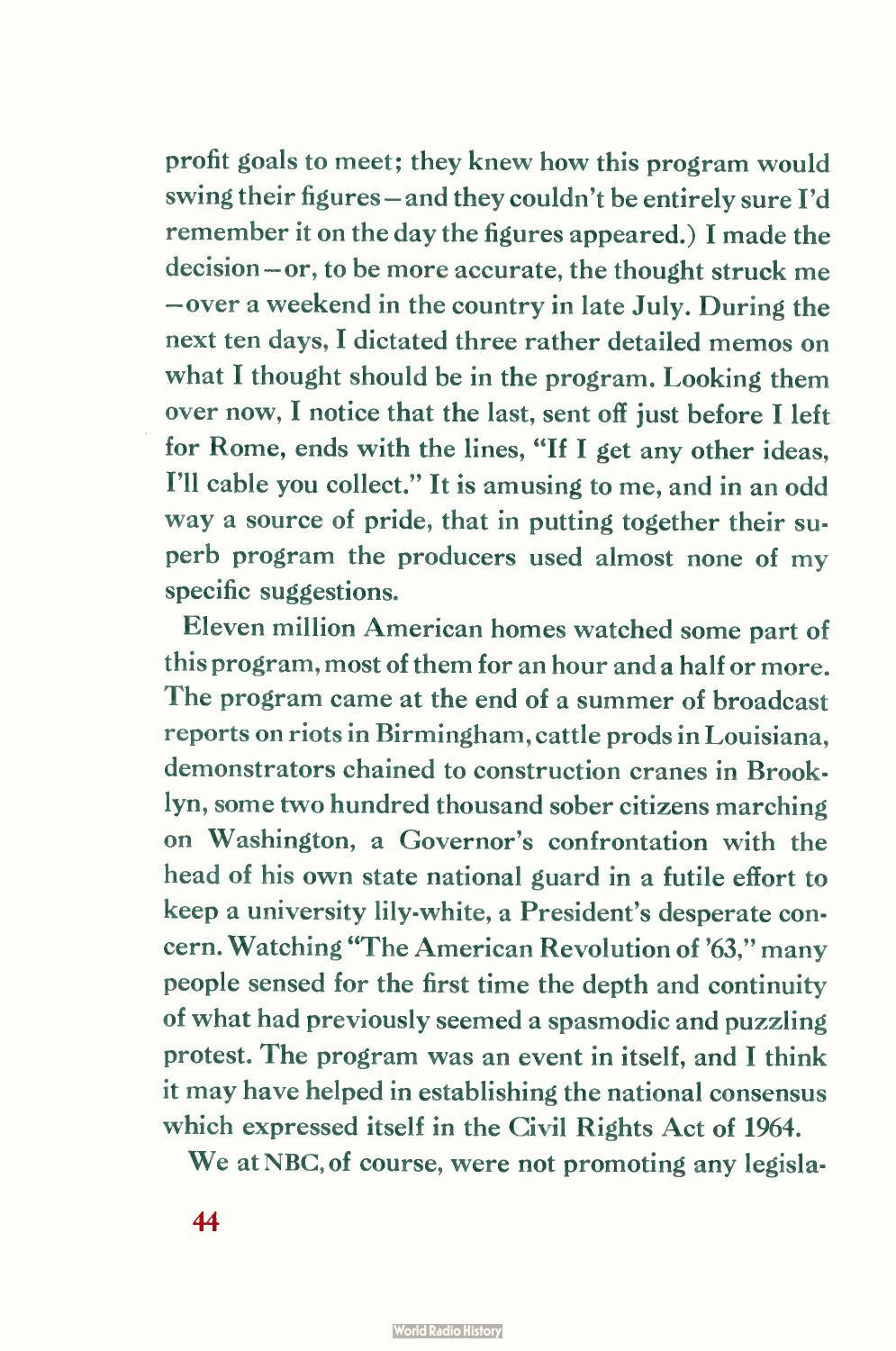tion, or arguing one side or the other of a case. Our cameras recorded statements by Georgia's Senator Richard Russell and Mississippi's Senator James Eastland as well as by the Reverend Martin Luther King and the aggressive Negro lawyer Paul Zuber.

We didn't spare NBC itself. We showed Negro pickets marching outside our own studio entrance to demand jobs in television, and we carried a comment by Herbert Hill of the NAACP that television people were "frightened little men" on the race issue. ( When our producers saw this interview, Robert Northshield, a big man with big shoulders, accepted Hill's opinion: "That's right," he said, and pointed at the short Chet Hagan; " he's little and I'm frightened.")

In this program, too, for the first time, a Negro—Robert Teague—went on camera as a network correspondent covering a story. One of his assignments was to give the background of a demonstration at a construction site in Elizabeth, New Jersey, Teague, who had never marched in a picket line before, did so now as a reporter, and told what it felt like to be a Negro in a race protest. To his surprise and that of the producers, he found it one of the great experiences of his life. His first text was so emotional that Northshield and Hagan, with immense embarrassment, had to ask him to rewrite it; then he got it right.

#### A WINDOW FOR NONREADERS

Many Southerners believe rather resentfully that television has created the civil-rights movement. David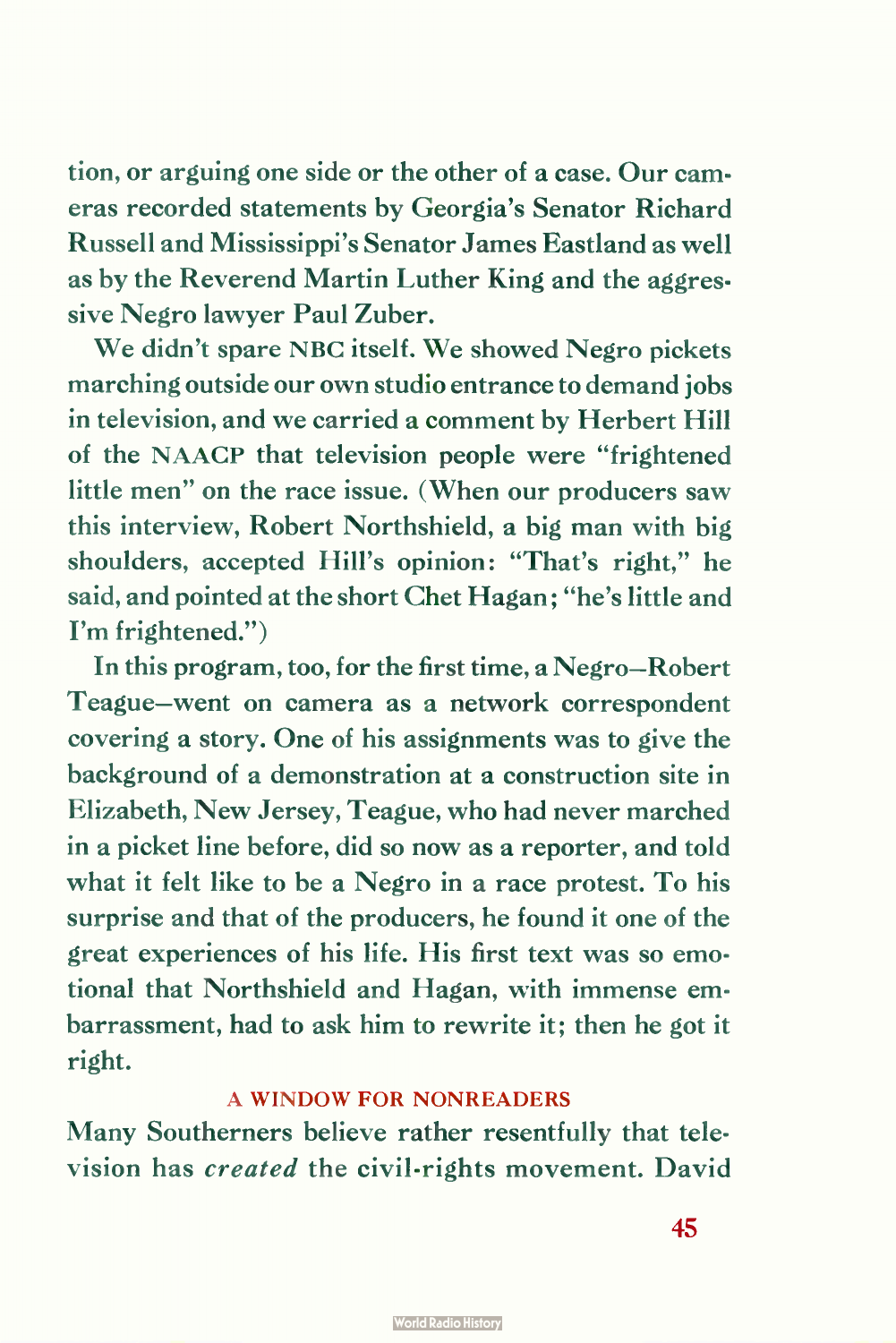Brinkley, from another point of view, believes broadcast coverage was crucial. "These same things had been happening for years," Brinkley says, " certainly since the Supreme Court decisions of '54. But until the last few years there wasn't any national television news of any importance. I think television has made a great difference to the Negroes themselves.They look at news a great deal because they are in it."

Waiting outside the American home, in the days before television, was a human fact that seldom had entered there: the Negro citizen, who was not welcomed as a guest, a colleague, an acquaintance. Television put Negro Americans into the living rooms of tens of millions of white Americans, for the first time.

On the one hand, people saw the very American attitudes and the dignity of the Negroes who came before the television cameras to speak for their people. On the other hand, they saw the agony of a little colored girl walking to school through a line of very ordinary-looking American housewives, who spat at her. They saw, too, the occasional violence of the Negro reaction when expectation was disappointed. None of this was staged; it was real but it was a reality which Americans had never before been forced to live with.

On the day when those of us who have given our lives to the medium are called to account for our time, the heaviest weight on our side of the balance will be this expansion of reality for tens of millions of people. Today many people of relatively little formal education, who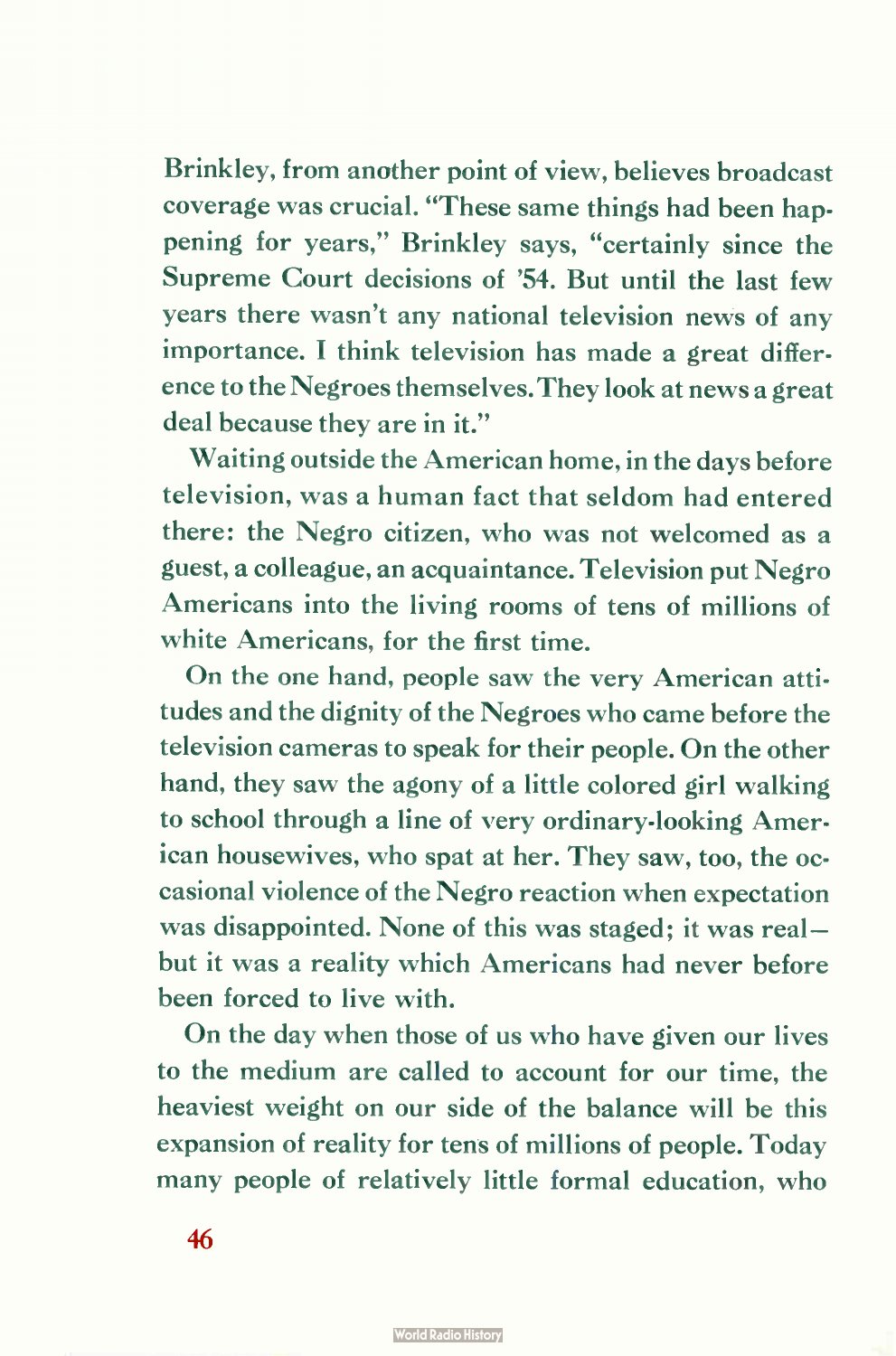read slowly and without pleasure, have met with and probably understood more of the world around them than any but a handful of sophisticated and curious minds understood fifty years ago. They have watched the British bury the greatest of their modern heroes; seen a Russian Premier bang his shoe on the table at the UN; looked on while South American students threw tomatoes at a Vice President of the United States; visited classic and modern Greece; observed the savagery of guerrilla warfare in Vietnam, Yemen, the Congo, Algeria. New Englanders have seen for themselves how Mexican braceros live in California's Imperial Valley; people on the banks of Puget Sound have been plunged into the caldron of a Harlem riot.

Almost nobody (except network news officials) has seen all of this; some people have seen little of it. Even so, Huntley-Brinkley and Cronkite between them, over the course of a month, reach more than half of all American households; and the average television documentary (or "actuality," as we call it at NBC) is seen by  $11\frac{1}{2}$  million people.

#### WHO WATCHES THE NEWS?

Lots of Americans don't like news programs at all. When a special news show preempts the time of a popular evening program, our huge telephone switchboard in the RCA building lights up all over with people calling in to complain, and the stations themselves get literally thousands of protests. We even had complaints election night, from people who were furious that their regular Tuesday-eve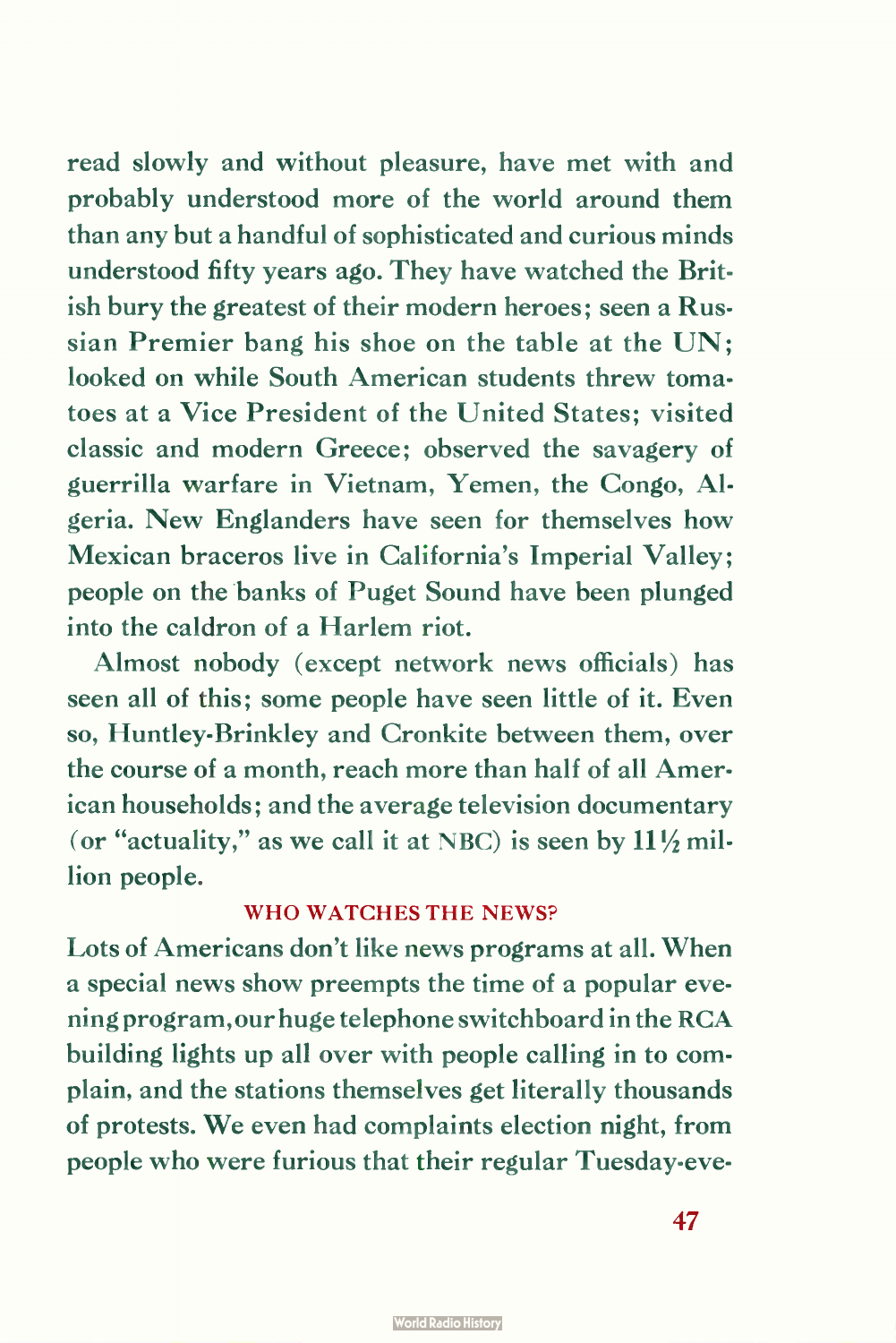hing favorites had been pushed off the air by the returns.

Contrary to general belief, however, the viewers who watch news and public-affairs shows are not heavily concentrated in an upper crust of education and income. Gary Steiner's study, The People Look at Television, produced statistics indicating that people who never finished high school watch more news and public-affairs programs (as well as more entertainment shows) than high-school and college graduates do. Normally, a news special will attract one-half to three-quarters of the audience that watched the entertainment show in this time slot the week before. But the fact that a given program may be on in "only" five million homes does not mean that its effects are small.

For a television audience is not a placid lake but a rushing river, constantly joined by tributaries and spilling off into backwaters. If an "average audience" for a news program is five million homes, the total audience for some part of the program is quite likely to be near seven. This is why we constantly flash cards on the screen to identify a speaker ( we had seven people doing nothing but lettering cards during last year's political conventions), and why almost every news special strikes the highly attentive viewer as a little repetitious. Few phrases in broadcasting have greater antiquity or more logical use than "for the benefit of those who tuned in late."

Admittedly, there are occasions when people who know a subject well will regard television's treatment of it as old- hat or superficial. ( There are also occasions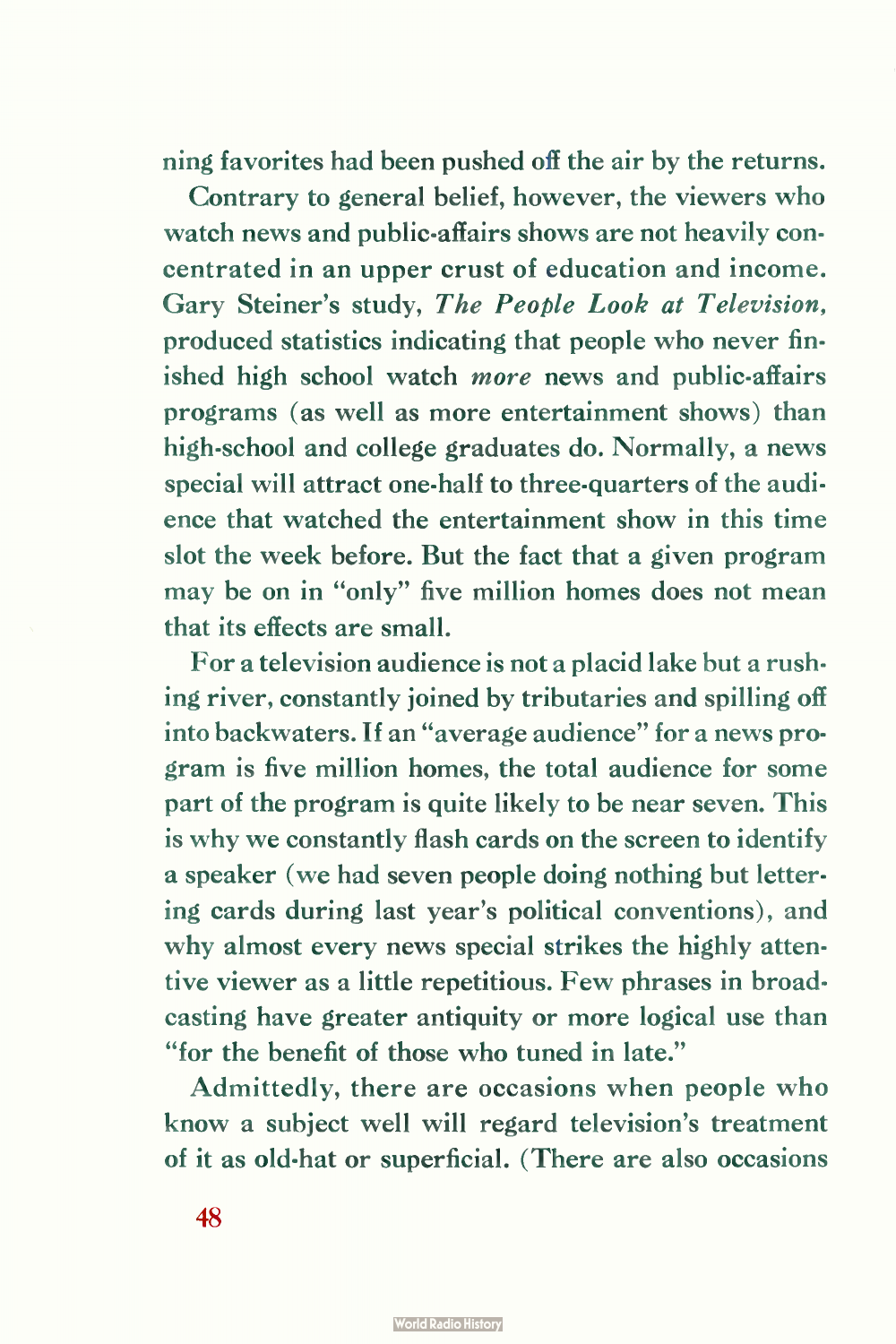when they will regard a newspaper's coverage as fearfully inaccurate.) Sometimes these objections are valid. It is important to us that the correspondent on the screen write his own script, and the general-news reporter may not know enough to prepare a penetrating script on a specialized subject, even after the experts have tried to help him. We are trying to increase the number of our specialized correspondents, with regular beats which they know well.

Even then, we are not likely to please the members of the audience most thoroughly informed on the subject. A program about the flight from the family farm probably won't contain any information that is " news" to professors of agriculture, or even to those who read farm magazines— though a lot of it might be fresh to equally intelligent viewers who might know all about urban renewal. The justification of the public-affairs special is the important story, interestingly and accurately told— not novelty or profundity of analysis.

All our audiences come together for the live telecast of an event— the countdown for the rocket, the political conventions, the Senate hearing, the Inauguration, the World Series. Such coverage can draw an enormous community, more than half the adult population of the country, all watching television at once. It is, of course, what the medium was made for.

#### WHERE TV FAILS

But in some areas of American life, television has been relatively ineffective. We have been unable, for example,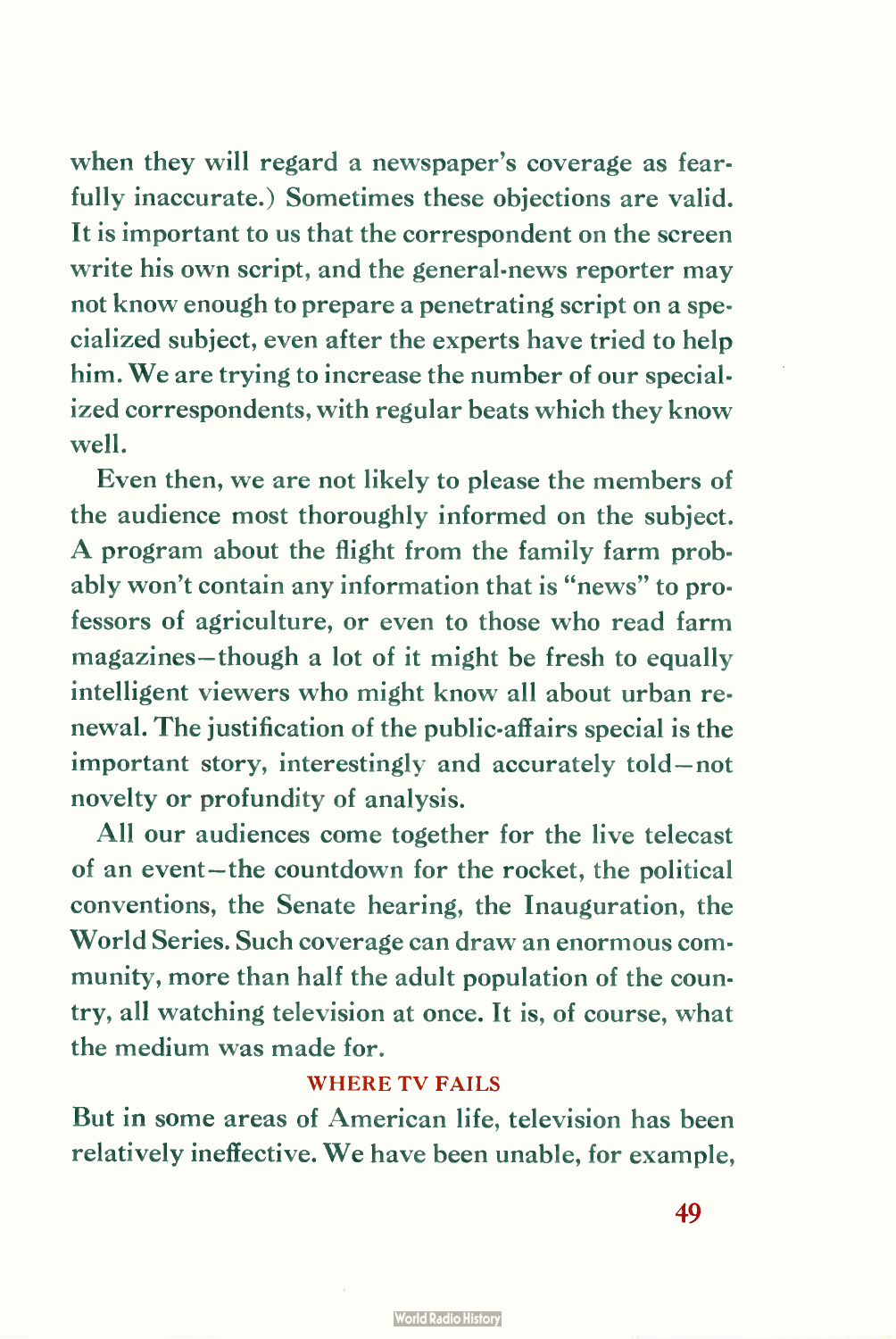to find a way to present significant criticism of the arts though we come close with Aline Saarinen's fascinating commentaries on the visual arts on "Today" and "Sunday." At a time of rising crime rates ( and increasing public concern about them), we have never worked out satisfactory coverage of the crime story, locally or nationally. We haven't even tried to cover the news of television itself, or to prepare special programs explaining what goes on in the world of newspapers and magazines. And we've failed to adapt our medium to stories of business, the economy, the financial market.

"We get along well today with the politicians and the academicians," Chet Huntley says, "but many of the big industrialists still hold us suspect. They haven't learned how to be comfortable with the medium. It leads to unfortunate misunderstandings and breakdowns in communications."

In one area television has failed through no fault of its own: government. Television cameras are barred from the sessions of both Houses of Congress, most state legislatures, the federal and nearly all the state courts.

Consequently, under the present rules television effectively covers only one of our three branches of government, the President and the Executive Department. Because people never see Congress at work, except for occasional televising of hearings, they may well conclude that the Presidency is the "modern" branch of government, Congress the old-fashioned, rule-encumbered, obstructionist one. Because people do not observe the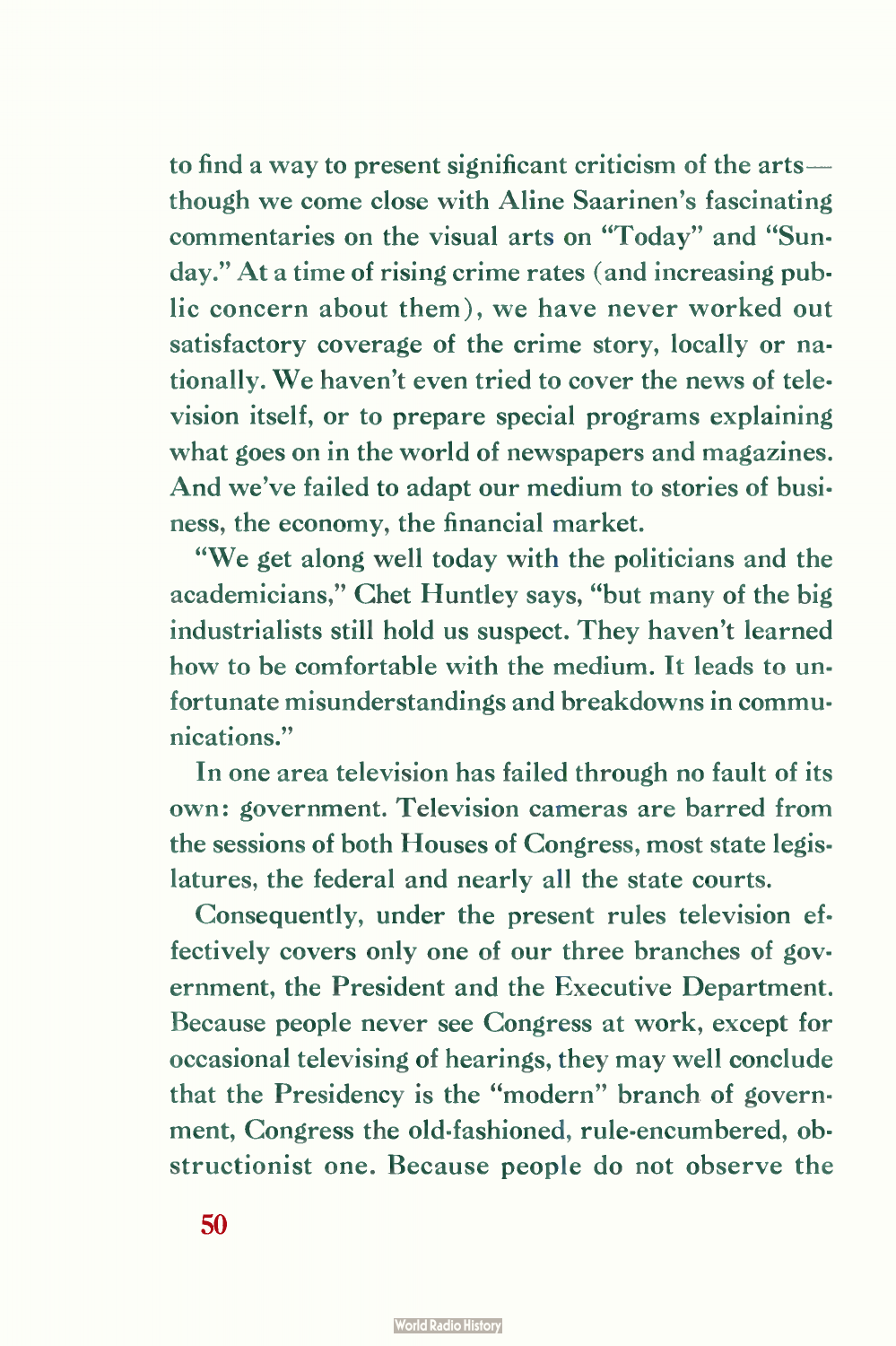Supreme Court Justices hearing arguments and handing down opinions, they are at the mercy of harried editors whose headlines may distort complicated and carefully thought-out decisions on the meaning of the Constitution —in questions like the separation of Church and State and the meaning of the guarantees of liberty contained in the Bill of Rights. People discussing what the Supreme Court has or has not done would inevitably be far better informed if at least some in the group had heard the delivery of the opinion itself. Admittedly, it is the written opinion and not its oral pronouncement that has the force of law, but the Justices of the Court are not careless in their choice of what they wish to emphasize when they summarize their reasoning for the benefit of the handful of observers in the courtroom itself.

Television's exclusion from trial courts may have even more damaging, if more subtle effects. John Daly, who was in charge of News at ABC when I was president there, put the case recently in an article in the American Bar Association Journal: "The American citizen, as juryman, witness or principal, is nervous and confused in court. He is nervous because he is in strange, unfamiliar surroundings....I submit that an educated public is the surest guarantee against violence to the administration of justice, particularly in the area of conflict between a free press and a fair trial."

#### A NEW DIMENSION IS POSSIBLE

The broadcaster's position is simple: if a proceeding is supposed to be public, and newspaper reporters are ad-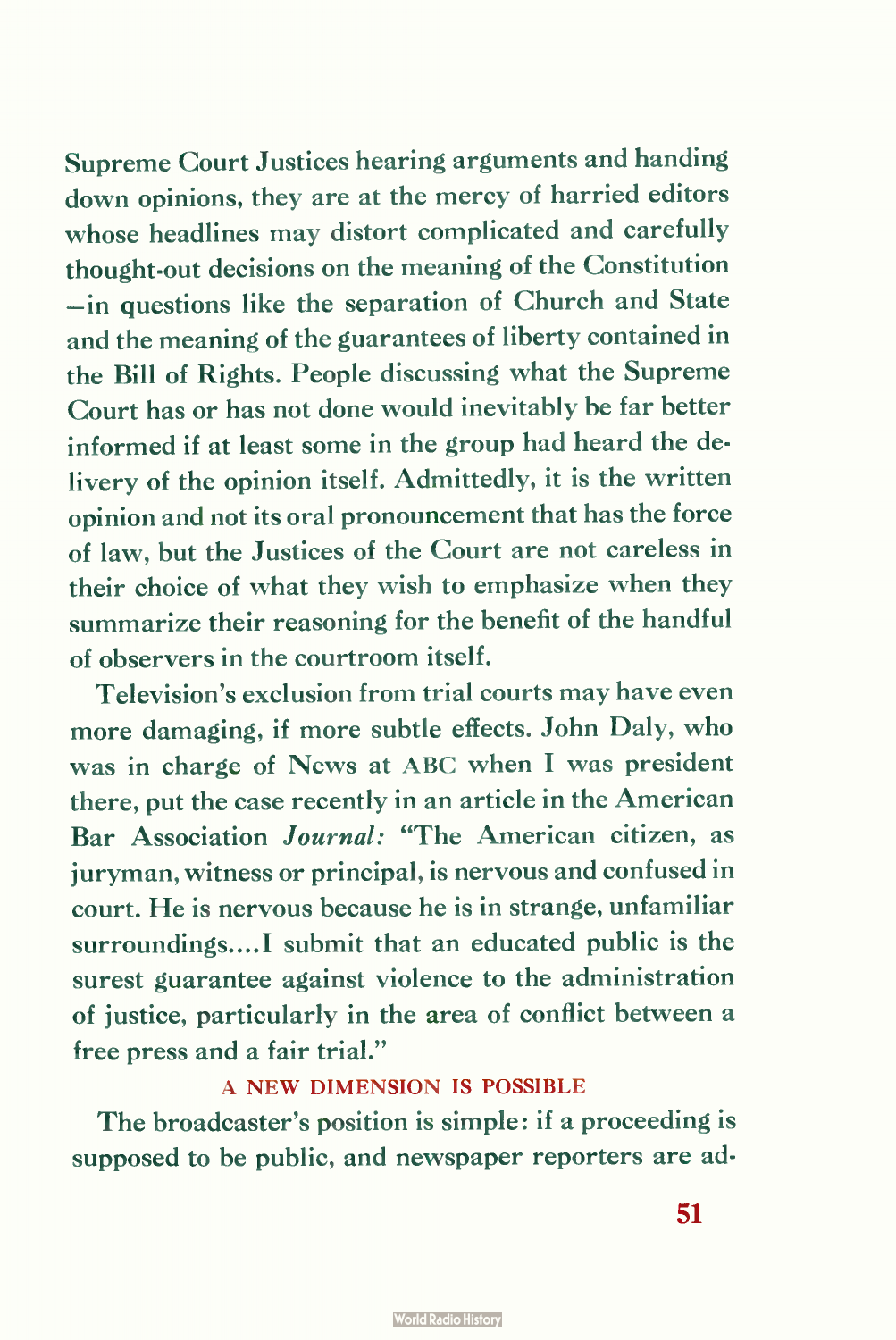mitted, television cameras should be admitted, too. There are no technical obstacles these days. At a conference of the New York State Trial Judges last fall, CBS President Frank Stanton demonstrated a wireless television camera smaller than a lunch pail, which can be operated easily by one man and which gives perfectly good pictures in normal lighting.

Nor would we be venturing, really, into the realm of the untried. United Nations General Assembly and Security Council sessions are regularly televised, to the enlightenment rather than the confusion of the public. Television coverage has been introduced to the State Courts of Texas, Oklahoma, and Colorado— without, in my opinion, distracting the participants or altering their behavior.

A common objection to televising legislative proceedings and trials is that the participants would misbehave. To the extent that the objection is valid, it ignores the fact that both legislators and lawyers misbehave now; the worst that could happen would be a slight change in the degree of misbehavior. Anyone who has worked around the Capitol knows the difference between a Congressional hearing at which reporters are in attendance and a hearing where the Congressmen and the witnesses are alone in the room. Politicians have timed their best bits for 10:30 A.M. and the afternoon papers ever since the days of E. W. Scripps. And the histrionic lawyer surely would not work his wiles any more flamboyantly on the television camera than he does on the jury.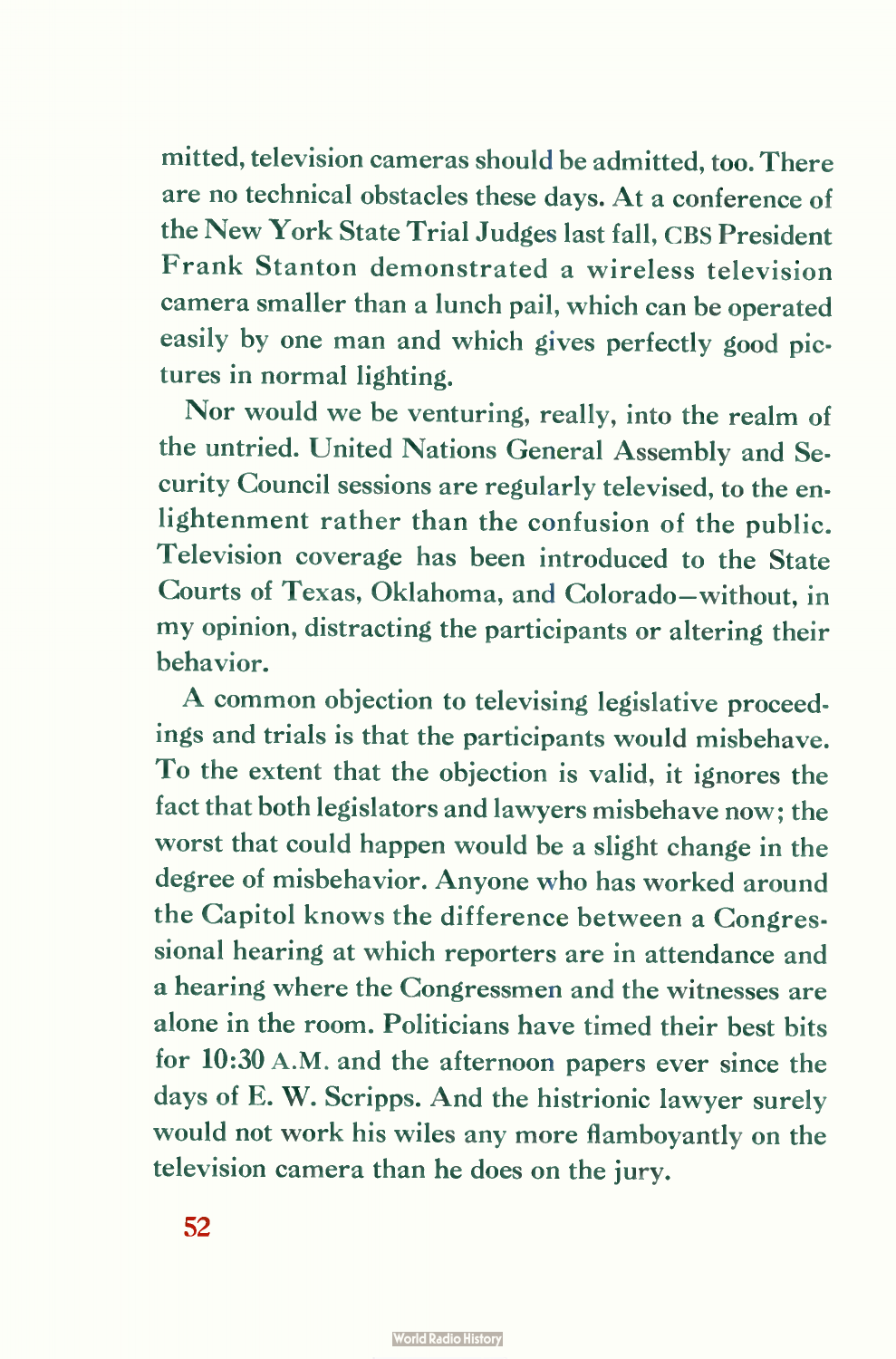The Warren Commission's wholly justified condemnation of the monkey house in Dallas when Lee Harvey Oswald was killed dealt with a situation where newspaper reporters outnumbered television men by at least six to one; the results might not have been different if television had never been invented. Some situations are inevitably abused; but, as the lawyers' aphorism has it, hard cases make bad law. There have been instances in which newspapermen and television correspondents have prejudiced a defendant's chance for a fair trial. In one horrendous example, a reporter for a New York City television station ran up to two boys who had just been booked for the robbery-murder of an old lady and, with hundreds of thousands of people watching, demanded to know why they'd done it.

Normally, however, the people responsible for damaging pretrial publicity are the prosecuting attorneys and the police. It is neither practical nor wholly honest to hold the newspapers or television stations responsible for the transgressions of the DA and the cop. If anything, widespread camera coverage of such behavior would diminish its incidence by turning the public stomach.

I am convinced that within a few years television cameras will have access to the legislatures and the courts, adding a new dimension to what the medium can do, a new element to the citizen's understanding of his society. Indeed, I believe that as our techniques improve we shall cover increasingly wide areas of the world's reality. The "stationary satellites" will make possible instantaneous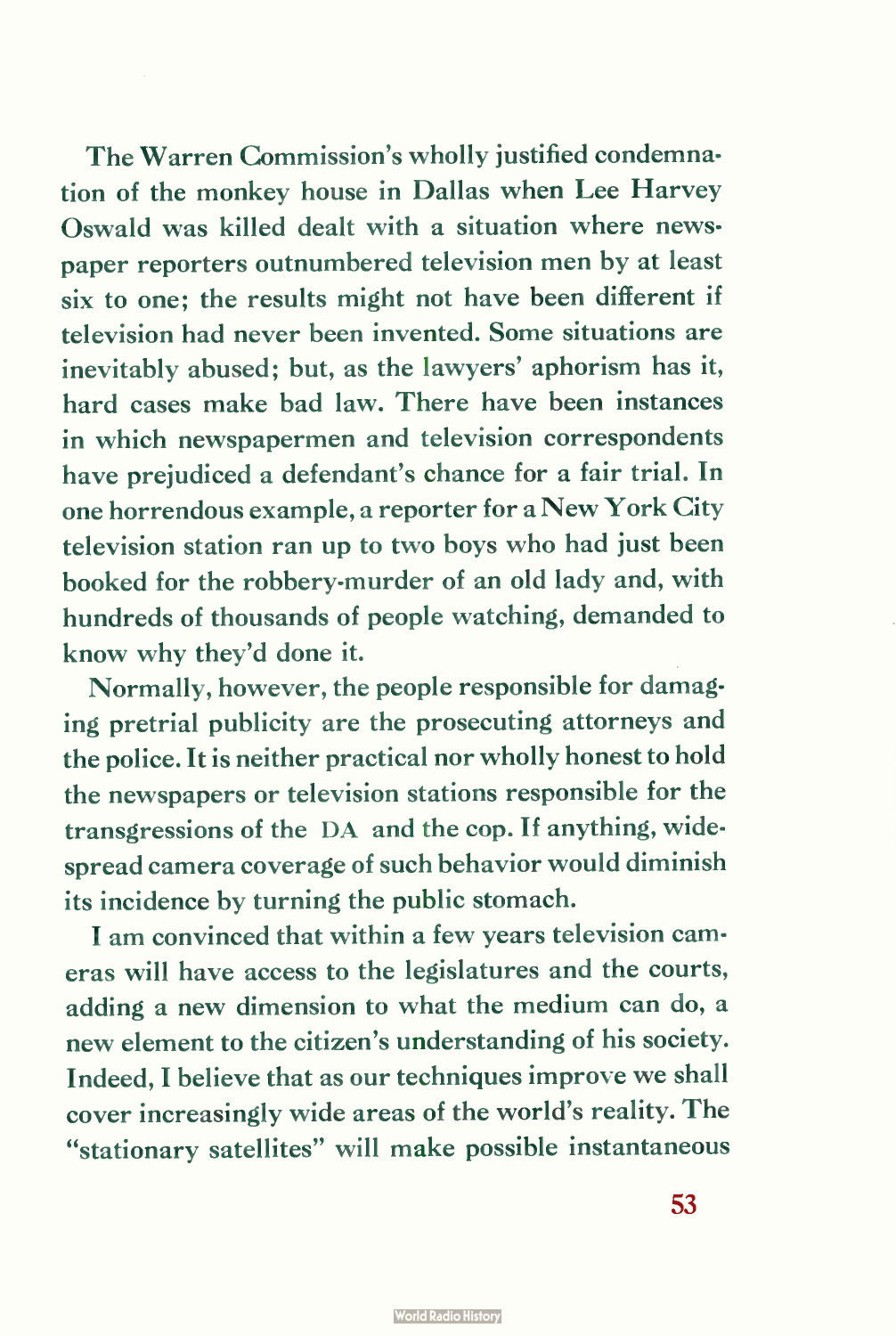transmission from anywhere in the world. ( This would nullify, among other rules, Frankel's Law of Overseas Coverage, named after Eliot Frankel, European producer for Huntley-Brinkley: "If the weather is worth covering, you can't fly out the film.") The proportion of TV time devoted to reality will then increase; the entertainment shows will expand with foreign talent. And the public will learn, as we already have rather painfully learned, that the amount of talent available for creating quality entertainment is always limited— but the real world is inexhaustible.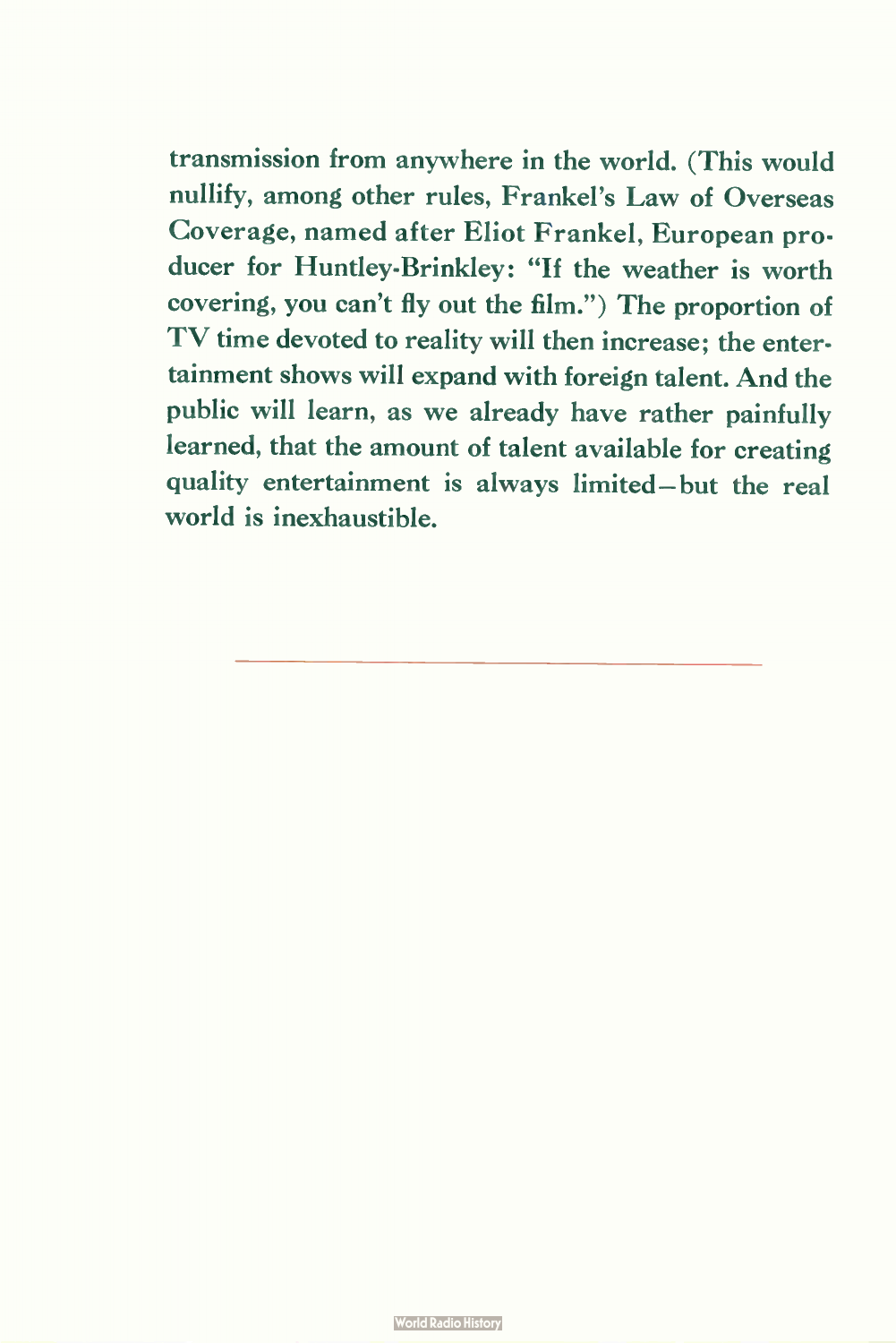#### HARPER'S NOTES ABOUT THE AUTHOR

Since July 1958, when Robert E. Kintner became president of NBC, leadership in news broadcasting has been a major goal of the network. Mr. Kintner was Washington correspondent of the New York "Herald Tribune" and author, with Joseph Alsop, of "Men Around the President" and "Washington White Paper." After war service, he joined ABC and was its president 1949-56.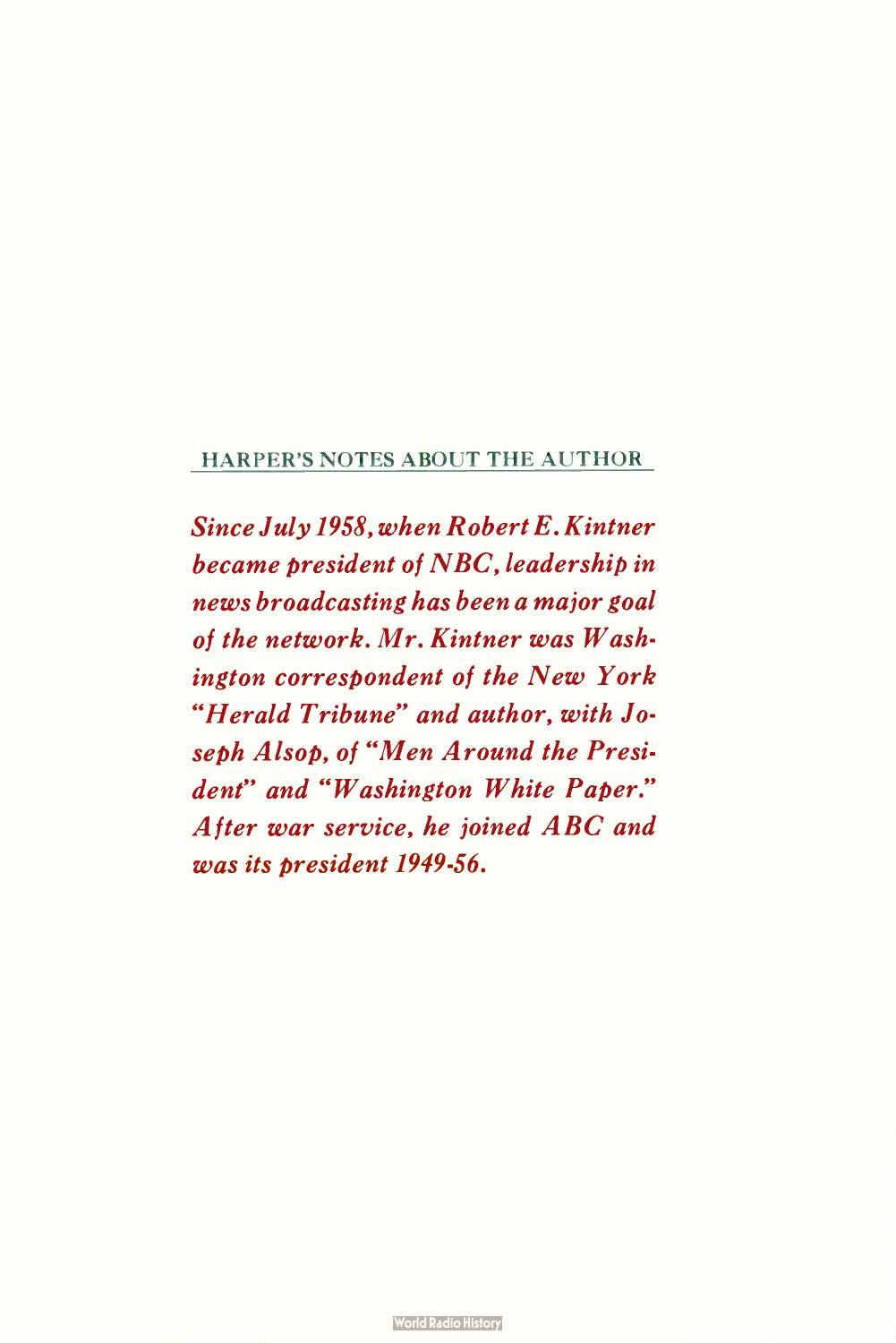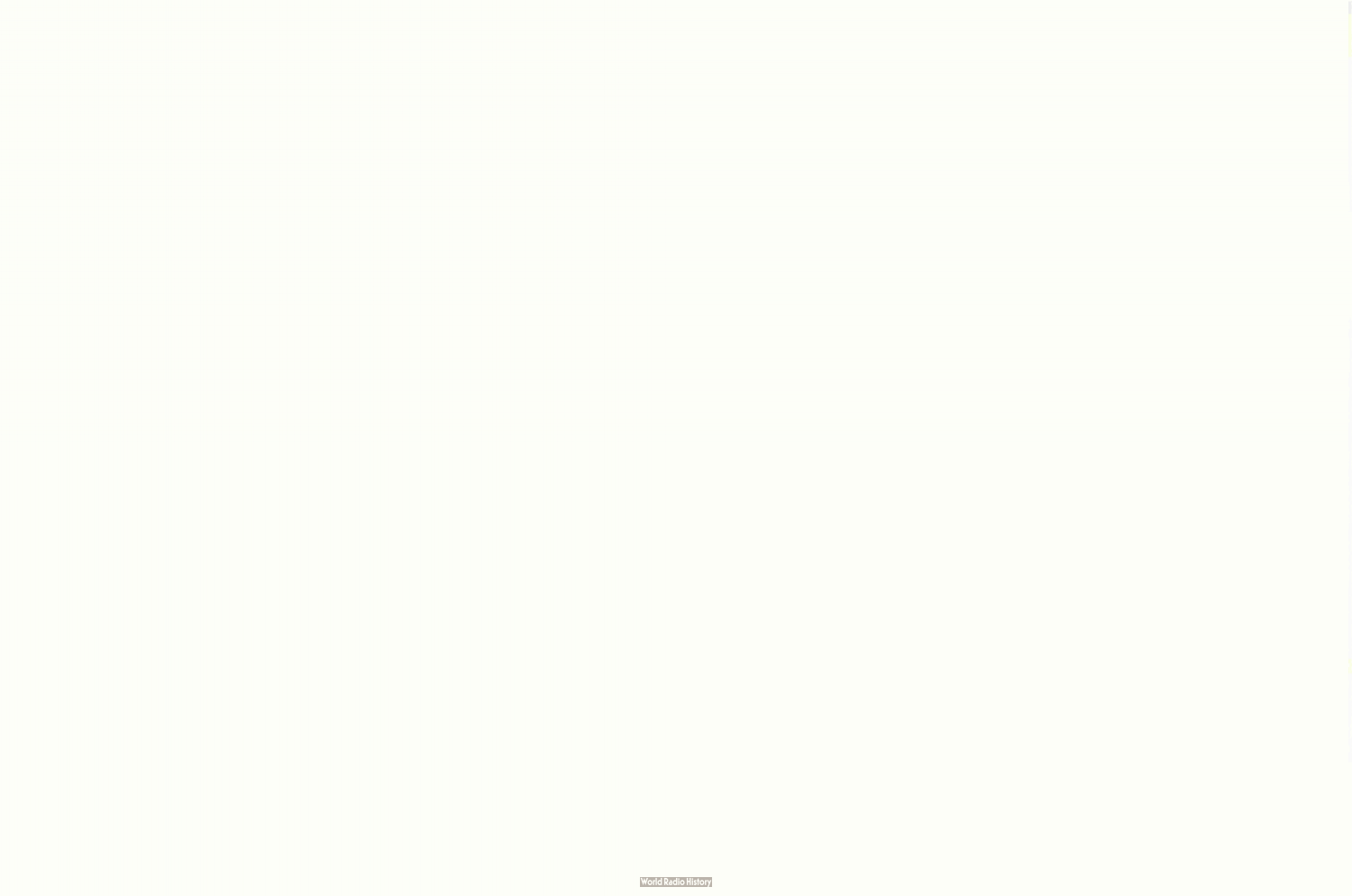